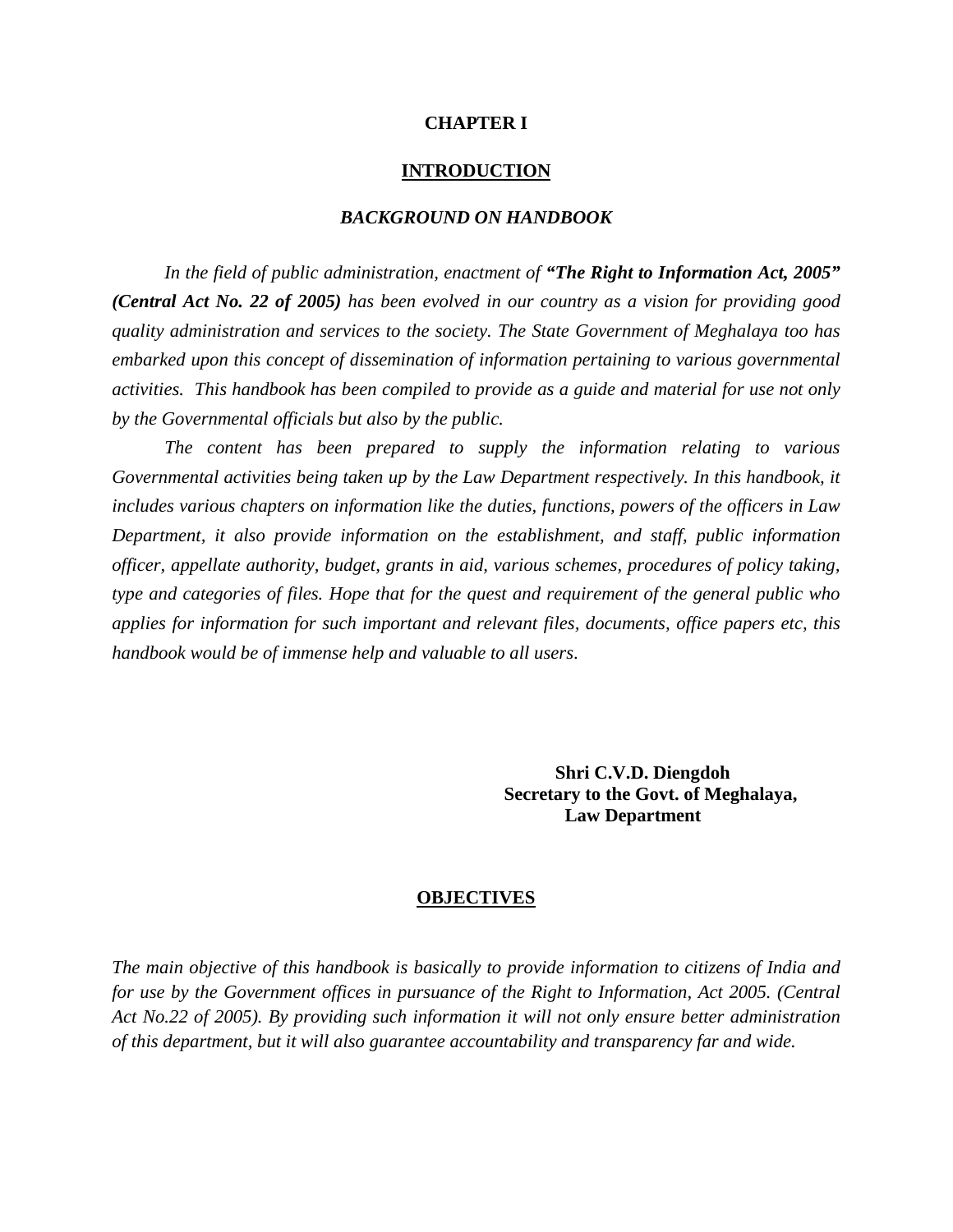## **CHAPTER II**

#### **Particulars of Organization, Functions and Duties**

#### **1. MAIN FUNCTIONS:**

The main functions of Law Department, by nature of its works basically are legal matters of the State Government. The Officers of the Law Department are borne from the Meghalaya Legal Service and the ministerial staff belongs to the Meghalaya Civil Secretariat Service.

The basic function and duties of Law "A" Department are as follows: -

- 1. Establishment, Constitution and reorganization of Court, including Special Court.
- 2. Appointment of Judicial officials and Government Advocates.
- 3. Control over the budget head, "2014"- Administration of Justice.
- 4. Preparation of annual budget.
- 5. Matter concerning construction and maintenance of Court building (in consultation with PWD Buildings )

#### **2.** STRUCTURES AT VARIOUS LEVEL UNDER LAW **DEPARTMENT:**

Organisational structure diagram at various levels are as follows:

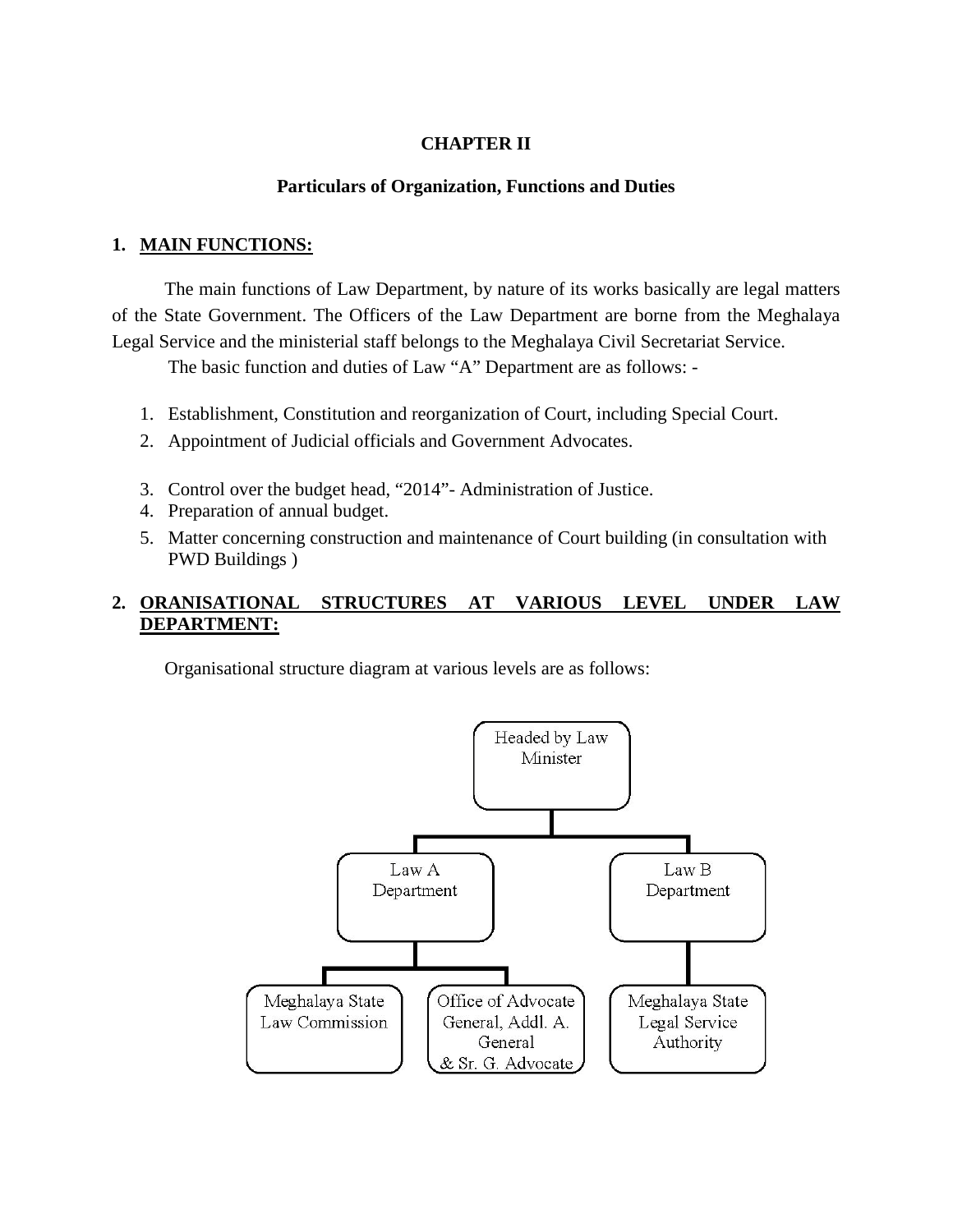

## **3. Hierarchy of Officers under Law Department**

### **4. Office timing :**

The State Government by General circular has fixed the office working hours as follows:

Summer-10:00A.M. to 5:00 P.M. Winter-10:00A.M. to 4:30 P.M. (Every Saturdays and Sundays are holidays)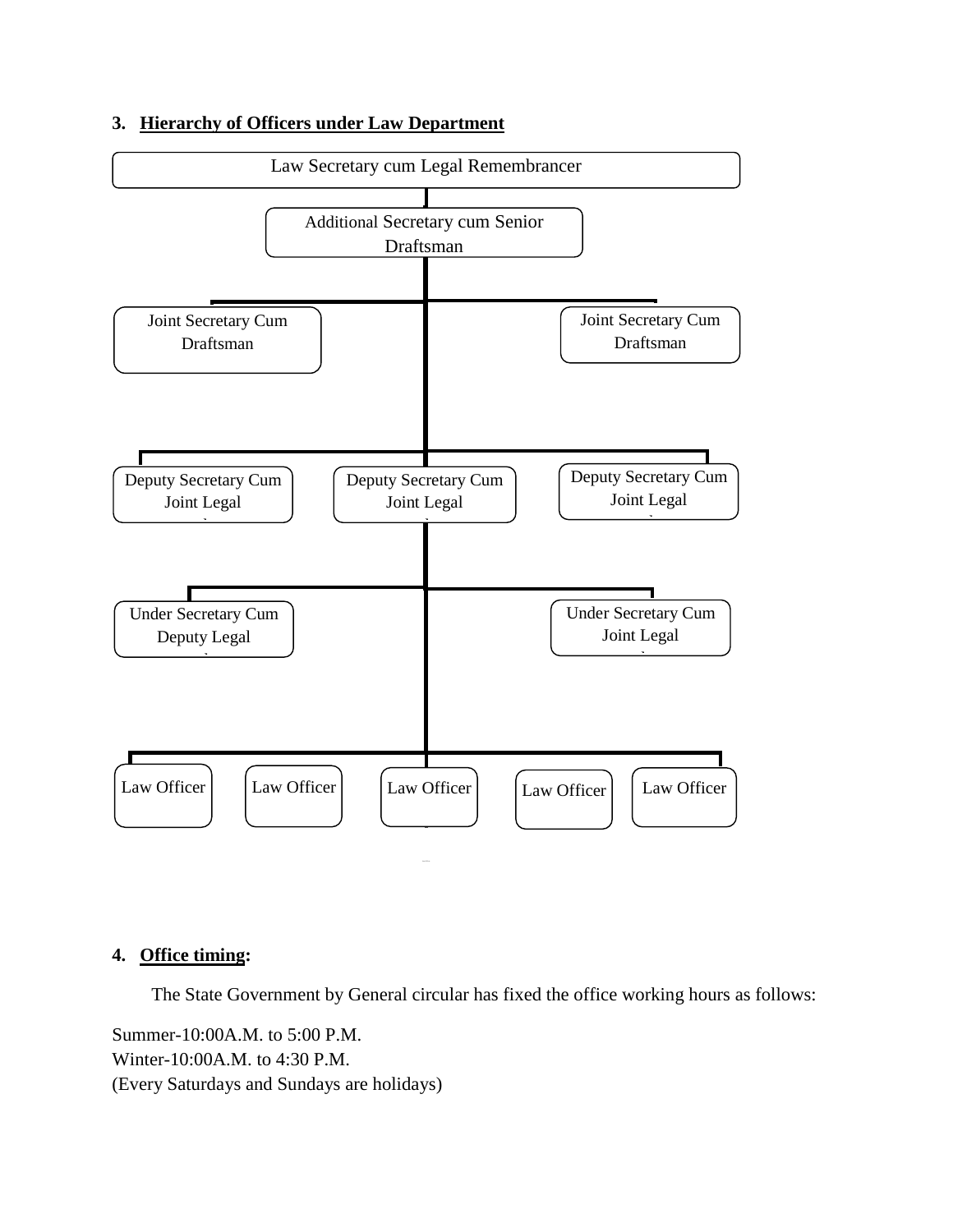#### **CHAPTER III**

#### **POWERS AND DUTIES OF OFFICERS AND EMPLOYEES**

The duties and functions of the officers in respect of Law Department are provided in the **Law Manuals** as adopted from **the Assam Law Manuals** by the Government of Meghalaya since state hood. Some of these main duties and functions are as follows: -

- 1. The officers act as the adviser and give legal expert opinions to the Government, hence they are known as Law Officers;
- 2. To undertake drafting and vetting of bills, rules, sub-delegation of rules, regulation, office memorandum, and many other types of offices orders;
- 3. To examine, give views and frame comments and views in legal matters that are sought by different departments;
- 4. To aid and assist in preparing and vetting parawise comments and other courts documents relating to courts case concerning the state;
- 5. To appoint judges and magistrates to subordinate judicial courts as recommended by High Court and to invest powers to them; and

To put into technical shape the project and scheme of legislation.

| <b>Designation</b> | <b>Secretary Law &amp; Legal Remembrancer</b> |                        |
|--------------------|-----------------------------------------------|------------------------|
|                    |                                               |                        |
| Powers             | Administrative                                | 1. Overall supervision |
|                    | Financial                                     | 1. Overall supervision |
|                    | Others                                        | 1. Overall supervision |
| Duties             | 1. Overall supervision                        |                        |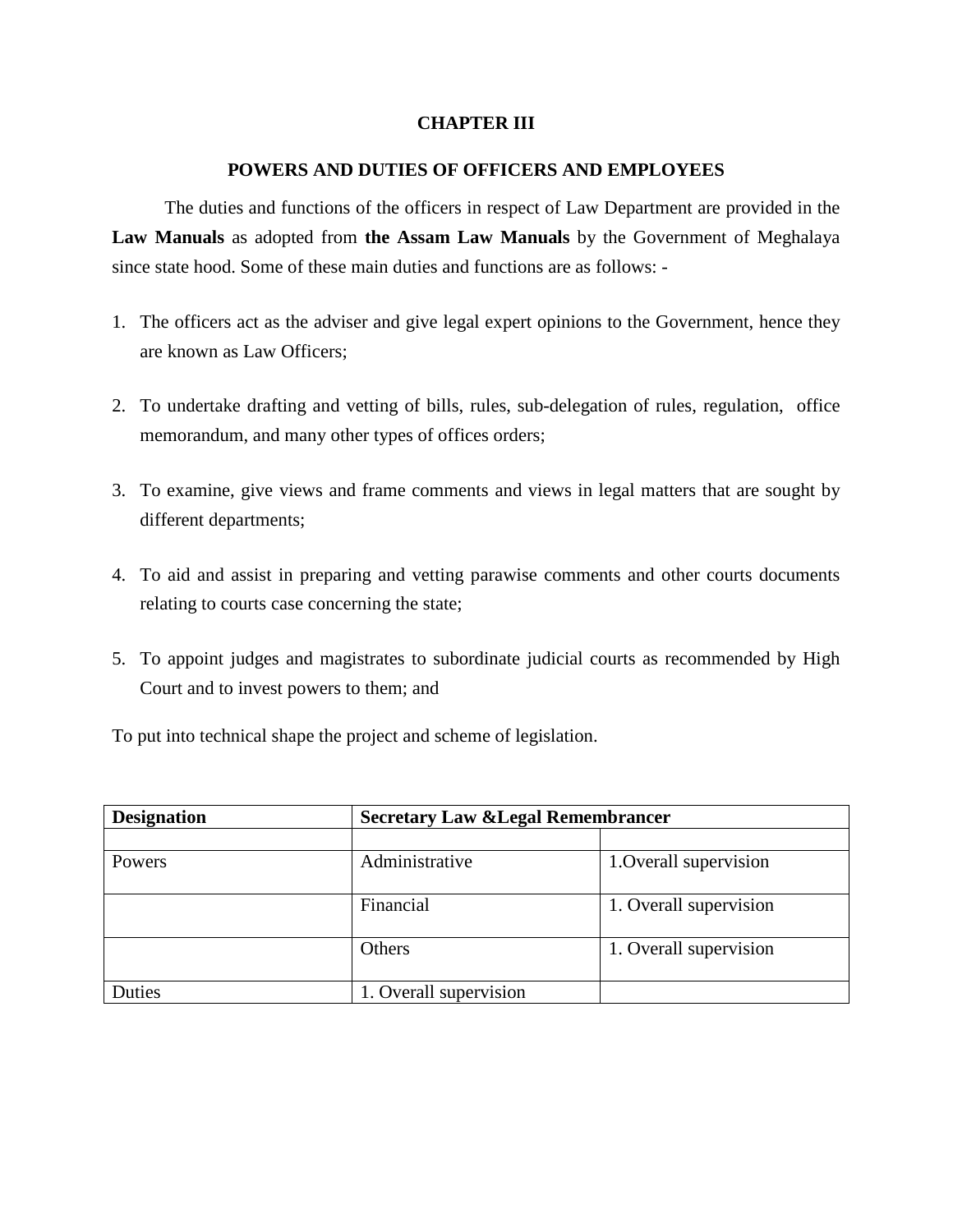| <b>Designation</b> | <b>Additional Secretary &amp; Senior Additional Legal</b> |                                    |
|--------------------|-----------------------------------------------------------|------------------------------------|
|                    | Remembrancer                                              |                                    |
|                    |                                                           |                                    |
| Powers             | Administrative                                            | 1. Allotment of fund/Re-           |
|                    |                                                           | appropriation of                   |
|                    |                                                           | fund/Surrender of                  |
|                    |                                                           | Saving/Advance from CF etc.        |
|                    |                                                           | 2. Constitution of Judicial        |
|                    |                                                           | Academy and other Misc.            |
|                    |                                                           | matters                            |
|                    |                                                           | 3. Appointment of PPs, APPs,       |
|                    |                                                           | Addl. PPs, Spl. PPs, Panel         |
|                    |                                                           | Advocate                           |
|                    |                                                           | 4. Reconciliation of Accounts      |
|                    |                                                           | 5.Budget                           |
|                    |                                                           | 6. Committee formed under          |
|                    |                                                           | the direction of Hon'ble High      |
|                    |                                                           | Court for WP (C) 322 of 2014.      |
|                    |                                                           | <b>Registrar General Vrs State</b> |
|                    |                                                           | Govt.                              |
|                    |                                                           | 7. ACPS                            |
|                    |                                                           | 8. Elitigation                     |
|                    |                                                           | 9. Advocates in High Court $\&$    |
|                    |                                                           | <b>Supreme Court</b>               |
|                    |                                                           | 10. All matters relating to        |
|                    |                                                           | Officers of Law Deptt.             |
|                    |                                                           | 11. Supreme Court cases            |
|                    |                                                           | 12. Creation of post for the       |
|                    |                                                           | office of (staffs) High Court of   |
|                    |                                                           | Meghalaya/District Courts/         |
|                    |                                                           | <b>Advocate General/Additional</b> |
|                    |                                                           | <b>Advocate General/Senior</b>     |
|                    |                                                           | Advocate General/Sub-              |
|                    |                                                           | Divisions/Chief Judicial           |
|                    |                                                           | Magistrates/Deputy                 |
|                    |                                                           | Commissioner (Judicial)            |
|                    |                                                           | 13. Retention of posts of the      |
|                    |                                                           | office of High Court of            |
|                    |                                                           | Meghalaya/District Courts          |
|                    |                                                           | <b>Advocate General/Additional</b> |
|                    |                                                           | <b>Advocate General/Senior</b>     |
|                    |                                                           | Advocate General/Sub-              |
|                    |                                                           | Divisions/Chief Judicial           |
|                    |                                                           | Magistrates/D.C (Judicial)         |
|                    |                                                           | 14. Opening of Sub head            |
|                    |                                                           |                                    |
|                    |                                                           | receipts & expenditure             |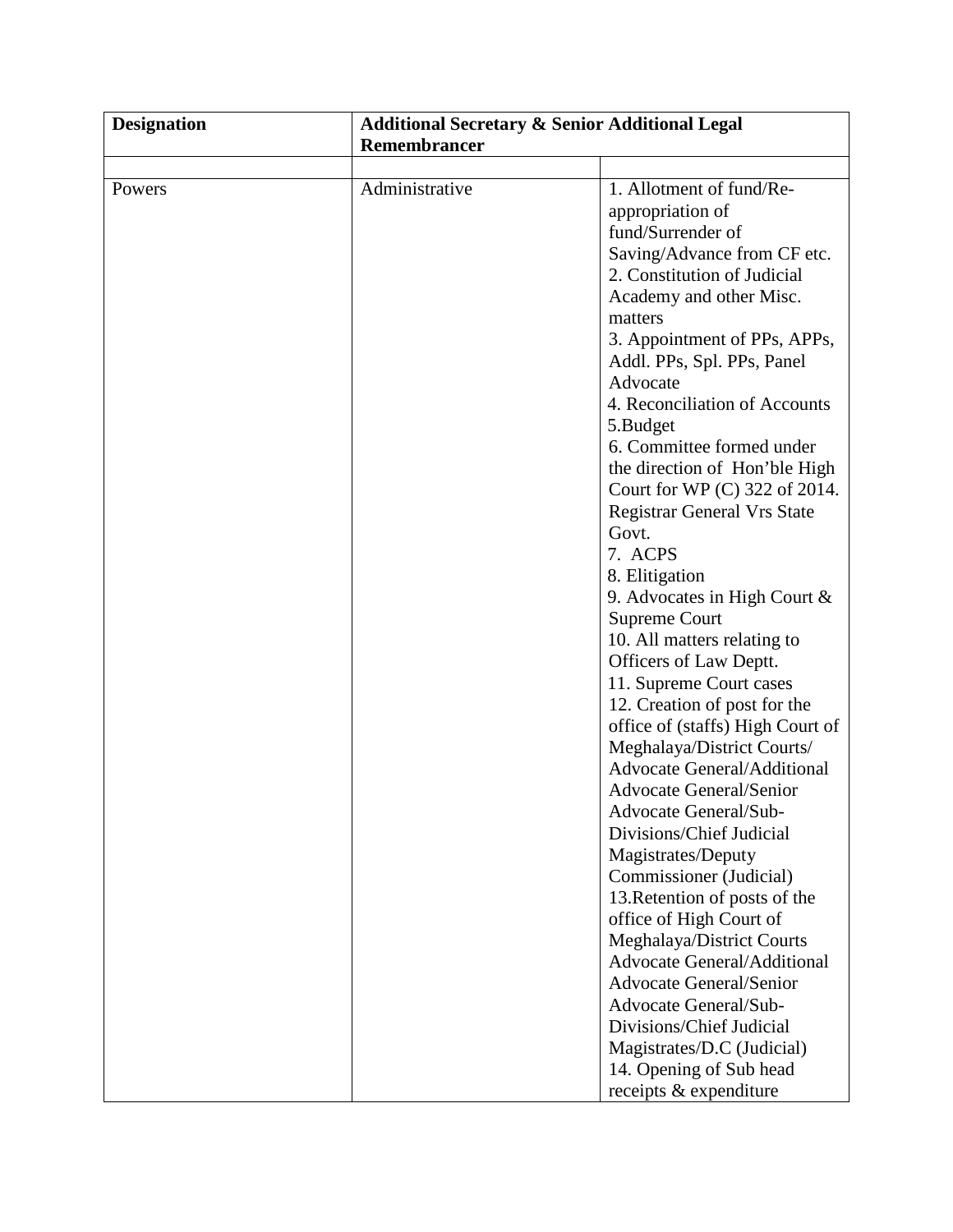|        |                        | 15. Computerization in Law                      |
|--------|------------------------|-------------------------------------------------|
|        |                        | (A) Department                                  |
|        |                        | 16. Matter relating to                          |
|        |                        | <b>Construction of District Court</b>           |
|        |                        | in all Districts                                |
|        |                        | 17. All matters relating to the                 |
|        |                        | Judicial Officers                               |
|        |                        |                                                 |
|        |                        | 18. Separation of Judiciary in                  |
|        |                        | all Districts                                   |
|        |                        | 19. Chief Justices, Chief                       |
|        |                        | Minister's Conference                           |
|        |                        | 20. All matters relating to the                 |
|        |                        | Chief Justice $&$ Judges of                     |
|        |                        | <b>High Court including</b>                     |
|        |                        | constructions                                   |
|        |                        | in High Court                                   |
|        |                        | 21. Purchase, repair,                           |
|        |                        | condemnation of the vehicles                    |
|        |                        | for the officers of Law                         |
|        |                        | Department, Chief Justice,                      |
|        |                        | Judges of High Court and                        |
|        |                        | District Court.                                 |
|        |                        | 22. Training on Office                          |
|        |                        | Management & office                             |
|        |                        | Procedure. Meghalaya Admv.                      |
|        |                        | Training Institute.                             |
|        |                        | 23. GPF.                                        |
|        |                        | 22. Furnishing and sanction                     |
|        |                        | approval of High Court/                         |
|        |                        | District Courts/ DC (Judl.)/                    |
|        |                        | Advocate General Office/                        |
|        |                        | Sub-Division                                    |
|        |                        | 25. Leave, posting and transfer                 |
|        |                        | of the staff of Law (A)                         |
|        |                        | Department.                                     |
|        |                        | 26. Matters relating to office                  |
|        |                        | of Legal Remembrancer                           |
|        |                        | 27. Bills of MSLSA.                             |
|        |                        | 28. $14^{\text{th}}$ & $15^{\text{th}}$ Finance |
|        |                        |                                                 |
|        |                        | Commission                                      |
|        |                        | 29. Centrally Sponsored                         |
|        |                        | Schemes                                         |
|        | Financial              | 1. Overall supervision                          |
|        | Others                 | 1. Overall supervision                          |
| Duties | 1. Overall supervision |                                                 |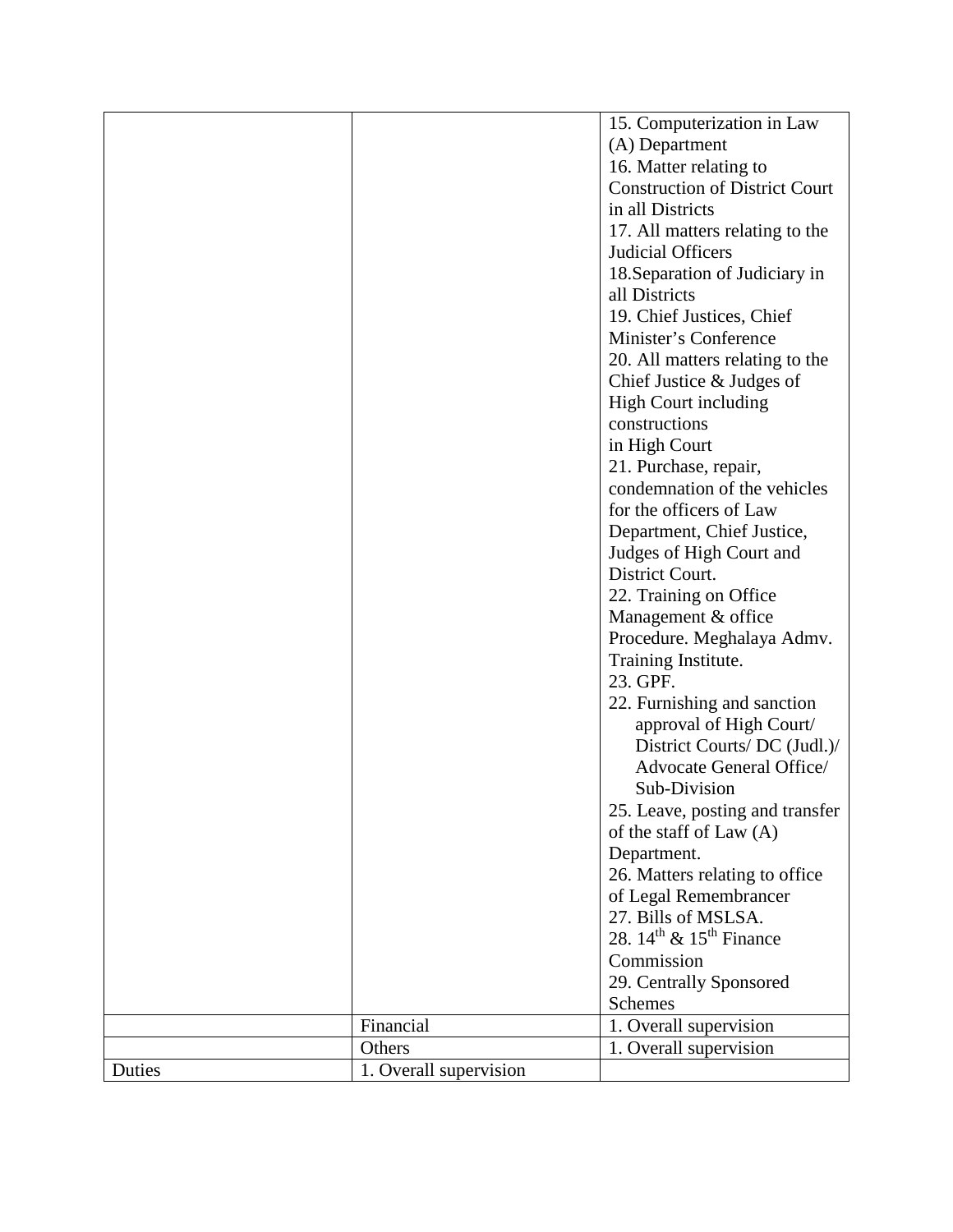| <b>Designation</b> |                        | Joint Secretary cum Additional Legal Remembrancer and<br>Draftsman(I) |  |
|--------------------|------------------------|-----------------------------------------------------------------------|--|
|                    |                        |                                                                       |  |
| Powers             | Administrative         | 1. Appointment of AG, AAG                                             |  |
|                    |                        | & other matters (example                                              |  |
|                    |                        | TEs).                                                                 |  |
|                    |                        | 2. Constitution of special                                            |  |
|                    |                        | Courts                                                                |  |
|                    |                        | 3. PIL No. 3 of 2017                                                  |  |
|                    |                        | 4. Furnishing and sanction                                            |  |
|                    |                        | approval of High Court/                                               |  |
|                    |                        | District Courts/ D.C.(Judl.)/                                         |  |
|                    |                        | <b>Advocate General Office</b>                                        |  |
|                    |                        | 5. Approval of Travel                                                 |  |
|                    |                        | allowances of staff of District                                       |  |
|                    |                        | Courts/ DC (Judl.)/ Sub                                               |  |
|                    |                        | Divisions/ Chief Judicial                                             |  |
|                    |                        | Magistrate.                                                           |  |
|                    |                        | 6. Service Book of staffs of                                          |  |
|                    |                        | <b>District Courts</b>                                                |  |
|                    |                        | 7. GPF                                                                |  |
|                    |                        | 8. ACPS                                                               |  |
|                    |                        | 9. Appointment of PPs,                                                |  |
|                    |                        | APPs/Addl. PPs/Sp. PPs/Panel                                          |  |
|                    |                        | Advocates                                                             |  |
|                    |                        | 9. Constitution of Judicial                                           |  |
|                    |                        | Academy and other misc.                                               |  |
|                    |                        | matters.                                                              |  |
|                    |                        | 10. $14^{\text{th}}$ & $15^{\text{th}}$ Finance                       |  |
|                    |                        | Commission                                                            |  |
|                    |                        | 11. Centrally Sponsored                                               |  |
|                    |                        | <b>Schemes</b>                                                        |  |
|                    |                        | 12. E-samiksha                                                        |  |
|                    |                        | 13. Chief Minister petition.                                          |  |
|                    | Financial              | 1. Overall supervision                                                |  |
|                    | Others                 | 1. Overall supervision                                                |  |
| <b>Duties</b>      | 1. Overall supervision |                                                                       |  |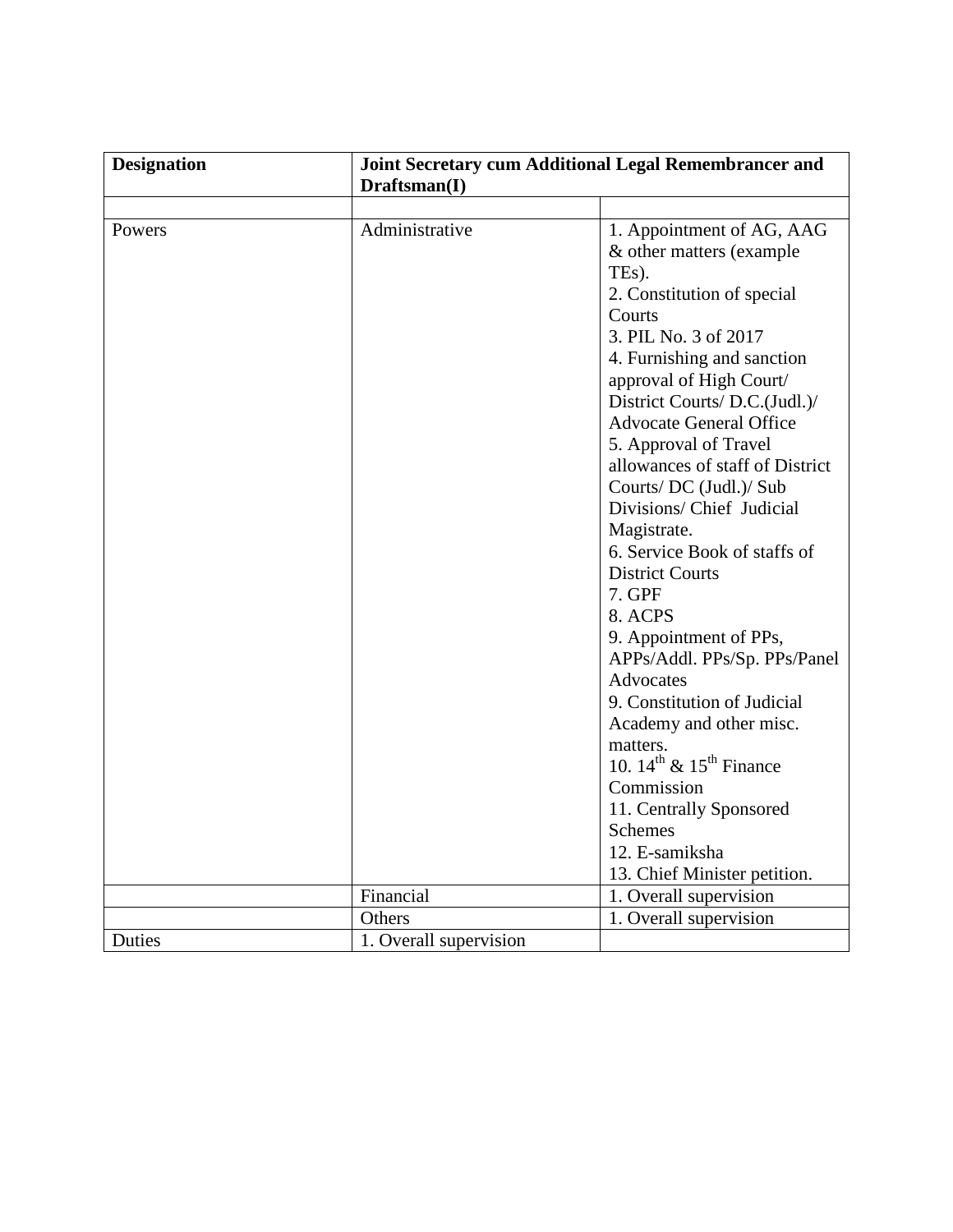| <b>Designation</b> | Draftsman (II)         | Joint Secretary cum Additional Legal Remembrancer and |  |
|--------------------|------------------------|-------------------------------------------------------|--|
|                    |                        |                                                       |  |
| Powers             | Administrative         | 1. Medical                                            |  |
|                    |                        | treatment/reimbursement of                            |  |
|                    |                        | the Officers & staff of                               |  |
|                    |                        | District & Sessions                                   |  |
|                    |                        | Judge/Chief Judicial                                  |  |
|                    |                        | Magistrate                                            |  |
|                    |                        | 2. Earle Holiday Home                                 |  |
|                    |                        | 3. Service Book of staff of                           |  |
|                    |                        | <b>Subordinate Offices</b>                            |  |
|                    |                        | 4. Creation of Data Entry                             |  |
|                    |                        | Operators                                             |  |
|                    |                        | 5. Pension matters of the staff                       |  |
|                    |                        | of Subordinate                                        |  |
|                    |                        | Office                                                |  |
|                    |                        | 6. $5th$ Pay Commission                               |  |
|                    |                        | 7. The Meghalaya State                                |  |
|                    |                        | <b>Litigation Policy</b>                              |  |
|                    |                        | 8. Policy/Draft Speech for                            |  |
|                    |                        | Republic Day                                          |  |
|                    |                        | 9. Elitigation                                        |  |
|                    |                        | 10. Furnishings of residential                        |  |
|                    |                        | Quarter of Judicial                                   |  |
|                    |                        | Magistrates                                           |  |
|                    |                        | 11. Matters relating to the                           |  |
|                    |                        | office of State Law                                   |  |
|                    |                        | Commissiion                                           |  |
|                    |                        | 12. LS, RS Question                                   |  |
|                    | Financial              | 1. Overall supervision                                |  |
|                    | Others                 | 1. Overall supervision                                |  |
| Duties             | 1. Overall supervision |                                                       |  |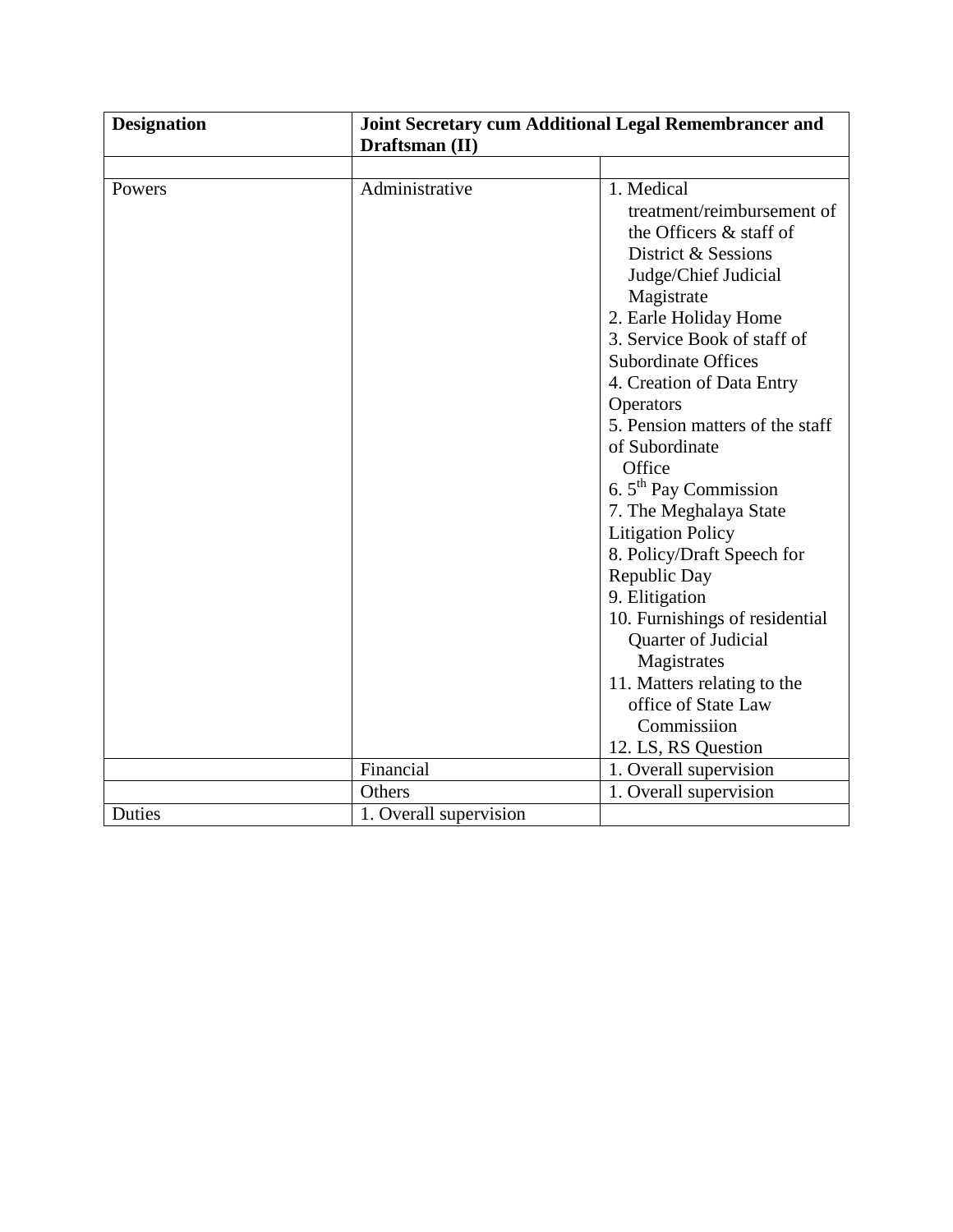| <b>Designation</b> | Deputy Secretary cum Joint Legal Remembrancer(I) |                                                                                                                                                                                                                                                                                                                                                                                                                                                                                                                                                                                                                                                                                                                                 |
|--------------------|--------------------------------------------------|---------------------------------------------------------------------------------------------------------------------------------------------------------------------------------------------------------------------------------------------------------------------------------------------------------------------------------------------------------------------------------------------------------------------------------------------------------------------------------------------------------------------------------------------------------------------------------------------------------------------------------------------------------------------------------------------------------------------------------|
|                    |                                                  |                                                                                                                                                                                                                                                                                                                                                                                                                                                                                                                                                                                                                                                                                                                                 |
| Powers             | Administrative                                   | 1. Appointment of Counsels in<br>Supreme Court.<br>2. Supreme Court cases.<br>3. Budget/Renovation<br>and<br><b>Surrender of Savings</b><br>4. Other matters relating to<br>Subordinate office in the<br><b>Districts</b><br>5. Training of Judicial Officer<br>6. RTI Law $(A)$<br>7. Computerization in Law<br>(A) Department<br>7. $14^{th}$ & $15^{th}$<br>Finance<br>Commission<br>8. All matters relating to<br>of<br>High<br>Judges<br>Court<br>including construction of High<br>Court<br>9. The Meghalaya<br><b>State</b><br><b>Litigation Policy</b><br>10. Geo-Tagging of Judicial<br>Building – Schemes<br><b>11. ACPS</b><br>Video Conferencing between<br>District and District Jails/Case<br>Informative system. |
|                    | Financial                                        | 1. Overall supervision                                                                                                                                                                                                                                                                                                                                                                                                                                                                                                                                                                                                                                                                                                          |
|                    | Others                                           | 1. Overall supervision                                                                                                                                                                                                                                                                                                                                                                                                                                                                                                                                                                                                                                                                                                          |
| Duties             | 1. Overall supervision                           |                                                                                                                                                                                                                                                                                                                                                                                                                                                                                                                                                                                                                                                                                                                                 |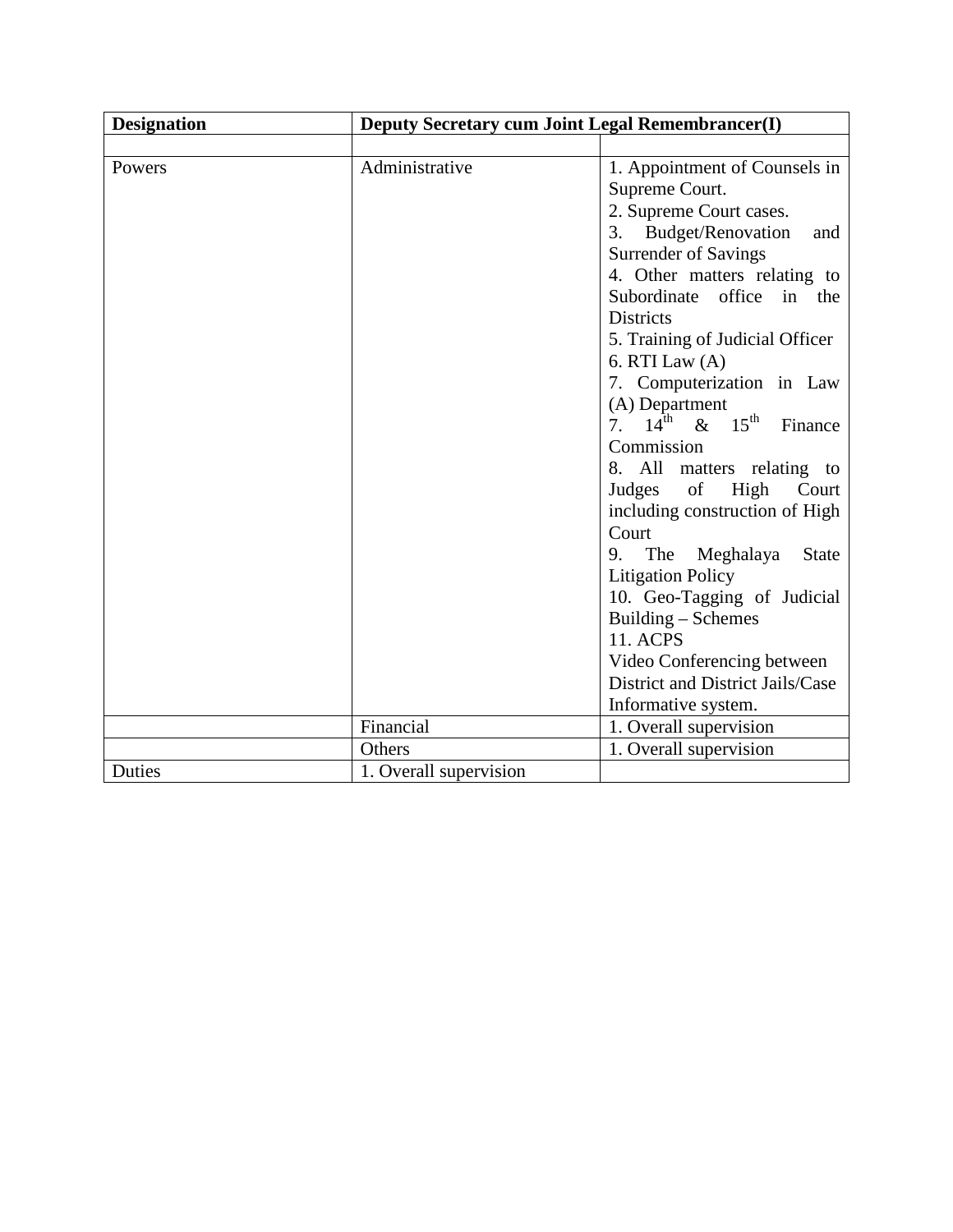| <b>Designation</b> |                        | <b>Deputy SecretarycumJoint Legal Remembrancer (II)</b> |  |
|--------------------|------------------------|---------------------------------------------------------|--|
|                    |                        |                                                         |  |
| Powers             | Administrative         | 1. All matters relating to the                          |  |
|                    |                        | Judicial Officers                                       |  |
|                    |                        | 2. All matters relating to                              |  |
|                    |                        | Officer of Law Department                               |  |
|                    |                        | 3. Chief Justices, Chief                                |  |
|                    |                        | Minister's Conference                                   |  |
|                    |                        | 4. Centrally Sponsored                                  |  |
|                    |                        | <b>Schemes</b>                                          |  |
|                    |                        | 5. Pension matters of the staff                         |  |
|                    |                        | of Subordinate Office                                   |  |
|                    |                        | 6. Creation of Contingency                              |  |
|                    |                        | staff in Judges Bungalow                                |  |
|                    |                        | 7. Fifth pay Commission                                 |  |
|                    |                        | 8. Judicial Academy                                     |  |
|                    |                        | Matters relating<br>9.<br>to                            |  |
|                    |                        | construction of all District                            |  |
|                    |                        | Courts                                                  |  |
|                    |                        | 10. Separation of Judiciary                             |  |
|                    |                        | Grant-in-aid for Law Colleges                           |  |
|                    |                        | and Bar Associations                                    |  |
|                    | Financial              | 1. Overall supervision                                  |  |
|                    | Others                 | 1. Overall supervision                                  |  |
| Duties             | 1. Overall supervision |                                                         |  |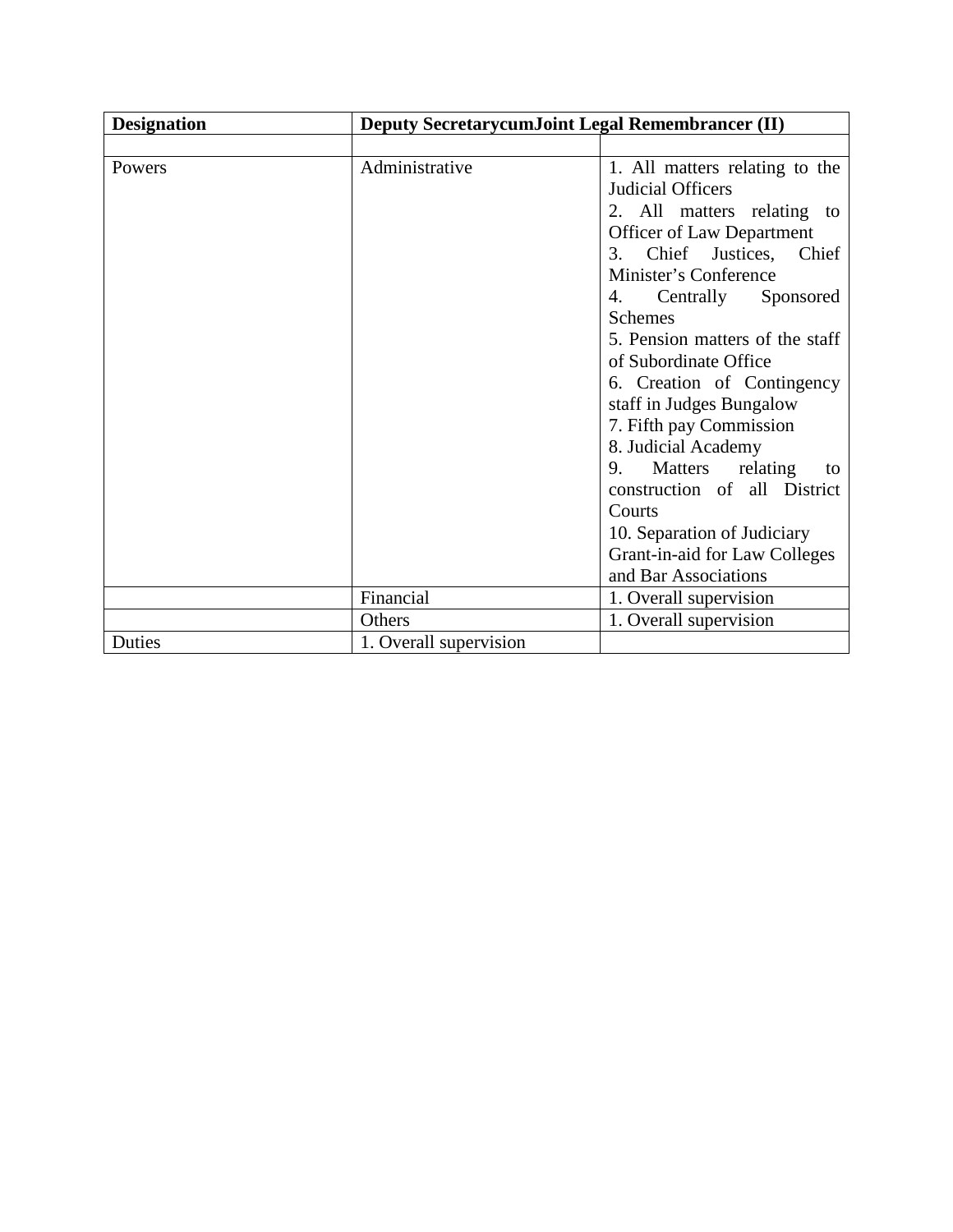| <b>Designation</b> | Deputy SecretarycumJoint Legal Remembrancer (III) |                                       |
|--------------------|---------------------------------------------------|---------------------------------------|
|                    |                                                   |                                       |
| Powers             | Administrative                                    | 1. Appointment of AG, AAG             |
|                    |                                                   | & other matters (example)             |
|                    |                                                   | TE <sub>s</sub> )                     |
|                    |                                                   | 2. Constitution of Special            |
|                    |                                                   | Courts                                |
|                    |                                                   | 3. All matters relating to            |
|                    |                                                   | <b>Remembrancer Office</b>            |
|                    |                                                   | 4. Leave, posting and transfer        |
|                    |                                                   | of the staff of Law (A)               |
|                    |                                                   | 5. Appointment of PPs/Addl.           |
|                    |                                                   | PPs/APPs /Panel Advocate &            |
|                    |                                                   | Special PPs                           |
|                    |                                                   | 6. Bills of office of Meghalaya       |
|                    |                                                   | <b>State Legal Services Authority</b> |
|                    |                                                   | 7. Elitigation                        |
|                    |                                                   | 8. Chief Minister petition            |
|                    |                                                   | 9. Furnishing and sanction            |
|                    |                                                   | approval of High                      |
|                    |                                                   | Court/District Court/DC               |
|                    |                                                   | (Judl.)/Advocate General              |
|                    |                                                   | office                                |
|                    |                                                   | 10. Approval of Travel                |
|                    |                                                   | Allowances of staff of District       |
|                    |                                                   | Courts/D.C.(Judl.)/Sub                |
|                    |                                                   | Divisions/Chief Judicial              |
|                    |                                                   | Magistrate                            |
|                    |                                                   | 11. Matters relating to               |
|                    |                                                   | Subordinate office in the             |
|                    |                                                   | Districts (quarterly allotment        |
|                    |                                                   | of funds to all the Divisions)        |
|                    |                                                   | Any other matter which has            |
|                    |                                                   | not been allotted to any              |
|                    |                                                   | officers.                             |
|                    | Financial                                         | 1. Overall supervision                |
|                    | Others                                            | 1. Overall supervision                |
| Duties             | 1. Overall supervision                            |                                       |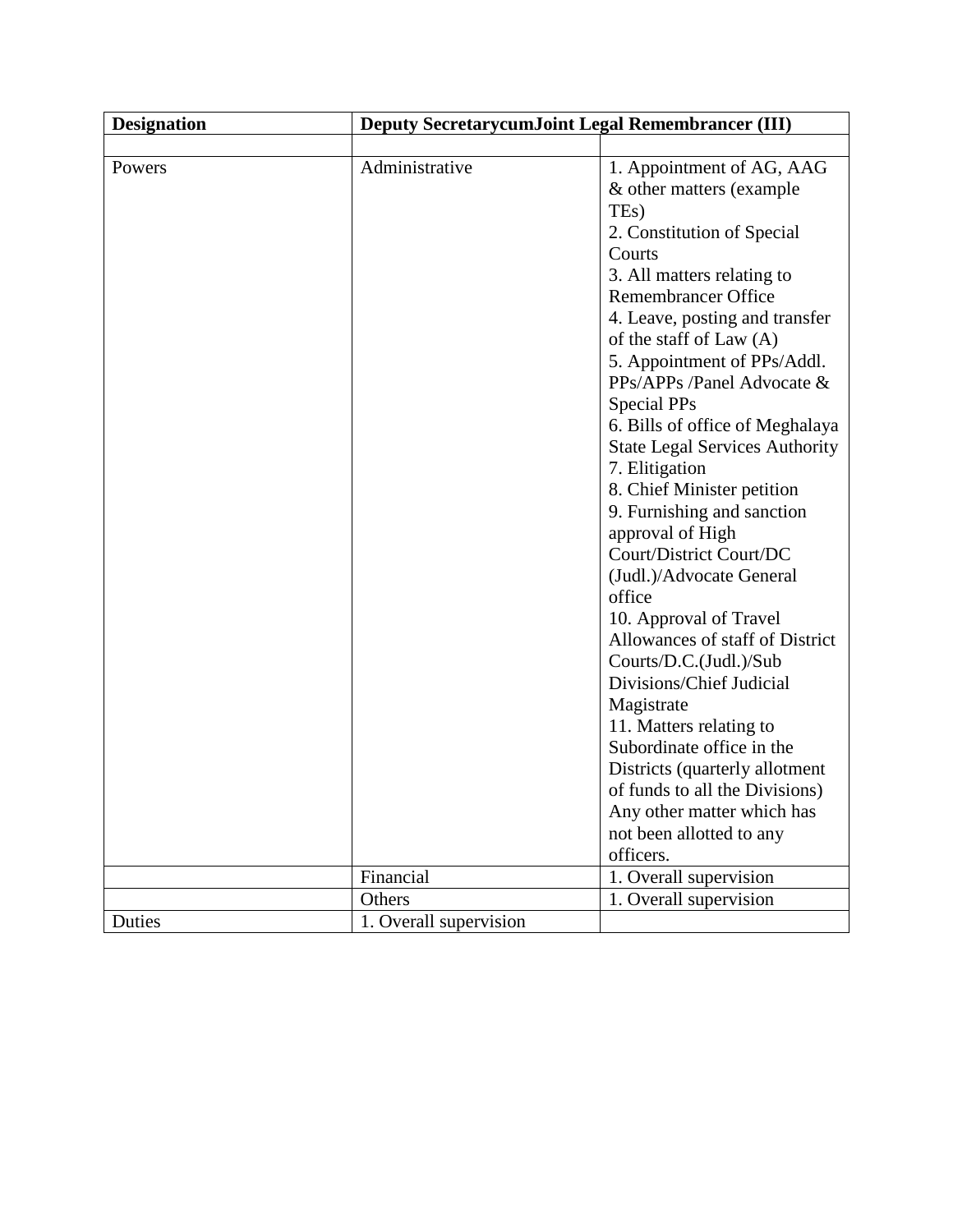| <b>Designation</b> | Under Secretary cum Deputy Legal Remembrancer(I) |                                                |
|--------------------|--------------------------------------------------|------------------------------------------------|
|                    |                                                  |                                                |
| Powers             | Administrative                                   | 1. Visit of VIP & Bills of VIP                 |
|                    |                                                  | 2. Fifth Pay Commission                        |
|                    |                                                  | 3. Earle Holiday Home                          |
|                    |                                                  | 4. Dedicated Cell                              |
|                    |                                                  | 5. $14^{\text{th}}$ & $15^{\text{th}}$ Finance |
|                    |                                                  | Commission                                     |
|                    |                                                  | 6. All matters relating to                     |
|                    |                                                  | Judges of High Court                           |
|                    |                                                  | including construction in High                 |
|                    |                                                  | Court                                          |
|                    |                                                  | 7. Matters relating to                         |
|                    |                                                  | construction of all District                   |
|                    |                                                  | Courts / High Court and                        |
|                    |                                                  | separation of Judiciary.                       |
|                    | Financial                                        | 1. Overall supervision                         |
|                    | Others                                           | 1. Overall supervision                         |
| Duties             | 1. Overall supervision                           |                                                |

| Designation | Under Secretary cum Deputy Legal Remembrancer (II) |                                  |
|-------------|----------------------------------------------------|----------------------------------|
|             |                                                    |                                  |
| Powers      | Administrative                                     | of<br>Training<br>Judicial<br>1. |
|             |                                                    | Officers & Officers of Law       |
|             |                                                    | Department                       |
|             |                                                    | Purchase,<br>2.<br>repair,       |
|             |                                                    | Condemnation of the vehicles     |
|             |                                                    | for the officers of Law          |
|             |                                                    | Department, Chief Justice,       |
|             |                                                    | Judges of High Court and         |
|             |                                                    | <b>District Court</b>            |
|             |                                                    | office<br>Training on<br>3.      |
|             |                                                    | office<br>Management<br>$\&$     |
|             |                                                    | Procedure, Meghalaya Admv.       |
|             |                                                    | <b>Training Institute</b>        |
|             |                                                    | 4. Creation of post for the      |
|             |                                                    | office of High Court/District    |
|             |                                                    | Courts/Advocate General/         |
|             |                                                    | Sub-Division                     |
|             |                                                    | 5. Retention of posts in the     |
|             |                                                    | office of High Court/District    |
|             |                                                    | Courts/Advocate General/         |
|             |                                                    | Sub-Divisions/D.C. (Judicial),   |
|             |                                                    | PP Offices                       |
|             |                                                    | 6. E-samiksha                    |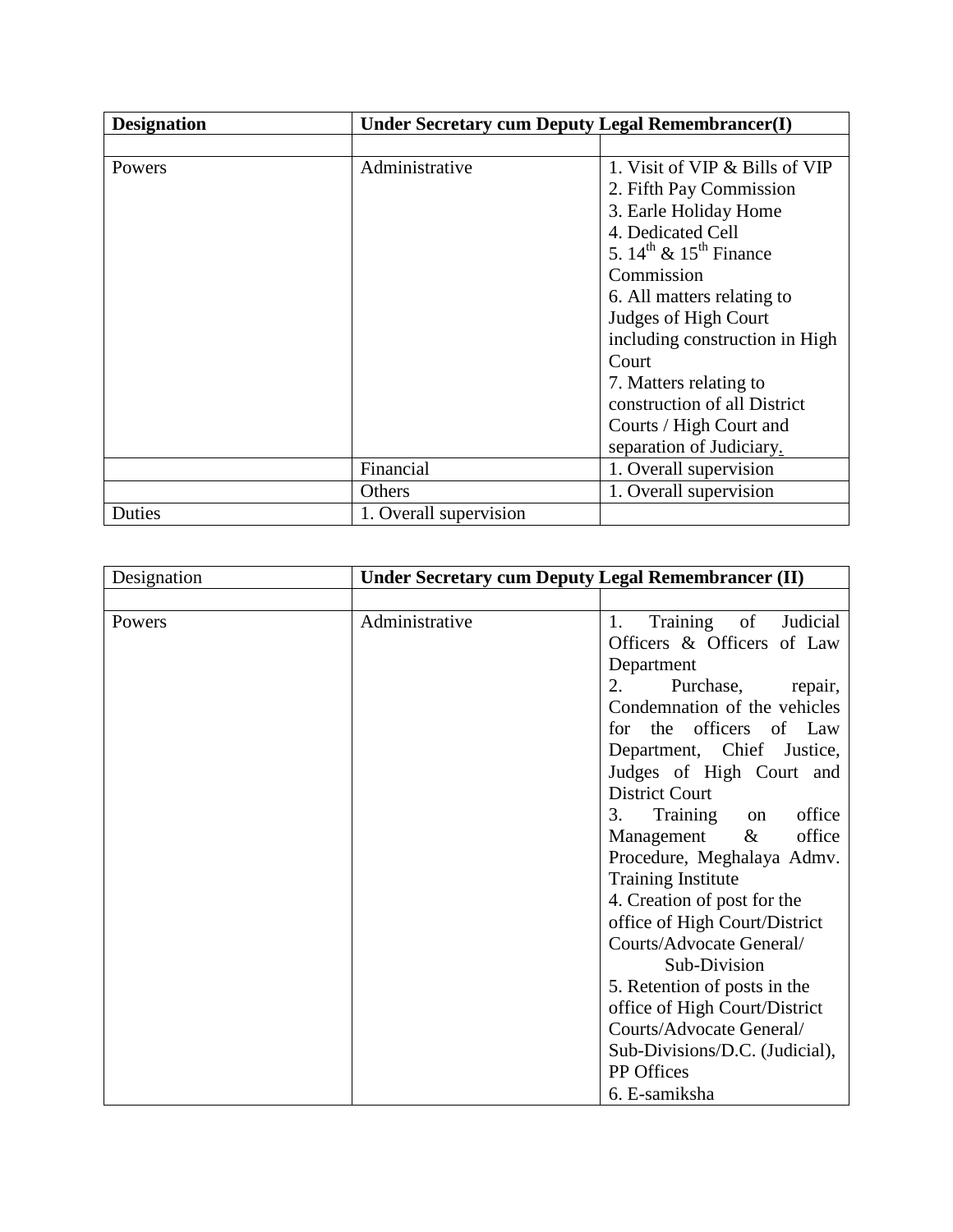|        | Financial             | . Overall supervision  |
|--------|-----------------------|------------------------|
|        | Others                | 1. Overall supervision |
| Duties | . Overall supervision |                        |

| <b>Designation</b> | Law Officer (I)        |                                |
|--------------------|------------------------|--------------------------------|
|                    |                        |                                |
| Powers             | Administrative         | 1. Computerization of $Law(A)$ |
|                    |                        | Department.                    |
|                    |                        | 2. GPF                         |
|                    |                        | 3. Furnishing of Residential   |
|                    |                        | Quarters of Judicial           |
|                    |                        | Magistrates.                   |
|                    |                        | 4. Chief Justice & Chief       |
|                    |                        | Minister's Conference          |
|                    |                        | 5. Matters relating to the     |
|                    |                        | office of Law Commission       |
|                    |                        | 6. Visit of VIPs               |
|                    |                        | 7. For Dedicated Cell          |
|                    |                        | regarding issues concerning    |
|                    |                        | Khasi Hills, Jaintia Hills and |
|                    |                        | Ri-Bhoi Districts including    |
|                    |                        | Sub-Divisions                  |
|                    | Financial              | 1. Overall supervision         |
|                    | Others                 | 1. Overall supervision         |
| Duties             | 1. Overall supervision |                                |

| <b>Designation</b> | Law Officer (II)       |                                 |
|--------------------|------------------------|---------------------------------|
|                    |                        |                                 |
| Powers             | Administrative         | 1. Training of Judicial Officer |
|                    |                        | 2. E-Samiksha.                  |
|                    |                        | 3. Chief Minister Petition.     |
|                    |                        | 4. Lok Sabha Questions          |
|                    |                        | 5. Rajya Sabha Questions        |
|                    |                        | 6. All Matters relating to      |
|                    |                        | Judicial Officers.              |
|                    |                        | 7. For Dedicated Cell           |
|                    |                        | regarding issues concerning     |
|                    |                        | Garo Hills District including   |
|                    |                        | Sub-Divisions                   |
|                    | Financial              | 1. Overall supervision          |
|                    | Others                 | 1. Overall supervision          |
| Duties             | 1. Overall supervision |                                 |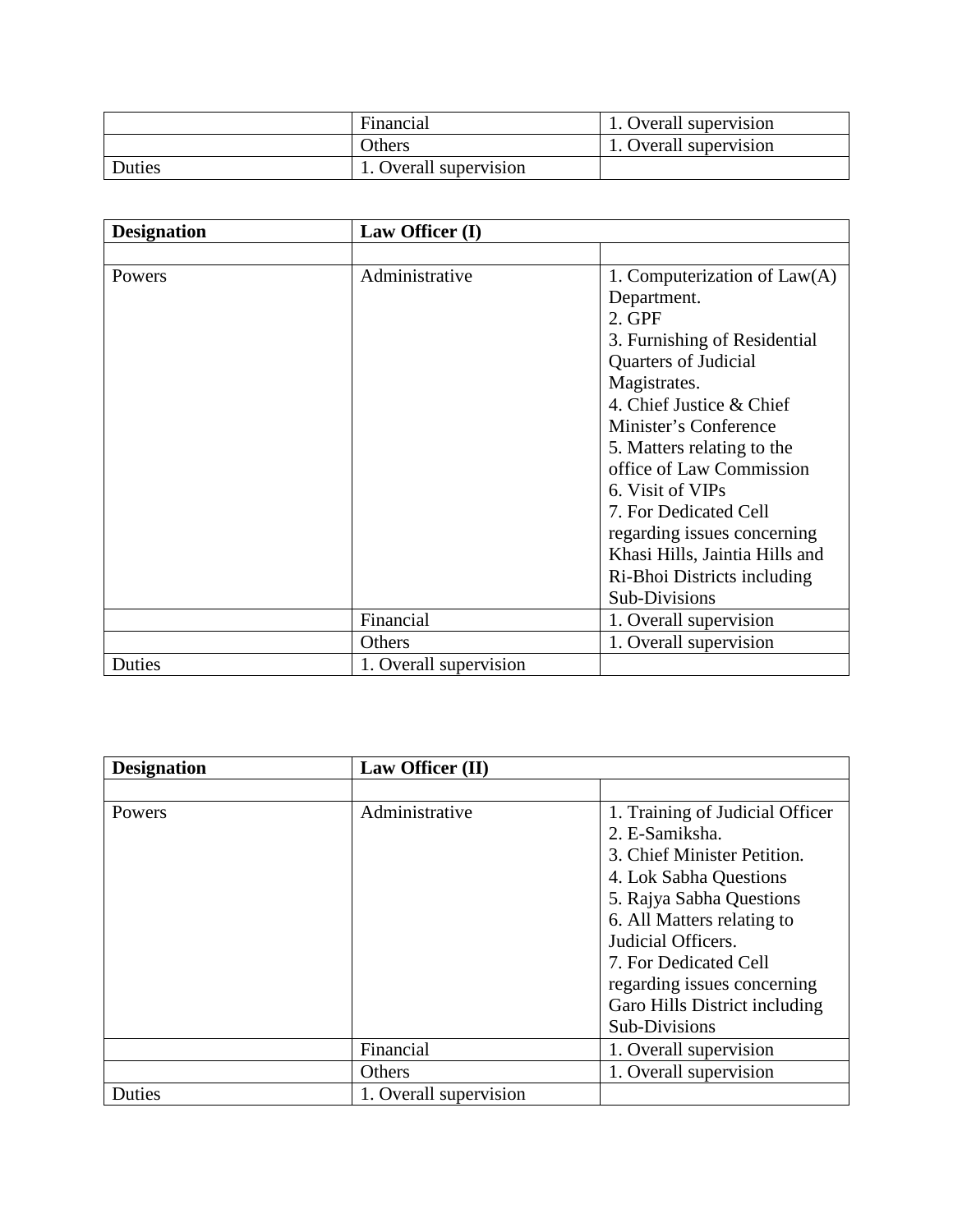| <b>Designation</b> |                | Law Officer (III) – Vacant |  |
|--------------------|----------------|----------------------------|--|
|                    |                |                            |  |
| Powers             | Administrative |                            |  |
|                    | Financial      |                            |  |
|                    | Others         |                            |  |
| Duties             |                |                            |  |

| Designation | Law Officer $(IV)$ – Vacant |  |
|-------------|-----------------------------|--|
|             |                             |  |
| Powers      | Administrative              |  |
|             | Financial                   |  |
|             | Others                      |  |
| Duties      |                             |  |

| Designation | Law Officer (V) - Vacant |  |
|-------------|--------------------------|--|
|             |                          |  |
| Powers      | Administrative           |  |
|             | Financial                |  |
|             | Others                   |  |
| Duties      |                          |  |

| Designation   | Superintendent              |                                |
|---------------|-----------------------------|--------------------------------|
|               |                             |                                |
| Powers        | Administrative              | 1. Overall Supervision of the  |
|               |                             | Department for smooth          |
|               |                             | functioning of the Department. |
|               |                             | 2. Recording of Annual         |
|               |                             | Confidential Report of the     |
|               |                             | Staff of Law(A) Department     |
|               |                             | 3. Maintaining the Leave       |
|               |                             | Record of the Officers as well |
|               |                             | as the staff of the $Law(A)$   |
|               |                             | Department.                    |
|               | Financial                   | 1. Overall supervision         |
|               | Others                      | 1. Overall supervision         |
| <b>Duties</b> | To supervise and coordinate |                                |
|               | works in the department for |                                |
|               | the smooth functioning      |                                |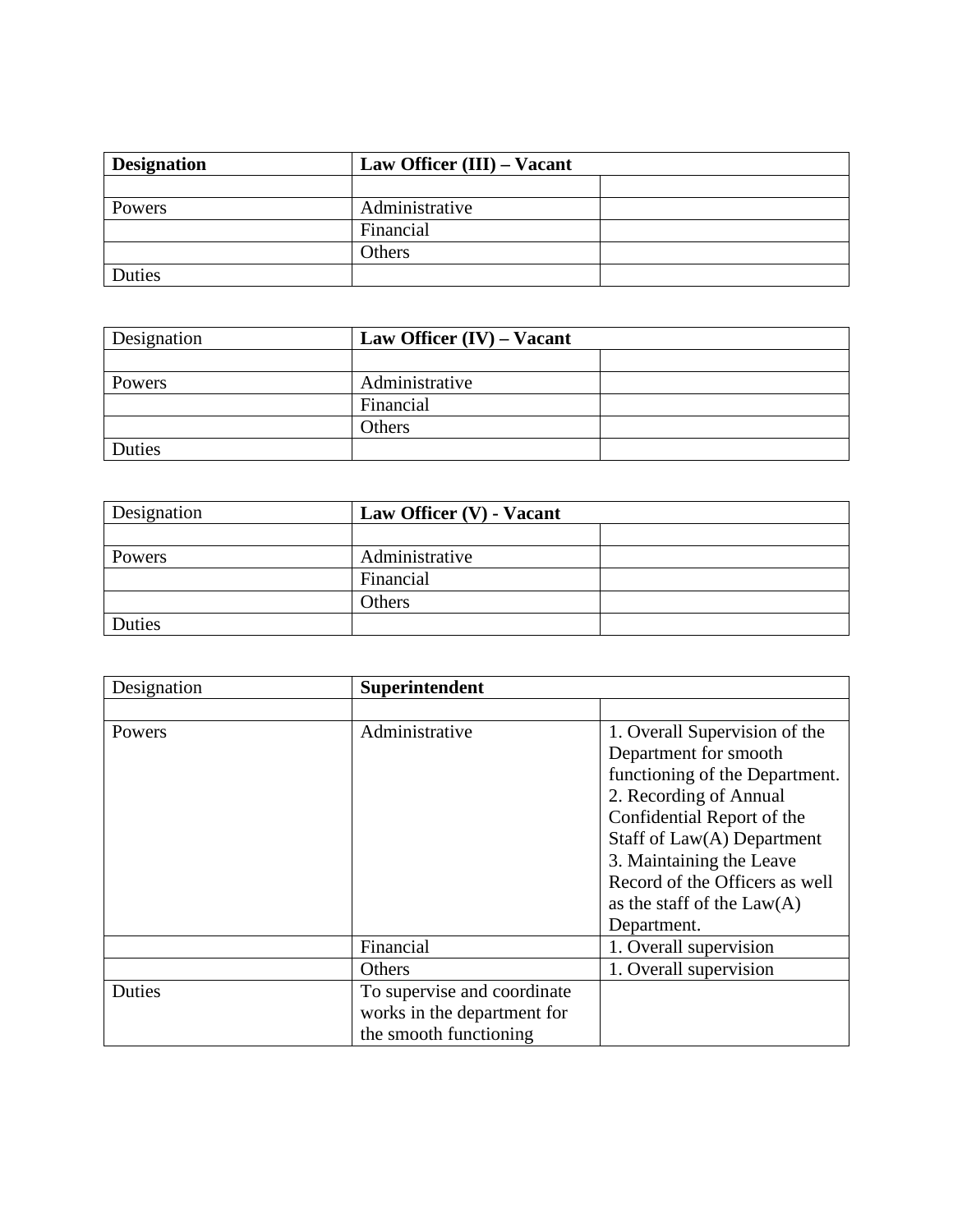# **2. Duties and function of Staff in Law (A) Department**

| Designation | <b>Assistant Superintendent</b> |                                        |
|-------------|---------------------------------|----------------------------------------|
|             |                                 |                                        |
| Powers      | Administrative                  | 1. Allotment of fund to High           |
|             |                                 | Court and all Subordinate              |
|             |                                 | offices.                               |
|             |                                 | 2. Re-appropriation of                 |
|             |                                 | fund/Surrender of                      |
|             |                                 | Saving/Advance from                    |
|             |                                 | CF/Supplementary Demand.               |
|             |                                 | 3. Matters relating to Judicial        |
|             |                                 | Academy.                               |
|             |                                 | 4. 14 <sup>th</sup> Finance Commission |
|             |                                 | 5. Misc. matters not allotted to       |
|             |                                 | others.                                |
|             |                                 | 6. $15th$ Finance Commission           |
|             |                                 | 7. Any other subjects not              |
|             |                                 | allotted to other staff.               |
|             | Financial                       | 1. Overall supervision                 |
|             | Others                          | 1. Overall supervision                 |
| Duties      |                                 |                                        |

| Designation | <b>Upper Divisional Assistant (I)</b> |                                 |
|-------------|---------------------------------------|---------------------------------|
|             |                                       |                                 |
| Powers      | Administrative                        | 1. Medical Treatment/Re-        |
|             |                                       | imbursement of the staff of the |
|             |                                       | District & Sessions Judge,      |
|             |                                       | Shillong/Chief Judicial         |
|             |                                       | Magistrate, Shillong/Advocate   |
|             |                                       | General's Office/High Court     |
|             |                                       | of Meghalaya and all District   |
|             |                                       | Court.                          |
|             |                                       | 2. Matters relating to          |
|             |                                       | infrastructure of Judiciary in  |
|             |                                       | <b>Garo Hills</b>               |
|             |                                       | 3. Opening of a Sub-Head        |
|             |                                       | receipts & expenditures         |
|             |                                       | 4. Reconciliation of Accounts.  |
|             |                                       | 5. Budget                       |
|             |                                       | 6. Earle Holiday Home           |
|             |                                       | 7. Children Education to        |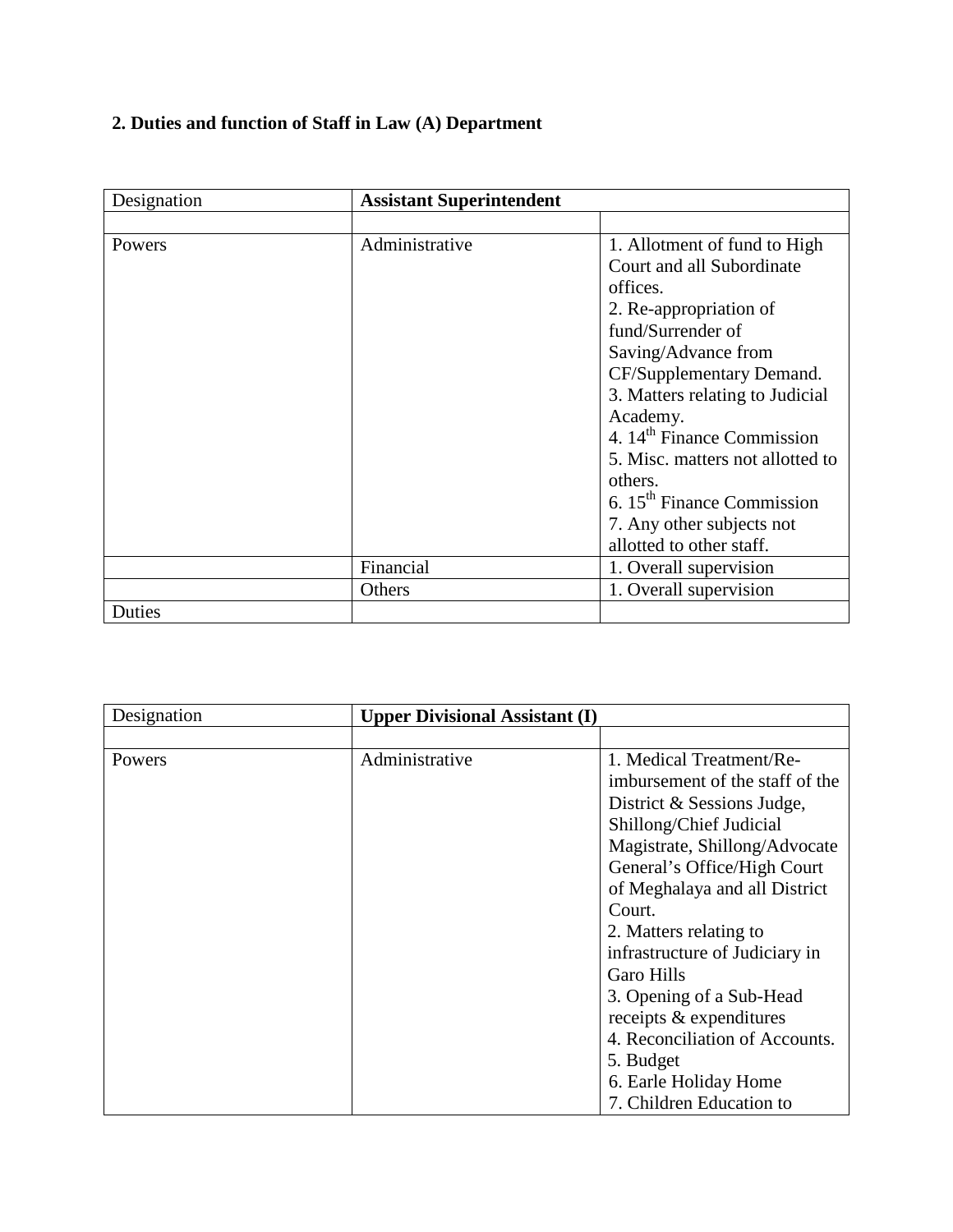|        |           | Subordinate office.          |
|--------|-----------|------------------------------|
|        |           | 8. Construction              |
|        |           | works/Infrastructure         |
|        |           | East/West Khasi Hills & High |
|        |           | Court of Meghalaya.          |
|        |           | 9. Any other subjects not    |
|        |           | allotted to other staff.     |
|        | Financial | 1. Overall supervision       |
|        | Others    | 1. Overall supervision       |
| Duties |           | 1. Overall supervision       |

| Designation | <b>Upper Divisional Assistant (II)</b> |                                   |
|-------------|----------------------------------------|-----------------------------------|
|             |                                        |                                   |
| Powers      | Administrative                         | 1. Matters relating to            |
|             |                                        | infrastructure of Judiciary in    |
|             |                                        | Jaintia Hills & Ribhoi            |
|             |                                        | 2. All matters relating to the    |
|             |                                        | Judicial Officers                 |
|             |                                        | 3. Separation of Judiciary.       |
|             |                                        | 4. Chief Justices, Chief          |
|             |                                        | Minister's Conference             |
|             |                                        | 5. Appointment of Counsels in     |
|             |                                        | Supreme Court and PPs/            |
|             |                                        | APPs/ Addl. PPs/ Spl. PPs/        |
|             |                                        | Panel Advocate in High Court      |
|             |                                        | and Subordinate Courts.           |
|             |                                        | 6. All matters relating to the    |
|             |                                        | <b>Officers of Law Department</b> |
|             |                                        | 7. LS, RS Questions               |
|             |                                        | 8. All matters relating to the    |
|             |                                        | Chief Justice & Judges of         |
|             |                                        | High Court including Retd.        |
|             |                                        | <b>Chief Justice/Judges</b>       |
|             |                                        | 9. Supreme Court Cases            |
|             |                                        | 10. Training of Judicial          |
|             |                                        | Officers & Officers of Law        |
|             |                                        | Department                        |
|             |                                        | 11. Appointment of AG, AAG        |
|             |                                        | and other matters                 |
|             |                                        | 12. Purchase, repair,             |
|             |                                        | condemnation of the vehicles      |
|             |                                        | for the Officers of Law           |
|             |                                        | Department, Chief Justice,        |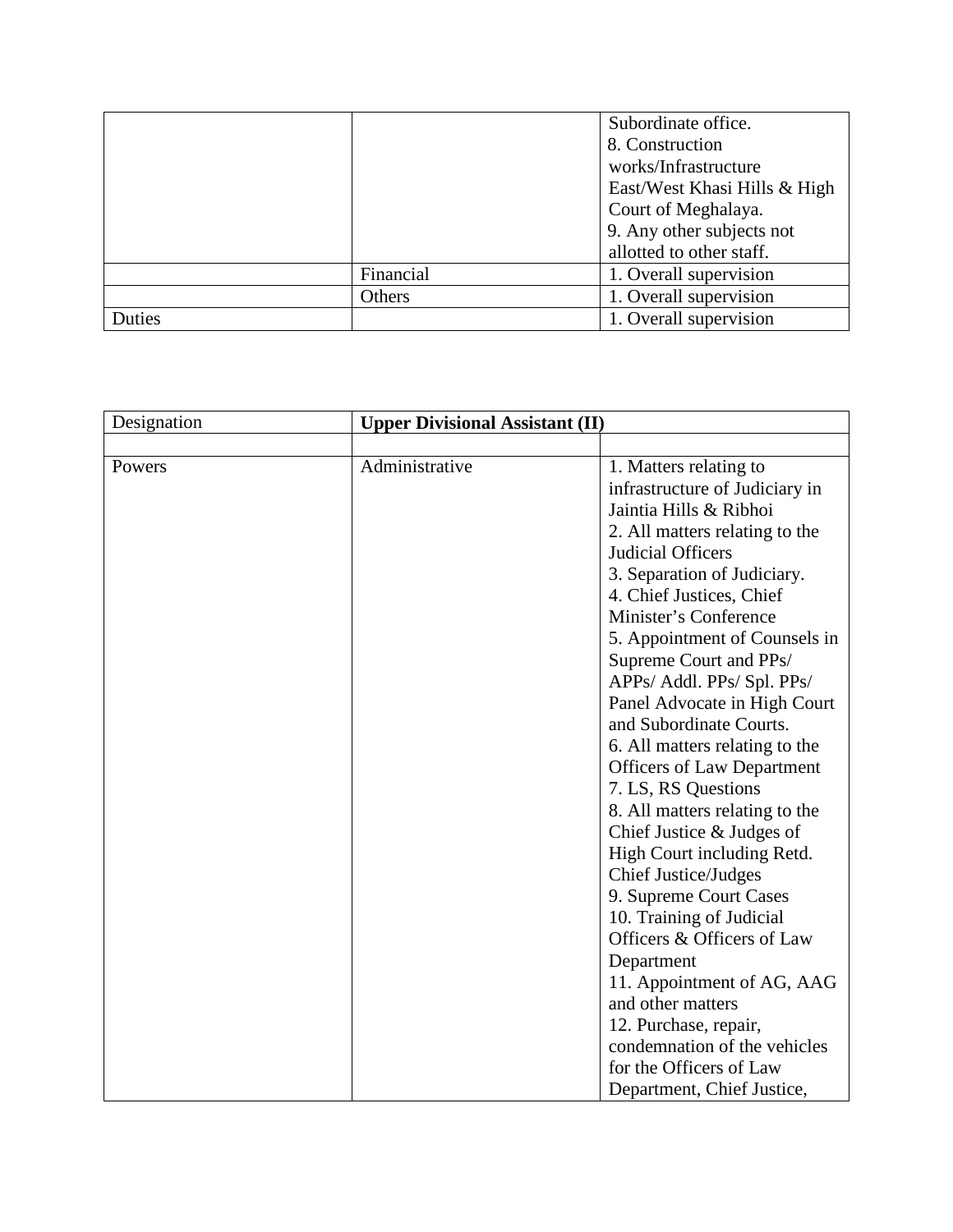|        |           | Judges of High Court and     |
|--------|-----------|------------------------------|
|        |           | District Court.              |
|        |           | 13. Investment of Power      |
|        |           | 14. Petrol bills of Judicial |
|        |           | Officer                      |
|        |           | 15. PIL matters              |
|        |           | 16. Judicial Pay Commission  |
|        | Financial | 1. Overall supervision       |
|        | Others    | 1. Overall supervision       |
| Duties |           |                              |

| Designation | <b>Lower Divisional Assistant (I)</b> |                                  |
|-------------|---------------------------------------|----------------------------------|
|             |                                       |                                  |
| Powers      | Administrative                        | 1. Pensions matters of the staff |
|             |                                       | of Subordinate Offices.          |
|             |                                       | 2. ACPS of the staff of          |
|             |                                       | <b>Subordinate Offices</b>       |
|             |                                       | 3. $5th$ Pay Commission          |
|             |                                       | 4. New Shillong Township         |
|             |                                       | 5. NITI Aayog                    |
|             |                                       | 6. Dedicated Cell                |
|             |                                       | 7. TEAC/Bldg. Committee          |
|             |                                       | 8. Annual Plan Expenditure       |
|             |                                       | Budget.                          |
|             |                                       | 9. Centrally Sponsored           |
|             |                                       | Scheme/Geotoging/Nyaya           |
|             |                                       | Vikas                            |
|             | Financial                             | 1. Overall supervision           |
|             | Others                                | 1. Overall supervision           |
| Duties      |                                       |                                  |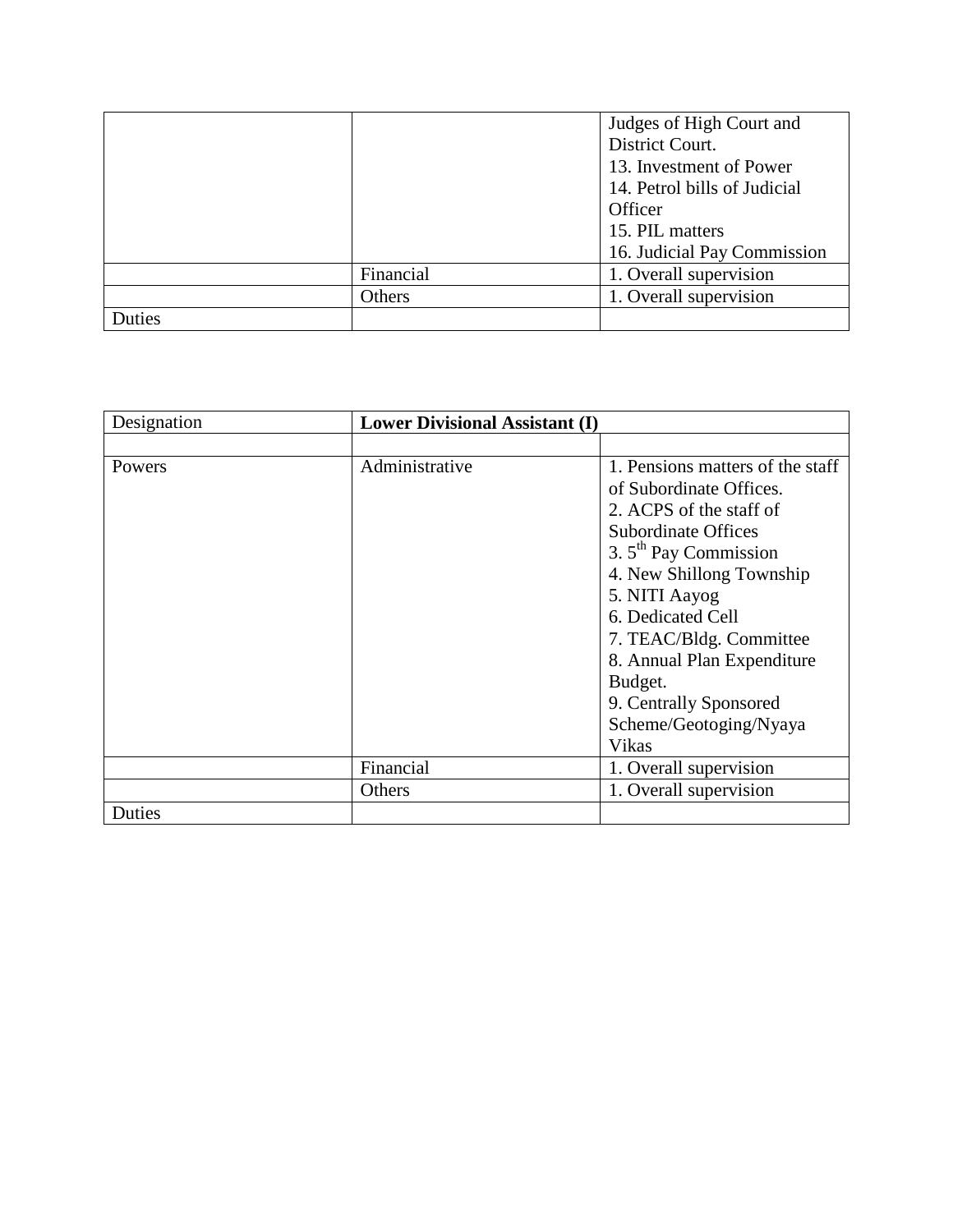| Designation | <b>Lower Divisional Assistant (II)</b> |                                 |
|-------------|----------------------------------------|---------------------------------|
|             |                                        |                                 |
| Powers      | Administrative                         | 1. Creation and retention of    |
|             |                                        | Non Gazetted post in the        |
|             |                                        | Office of District              |
|             |                                        | Courts/Residential Quarters.    |
|             |                                        | 2. Matters relating to sanction |
|             |                                        | and furnishing of the Office of |
|             |                                        | District Courts.                |
|             |                                        | 3. Video Conferencing           |
|             |                                        | between District Courts and     |
|             |                                        | District Jails/Case Informative |
|             |                                        | System.                         |
|             |                                        | 4. Supply of Computer,          |
|             |                                        | Laptop, Printer to High         |
|             |                                        | Court/District Court/Advocate   |
|             |                                        | General/Addl. Advocate          |
|             |                                        | General/Senior Govt.            |
|             |                                        | Advocate.                       |
|             |                                        | 5. RTI                          |
|             |                                        | 6. Visit of VIPs & Bills of     |
|             |                                        | <b>VIPs</b>                     |
|             |                                        | 7. Governors Address.           |
|             |                                        | 8. Matters relating to Republic |
|             |                                        | Day/Independence Day            |
|             |                                        | 9. Meghalaya State Litigation   |
|             |                                        | Policy.                         |
|             | Financial                              | 1. Overall supervision          |
|             | Others                                 | 1. Overall supervision          |
| Duties      |                                        |                                 |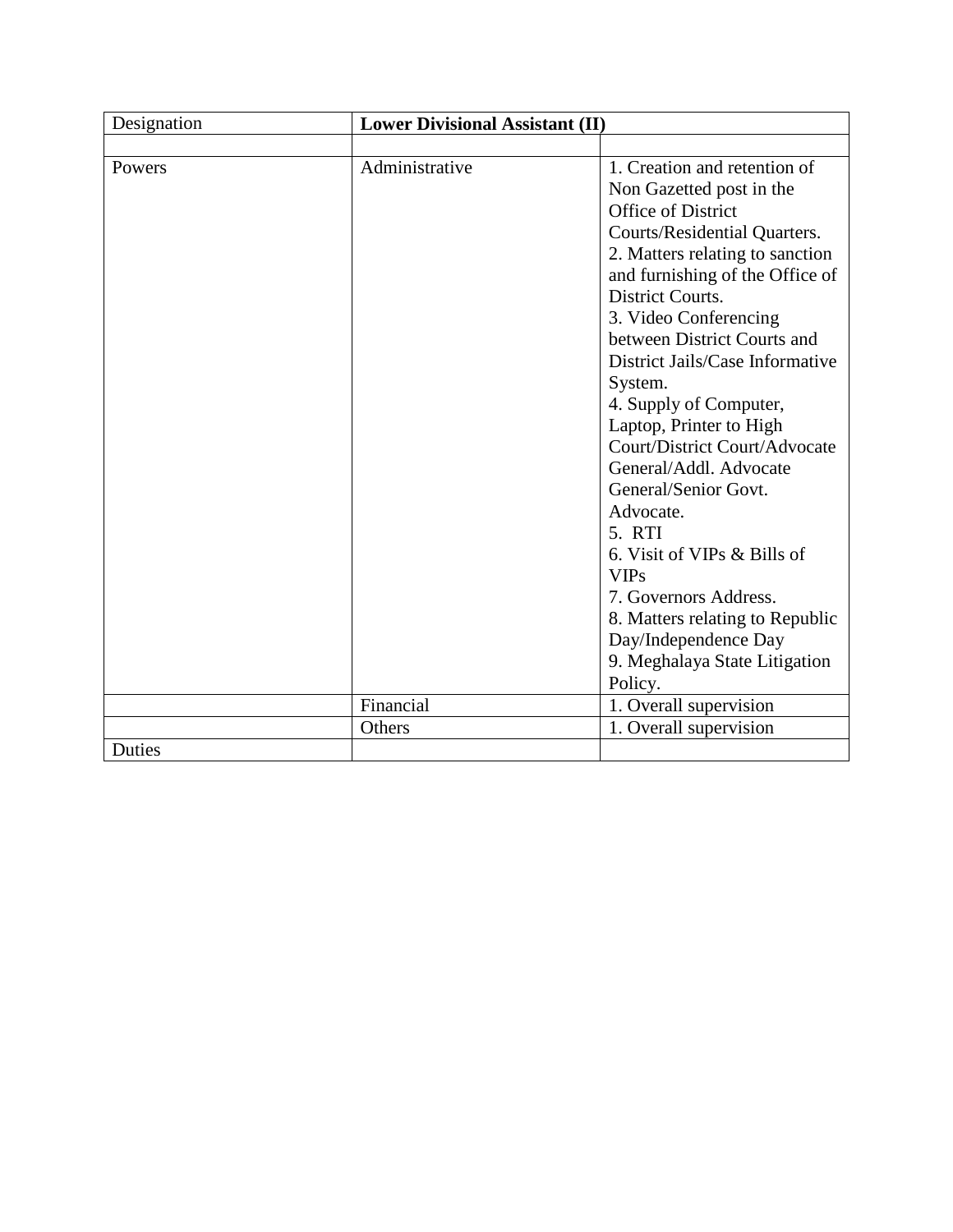| Designation | <b>Lower Divisional Assistant (III) - Vacant</b> |  |
|-------------|--------------------------------------------------|--|
|             |                                                  |  |
| Powers      | Administrative                                   |  |
|             | Financial                                        |  |
|             | <b>Others</b>                                    |  |
| Duties      |                                                  |  |

| Designation | <b>Lower Divisional Assistant (IV) - Vacant</b> |  |
|-------------|-------------------------------------------------|--|
|             |                                                 |  |
| Powers      | Administrative                                  |  |
|             | Financial                                       |  |
|             | <b>Others</b>                                   |  |
| Duties      |                                                 |  |

| Designation | Lower Divisional Assistant (V) - Vacant |  |
|-------------|-----------------------------------------|--|
|             |                                         |  |
| Powers      | Administrative                          |  |
|             | Financial                               |  |
|             | Others                                  |  |
| Duties      |                                         |  |

| Designation | <b>Grade IV - Duftry</b> |  |
|-------------|--------------------------|--|
|             |                          |  |
| Powers      | Administrative           |  |
|             | Financial                |  |
|             | Others                   |  |
| Duties      |                          |  |

| Designation<br>Grade IV – Peon $(I)$ |                |  |
|--------------------------------------|----------------|--|
|                                      |                |  |
| Powers                               | Administrative |  |
|                                      | Financial      |  |
|                                      | Others         |  |
| Duties                               |                |  |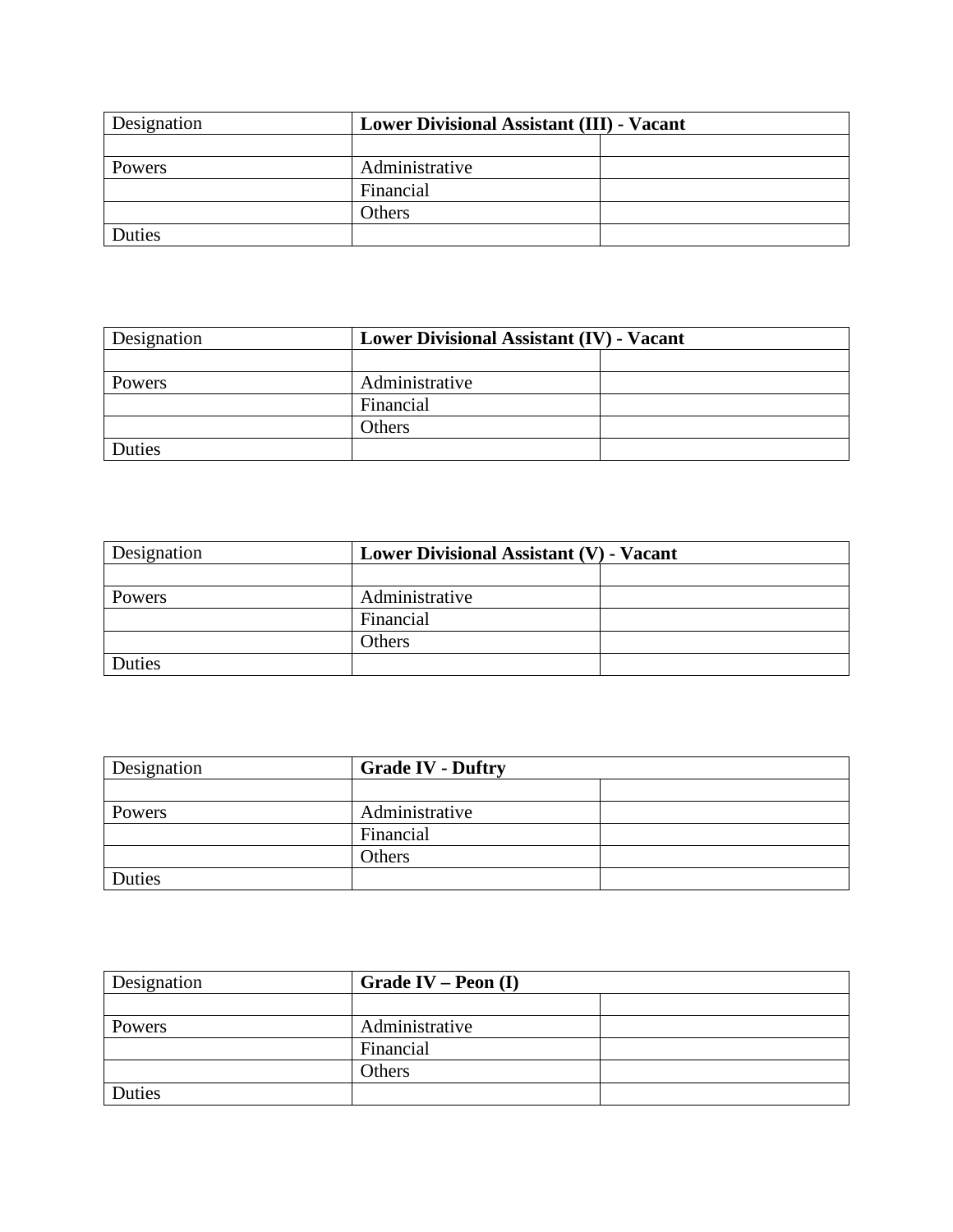| Designation | Grade IV – Peon $(II)$ |  |
|-------------|------------------------|--|
|             |                        |  |
| Powers      | Administrative         |  |
|             | Financial              |  |
|             | Others                 |  |
| Duties      |                        |  |

| Designation | Grade IV – Peon (III) |  |
|-------------|-----------------------|--|
|             |                       |  |
| Powers      | Administrative        |  |
|             | Financial             |  |
|             | Others                |  |
| Duties      |                       |  |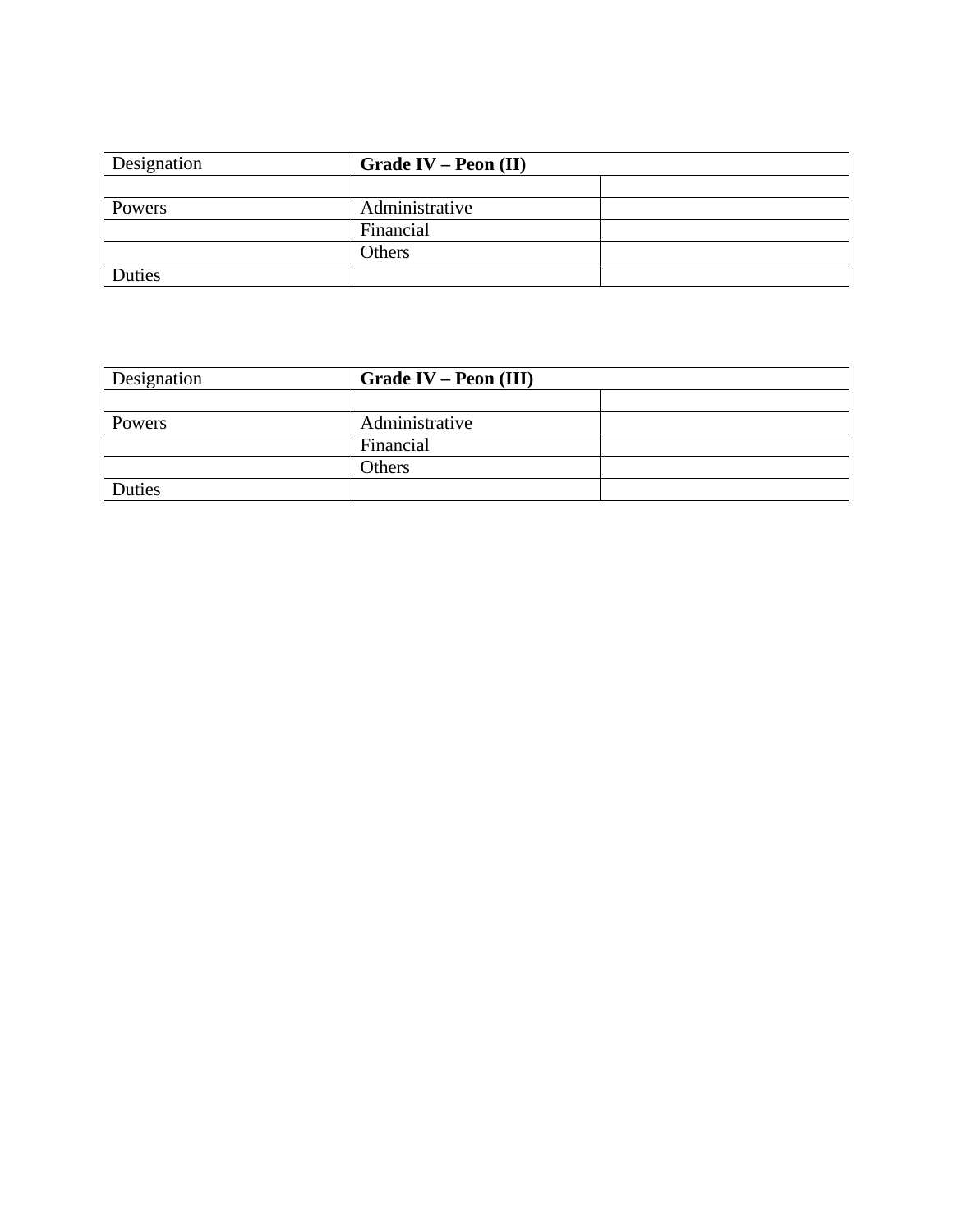## **CHAPTER IV**

## **RULES, REGULATIONS, INSTRUCTIONS, MANUAL AND RECORDS, FOR DISCHARGING FUNCTIONS.**

The subjects allocated to Law (A) Department:

| $\overline{\text{SL}}$<br>No.                                                                       | <b>SUBJECTS</b>                                                                                                                                                                     | <b>CATEGORY</b><br><b>OF FILES</b> | <b>APPROVAL/POLICY DECISION</b>                                                                                                                             |
|-----------------------------------------------------------------------------------------------------|-------------------------------------------------------------------------------------------------------------------------------------------------------------------------------------|------------------------------------|-------------------------------------------------------------------------------------------------------------------------------------------------------------|
| 1.                                                                                                  | Appointment of Judicial and other Officers<br>under Law Department.                                                                                                                 | General                            | On recommendation by High<br>Court/competent Authoritywith approval of<br>Minister, appointment are made.                                                   |
| 2.<br>$\overline{3}$ .                                                                              | Training of Judicial and other Officers.<br>North Eastern Judicial Officers Training<br>Institute.                                                                                  | General<br>General                 | With the approval of Minister and Secretary<br>Law Department.                                                                                              |
| $\overline{4}$ .                                                                                    | Appointment of Advocate General, Govt.<br>Advocate, Govt. Pleaders And Assistant<br>Govt. Pleaders, Public Prosecutors and<br>Assistant Public Prosecutors.                         | General                            | Appointment of Advocate General is<br>decided by the Highest Authority and for<br>others with approval of Minister and<br>Secretary Law Department.         |
| $\overline{5}$ .                                                                                    | Establishment and administrative control of<br>Offices of the Advocate General, District<br>and Sessions Judge, Chief Judicial<br>Magistrate and Meghalaya State Law<br>Commission. | General                            | As per the Powers delegated under different<br>existing Rules.                                                                                              |
| 6                                                                                                   | Visits of VIP's and State Guests.                                                                                                                                                   | General                            | With the approval of Chief Secretary under<br>the Meghalaya State Guest Rules, 1991.                                                                        |
| 7.                                                                                                  | G.P.F. General matters and sanctioning of<br>advances.                                                                                                                              | General                            | Under Civil Services (G.P.F, Rule) 1985.                                                                                                                    |
| 8                                                                                                   | Law Research Institution.                                                                                                                                                           | General                            | Law Secretary is a member of the Advisory<br>Committee.                                                                                                     |
| 9                                                                                                   | Construction of Court building.                                                                                                                                                     | General                            | Being a Plan Scheme, with the approval l of<br>Minister and with clearance by Planning,<br>Finance Department, and P.W.D.                                   |
| 10                                                                                                  | Preparation of Budget control of Head<br>"2014Admn.of Justice: Other accounts<br>matters of Law (A) and Law (B) Deptt.                                                              | General                            | With the approval of the Secretary/Legal<br>Remembrancer.                                                                                                   |
| $\overline{11}$                                                                                     | Library: - Supply, etc. of books and<br>payment of bills of suppliers.                                                                                                              | General                            | With the approval of the Secretary/Legal<br>Remembrancer.                                                                                                   |
| Brief write-up on the Document -                                                                    |                                                                                                                                                                                     |                                    | The above mentioned subjects are the files under Law (A)<br>Department, and all documents in various form and content<br>are available in respective files. |
| From where one can get a copy of the rules,<br>regulations, instructions, manual and records        |                                                                                                                                                                                     | Address:                           | Shri D. Lyngdoh, Deputy Secretary & PIO,<br>Phone: 2212598, PABX:2598                                                                                       |
| Fee charged by the Department for a copy of rules,<br>regulations, instructions, manual and records |                                                                                                                                                                                     |                                    | Charge of fees as provided in the RTI Rules.                                                                                                                |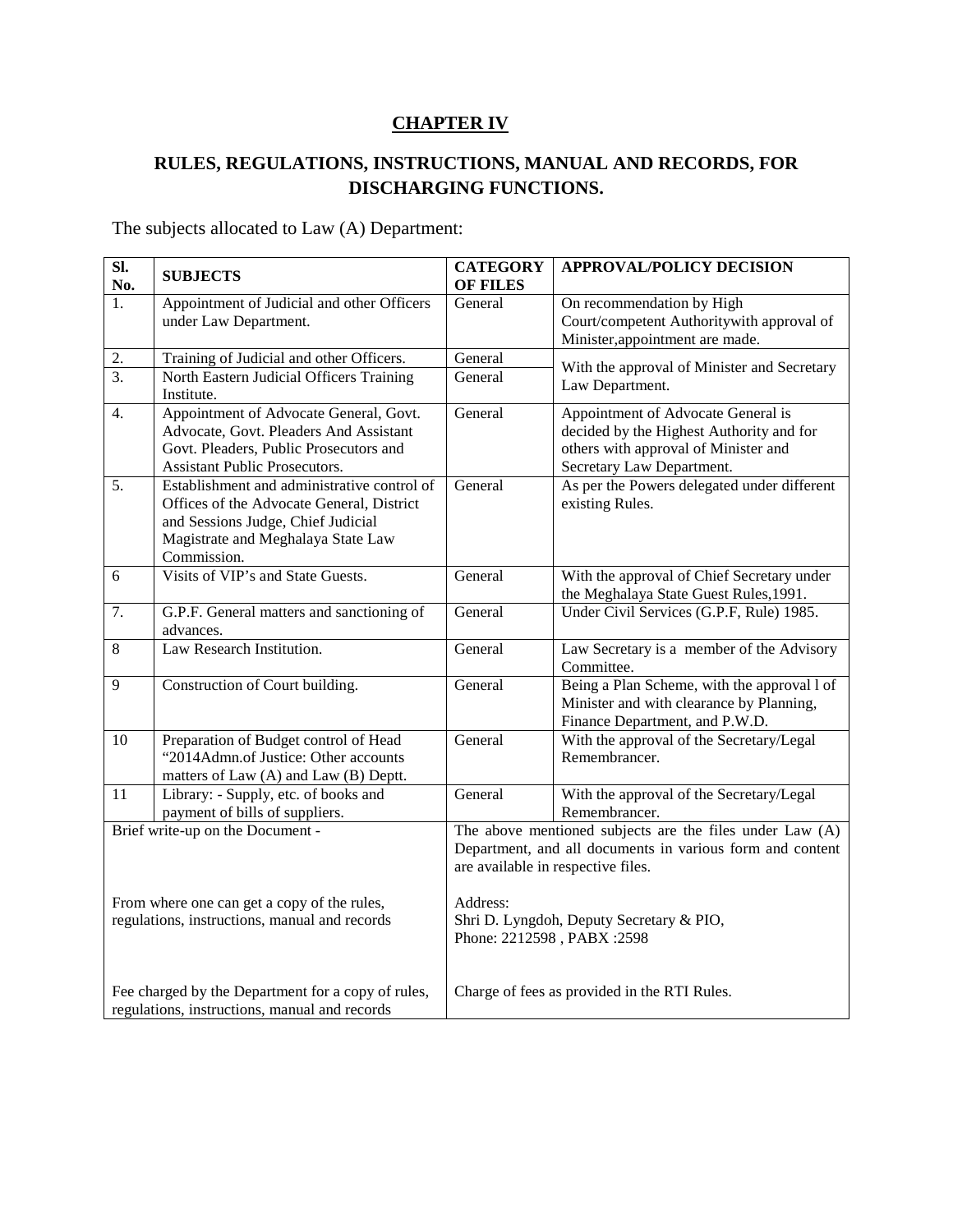### **CHAPTER V**

Particulars of any arrangement that exists for consultation with, or representation by, the members of the public in relation to the formulation of its policy or implementation thereof

#### **1. Formulation of Policy.**

There are so far no Public participation nor elicit any opinion from the public in connection to the policy matters relating to Law Department in the State. Hence there is nodetail in this regard for the general public to receive such information.

| Sl. No.        | <b>Subject/Topic</b>                                                                                                                                                                | Is it mandatory to ensure<br>public participation<br>(Yes/No) | <b>Arrangements for</b><br>seeking public<br>participation |
|----------------|-------------------------------------------------------------------------------------------------------------------------------------------------------------------------------------|---------------------------------------------------------------|------------------------------------------------------------|
| 1              | Appointment of Judicial and other Officers<br>under Law Department.                                                                                                                 | No                                                            |                                                            |
| $\overline{c}$ | Training of Judicial and other Officers.                                                                                                                                            | N <sub>0</sub>                                                |                                                            |
| 3              | North Eastern Judicial Officers Training<br>Institute.                                                                                                                              | N <sub>0</sub>                                                |                                                            |
| 4              | Appointment of Advocate General, Govt.<br>Advocate, Govt. Pleaders And Assistant<br>Govt. Pleaders, Public Prosecutors and<br><b>Assistant Public Prosecutors.</b>                  | No                                                            |                                                            |
| 5              | Establishment and administrative control<br>of Offices of the Advocate General,<br>District and Sessions Judge, Chief Judicial<br>Magistrate and Meghalaya State Law<br>Commission. | N <sub>0</sub>                                                |                                                            |
| 6              | Visits of VIP's and State Guests.                                                                                                                                                   | No                                                            |                                                            |
| 7              | G.P.F. General matters and sanctioning of<br>advances.                                                                                                                              | N <sub>0</sub>                                                |                                                            |
| 8              | Law Research Institution.                                                                                                                                                           | N <sub>0</sub>                                                |                                                            |
| 9              | Constitution of Court building, Jails, etc.                                                                                                                                         | N <sub>0</sub>                                                |                                                            |
| 10             | Preparation of Budget control of Head<br>"2014Admn.of Justice: Other accounts<br>matters of Law (A) and Law (B) Deptt.                                                              | No                                                            |                                                            |
| 11             | Library: - Supply, etc. of books and<br>payment of bills of suppliers.                                                                                                              | N <sub>0</sub>                                                |                                                            |

### **2. Implementation of Policy No .**

| <b>Sl. No.</b> | <b>Subject/Topic</b> | Is it mandatory to<br>ensure public | <b>Arrangements for</b><br>seeking public |
|----------------|----------------------|-------------------------------------|-------------------------------------------|
|                |                      | participation(Yes/No)               | <i>participation</i>                      |
| Nil            | Nil                  | Nil                                 | Nil                                       |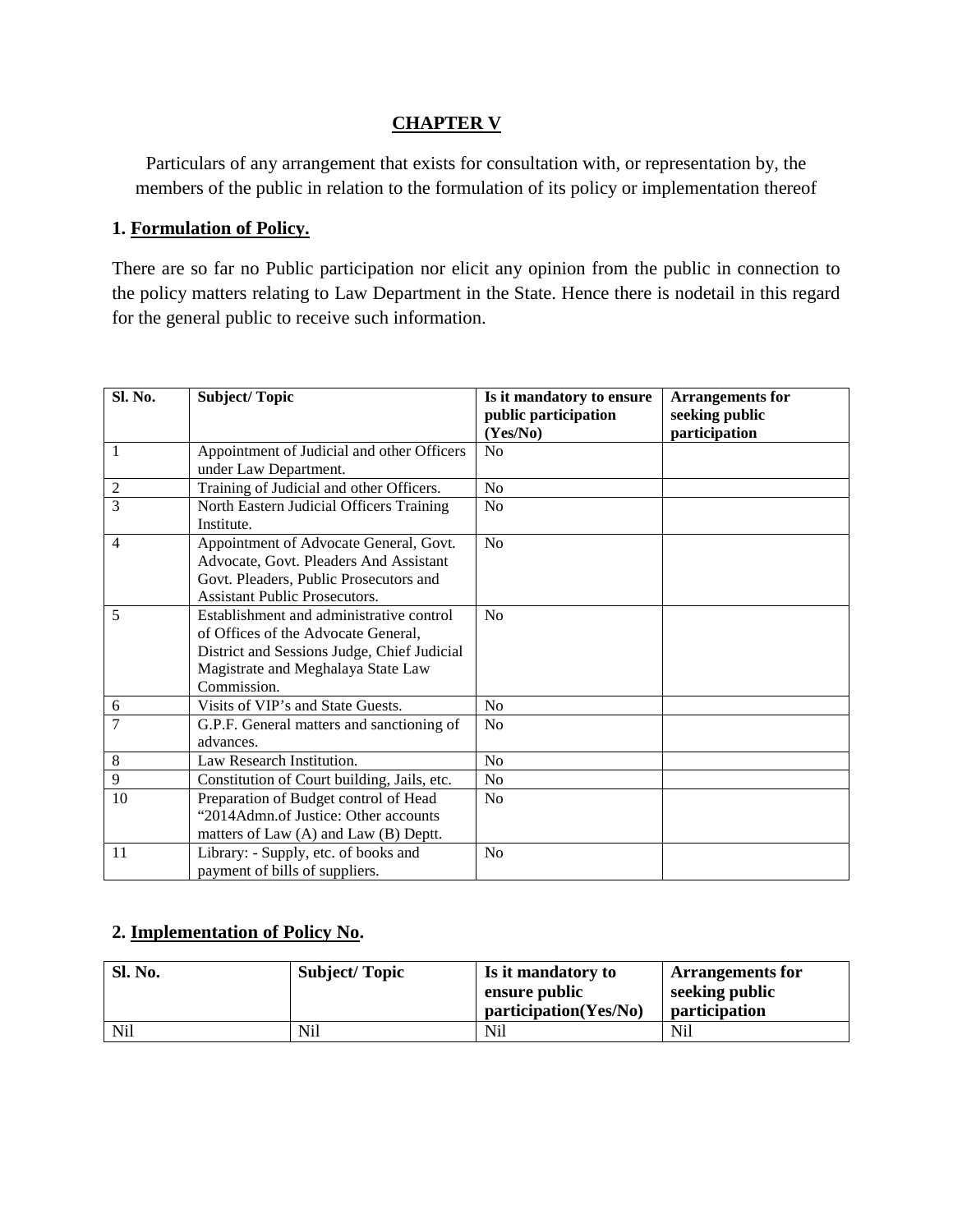## **CHAPTER VI**

## **A STATEMENT OF THE CATEGORIES OF DOCUMENTS THAT ARE HELD BY IT OR UNDER ITS CONTROL**

| Sl. No                  | <b>Category of the document</b><br>and its introduction in one<br>line | Name of the<br>document and its<br>introduction in<br>one line | <b>Procedure to</b><br>obtain the<br>document | Held by/ under<br>control of |
|-------------------------|------------------------------------------------------------------------|----------------------------------------------------------------|-----------------------------------------------|------------------------------|
| $\vert$ 1               | <b>Trust Deed</b>                                                      | Trust Deed of                                                  | Apply to Trustee                              | Held by Trustee In           |
|                         |                                                                        | Earle Holiday                                                  | In Charge Earle                               | Charge, Earle                |
|                         |                                                                        | Home, Shillong                                                 | <b>Holiday Home</b>                           | Holiday Home,                |
|                         |                                                                        |                                                                | through P.I.O.                                | Shillong                     |
| $\overline{2}$          | Rules                                                                  | Earle Holiday                                                  | $-do$ -                                       | $-do-$                       |
|                         |                                                                        | Home                                                           |                                               |                              |
|                         |                                                                        | Management                                                     |                                               |                              |
|                         |                                                                        | Rules                                                          |                                               |                              |
| $\overline{\mathbf{3}}$ | Notification                                                           | Setting up of the                                              | Apply to P.I.O.                               | Held by Law                  |
|                         | No.LR.123/78/23                                                        | Meghalaya State                                                |                                               | Secretary                    |
|                         | dt.24.11980                                                            | Law Commission                                                 |                                               |                              |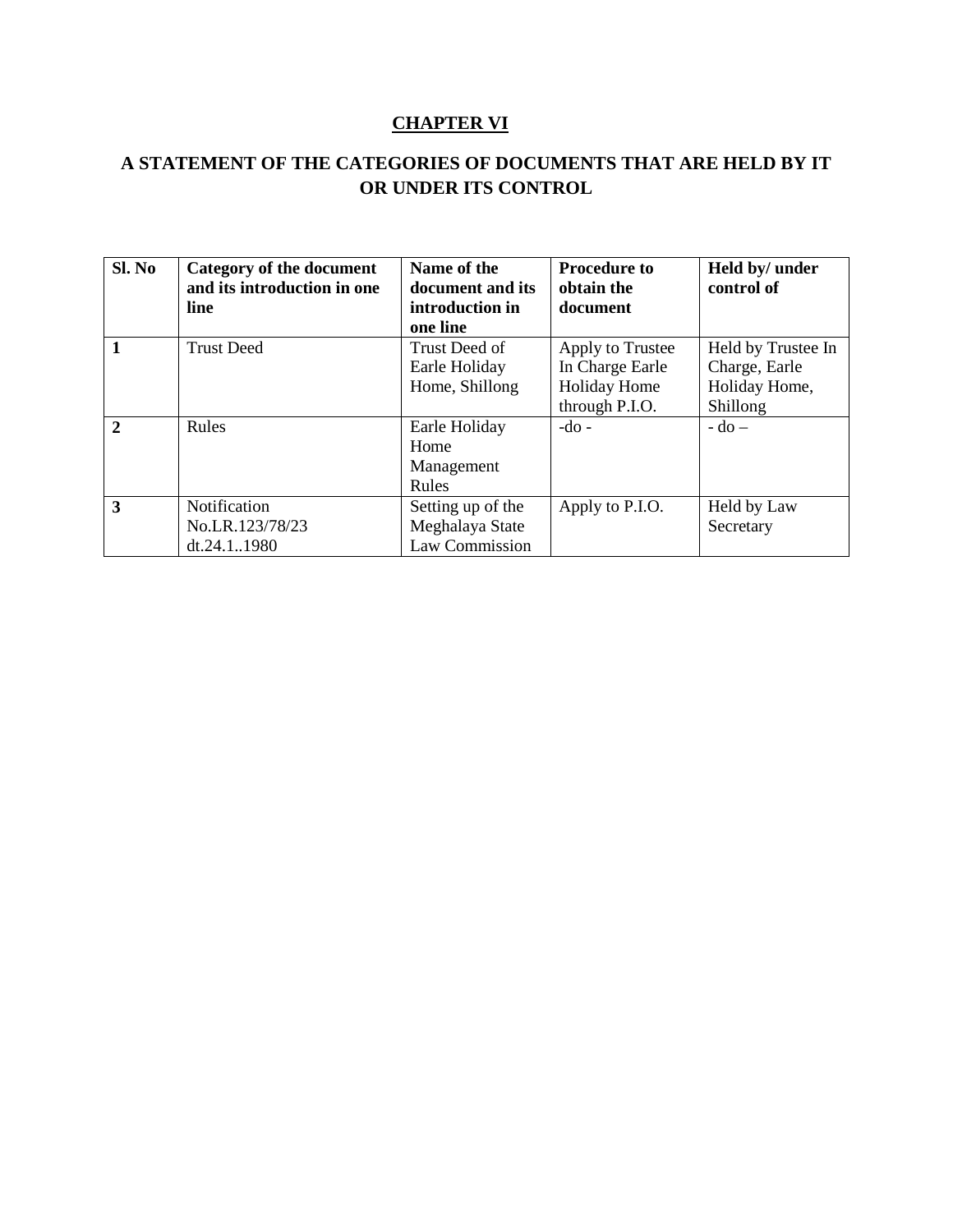#### **CHAPTER VII**

## **STATEMENT OF BOARDS, COUNCIL, COMMITTEES AND OTHER BODIES CONSTITUTED UNDER THE CONTROL OF LAW (A) DEPARTMENT.**

There are only two bodies that has been constituted under the Law Department, and Meghalaya State Law Commission is under Law (A) Department, viz;-

### **MEGHALAYA STATE LAW COMMISSION**

### **1. ESTABLISHMENT**:

The State Government has set up the Meghalaya State Law Commission. Vide Notification No.LR.123/78/23, dt.24.1.1980.

#### **2. ADDRESS:**

The Office of State Law Commission is situated at Taxation Building Annex, Shillong – 793 001.

#### **3. FUNCTIONS:**

The functions of the Commission are follows:

- **1.** to consider and suggest revision or amendment of laws within the Legislative Competence of the State Legislature; and
- **2.** to consider and suggest revision or amendment of rules framed by the State Government or other authorities subordinate to the State Government.
- **3.** to consider and suggest codification of the tribal customary laws.
- **4.** to consider and suggest re-organisation of the present system of administration of justice and re-organisation of justice and re-organisation Courts in the entire State, and in this connection
	- a) to examine the feasibility of application of the Codes of Criminal and Civil procedure, and other Laws in the State, and
	- b) to consider and suggest how and to what extent village functionaries may be involved in the administration of justice.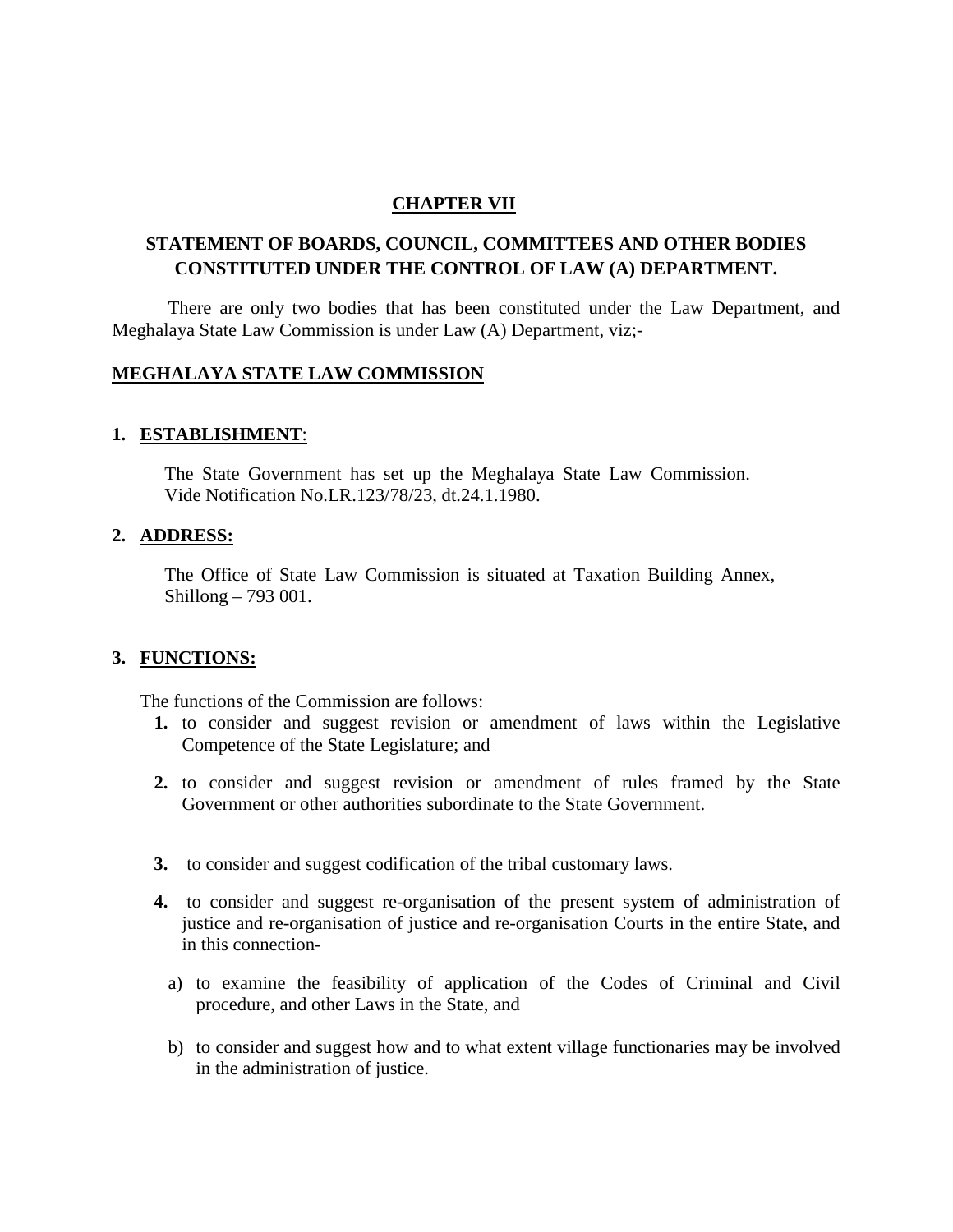**5.** Such other function as may be assigned by the State Government from time to time.

#### **4. MEMBERS**:

The name of present Chairman /Co-Chairman / Vice Chairman and Members with Telephone numbers are as follows:

- 1. Shri Macmillan Byrsat, Chairman, Meghalaya State Law Commission, Phone No. 2222095 (Office).
- 2. Shri Bindo M. Lanong, Co-Chairman, Meghalaya State Law Commission. Phone No. 2224570 (Office).
- 3. Shri Shri. Pyndapborlang Nongsiej, Vice-Chairman, Meghalaya State Law Commission, Phone No. 2222095 (Office).
- 4. Shri. Jan Kyndiah, Vice Chairman, Meghalaya State Law Commission.
- 5. Advocate General, Meghalaya.
- 6. Secretary, Government of Meghalaya Law Department, Member. All Official
- 7. Chief Executive Member, Khasi Hills Autonomous District Council, Member. Members.

#### **5. Meetings Held:**

The number of meetings held by the Meghalaya State Law Commission with effect from 1980 are as follows:-

| Year | <b>Number of Meetings held</b> |
|------|--------------------------------|
| 1980 |                                |
| 1981 | 3                              |
| 1982 | 3                              |
| 1983 | 6                              |
| 1984 | 6                              |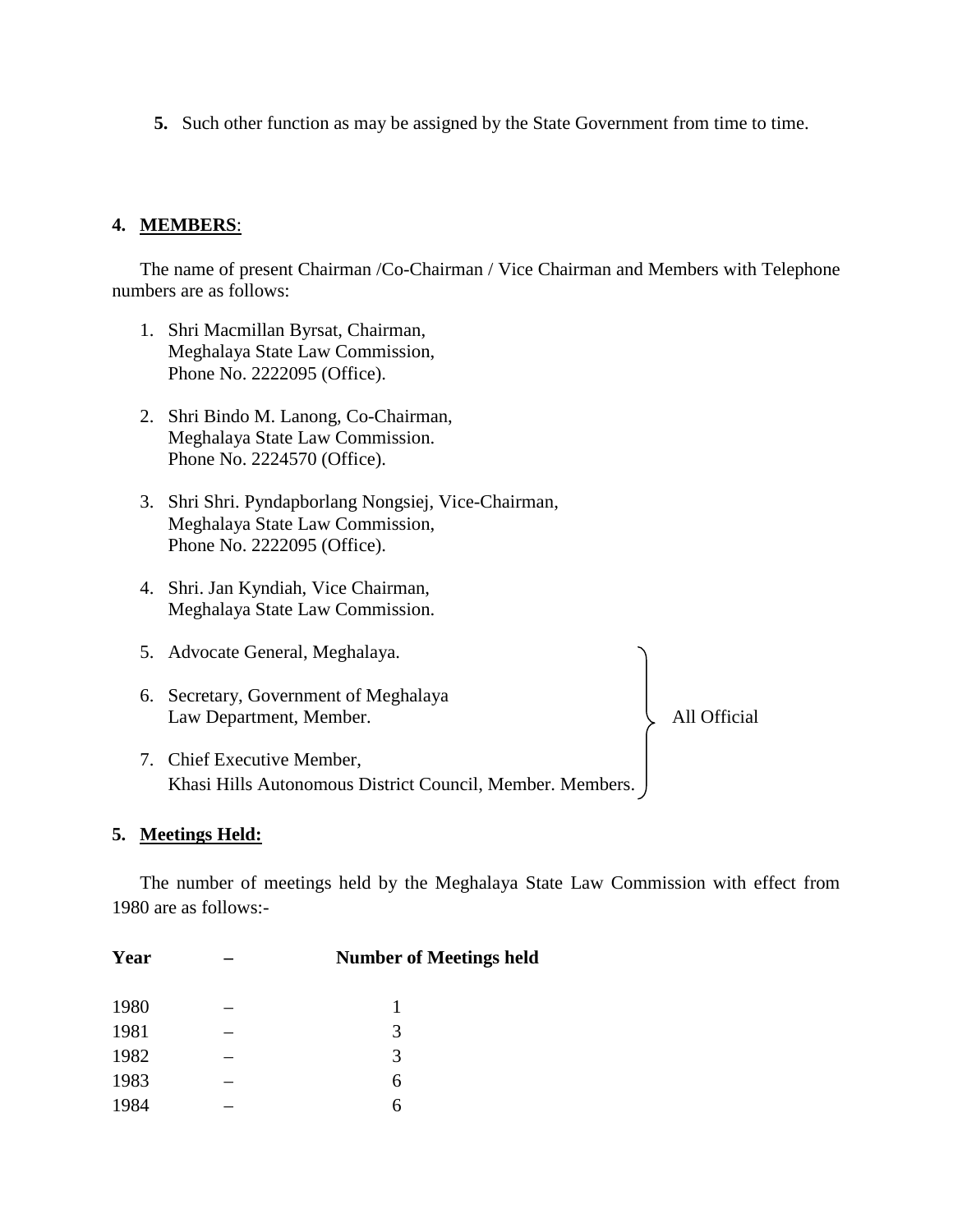| 1985     | 6              |
|----------|----------------|
| 1986     | 5              |
| 1989     | 3              |
| 1990     | 1              |
| 1991     |                |
| 1992     |                |
| 1994     |                |
| 1998     |                |
| 1999     |                |
| $2002\,$ |                |
| 2003     |                |
| 2010     |                |
| 2014     | $\overline{2}$ |
| 2015     | $\overline{2}$ |
| 2016     |                |
| 2017     |                |
| 2019     | $\mathbf{1}$   |
| Total    | 49             |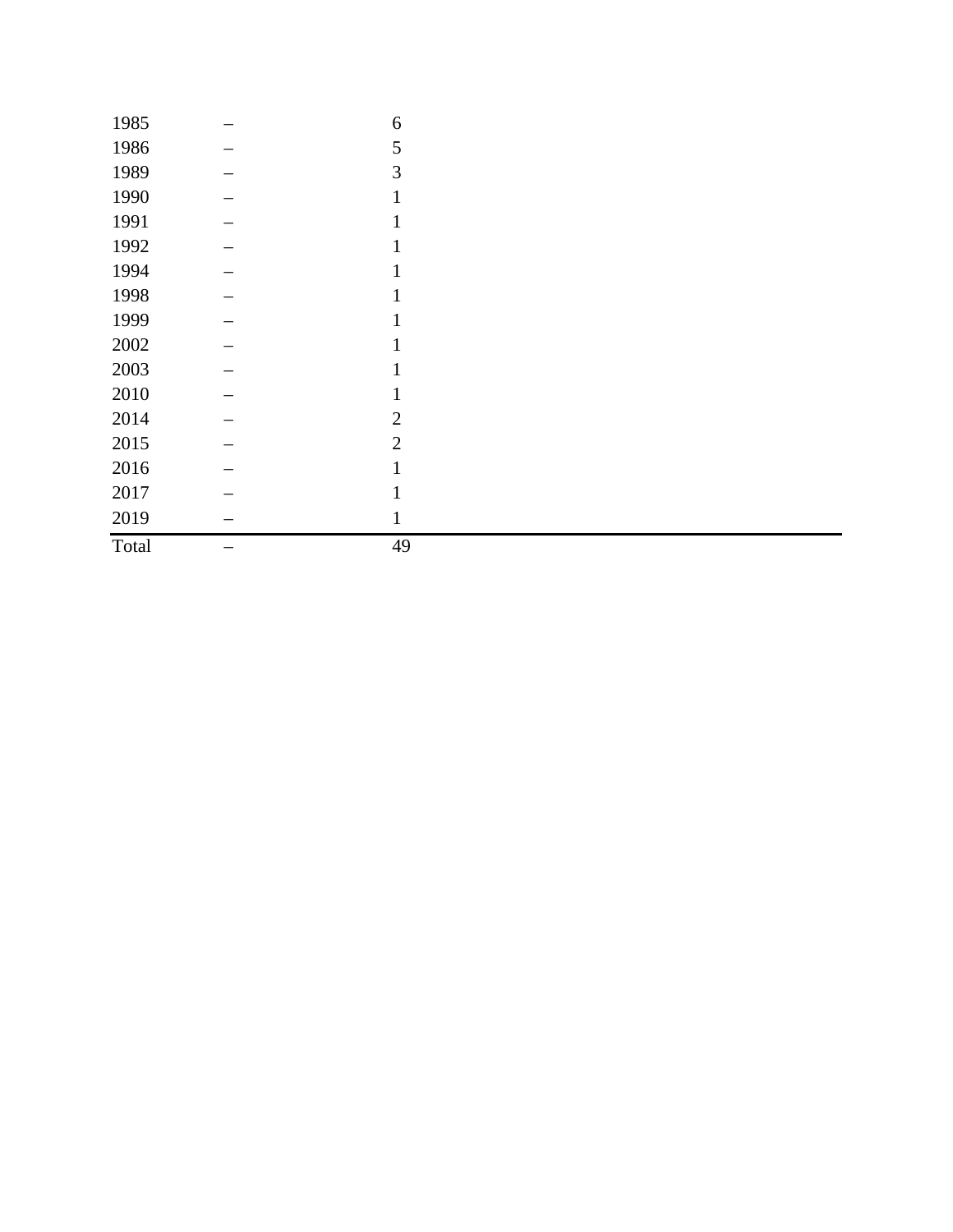#### **CHAPTER VIII**

## **NAME, DESIGNATIONS AND OTHER PARTICULARS OF THE PUBLIC INFORMATION OFFICERS.**

## **Name of the Public Authority:**

### **Assistant Public Information Officers:**

| Sl. | <b>Name</b> | Designation S.T.D. Ph. No. |                   | Fax | Email | <b>Address</b> |
|-----|-------------|----------------------------|-------------------|-----|-------|----------------|
| No. |             |                            | Code Office/Resd. |     |       |                |

### **Public Information Officers:**

| SI.<br>N <sub>0</sub> | <b>Name</b> | <b>Designation</b>        | <b>S.T.D.</b><br>Code | Ph. No.<br><b>Office/Resd</b> | Fax | Email | <b>Address</b> |
|-----------------------|-------------|---------------------------|-----------------------|-------------------------------|-----|-------|----------------|
|                       | Shri. D.    | Joint Legal               | 0364                  | 2210361                       |     |       | Meghalaya      |
|                       |             | Lyngdoh Remembrancer $\&$ |                       |                               |     |       | Civil          |
|                       |             | <b>Deputy Secretary</b>   |                       |                               |     |       | Secretariat,   |
|                       |             | Law(A)                    |                       |                               |     |       | Main Building, |
|                       |             | Department                |                       |                               |     |       | Room No. 110,  |
|                       |             |                           |                       |                               |     |       | Shillong -     |
|                       |             |                           |                       |                               |     |       | 793001         |

## **Name of Appellate Authority:**

| SI.<br>No. | <b>Name</b>         | <b>Designation</b>                        | <b>S.T.D.</b><br>Code | Ph. No.<br>Office/<br>Resd. | Fax | Email | <b>Address</b>                                                                                      |
|------------|---------------------|-------------------------------------------|-----------------------|-----------------------------|-----|-------|-----------------------------------------------------------------------------------------------------|
|            | Shri.<br>A.K.Sangma | Additional<br>Secretary Law<br>Department | 0364                  | 2210361<br>PABX:<br>2691    |     |       | Meghalaya Civil<br>Secretariat,<br>Additional<br>Building, Room<br>No. 222,<br>Shillong -<br>793001 |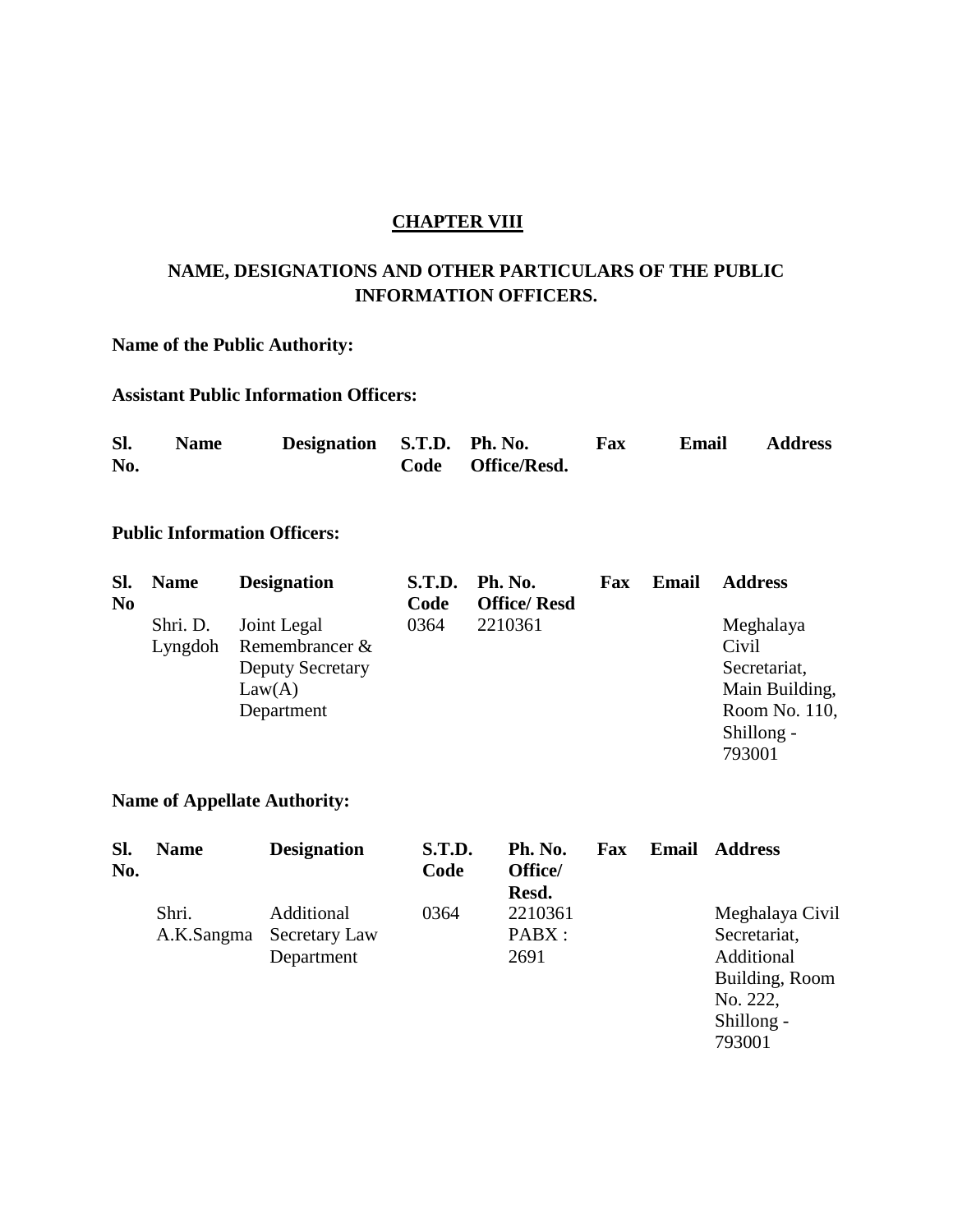### **CHAPTER IX**

## **PROCEDURES IN DECISION TAKING PROCESS INCLUDING SUPERVISION AND ACCOUNTABILITY**

Generally, the office in Law Department follows the norms laid down in the provisions of **the Rules of Executive Business of the Government if Meghalaya 1972.** It also follows the procedures prescribed in the office Manuals of the Meghalaya Secretariat and such other rules as prescribed in the office Manuals of the Meghalaya Secretariat and such other rules prescribed by the Government from time to time. Regarding the matters of supervision and accountability of hierarchy of Officers, these are also provided in the above mentioned rules manuals including the **Law Manuals**

| Sl. No.                                         |  |
|-------------------------------------------------|--|
| Subject on which the decision is to be taken    |  |
| Guideline/Direction, if any                     |  |
| Process of Execution                            |  |
| Designation of the officers involved in         |  |
| decision making                                 |  |
| Contact information of above mentioned          |  |
| officers                                        |  |
| If not satisfied by the decision, where and how |  |
| to appeal                                       |  |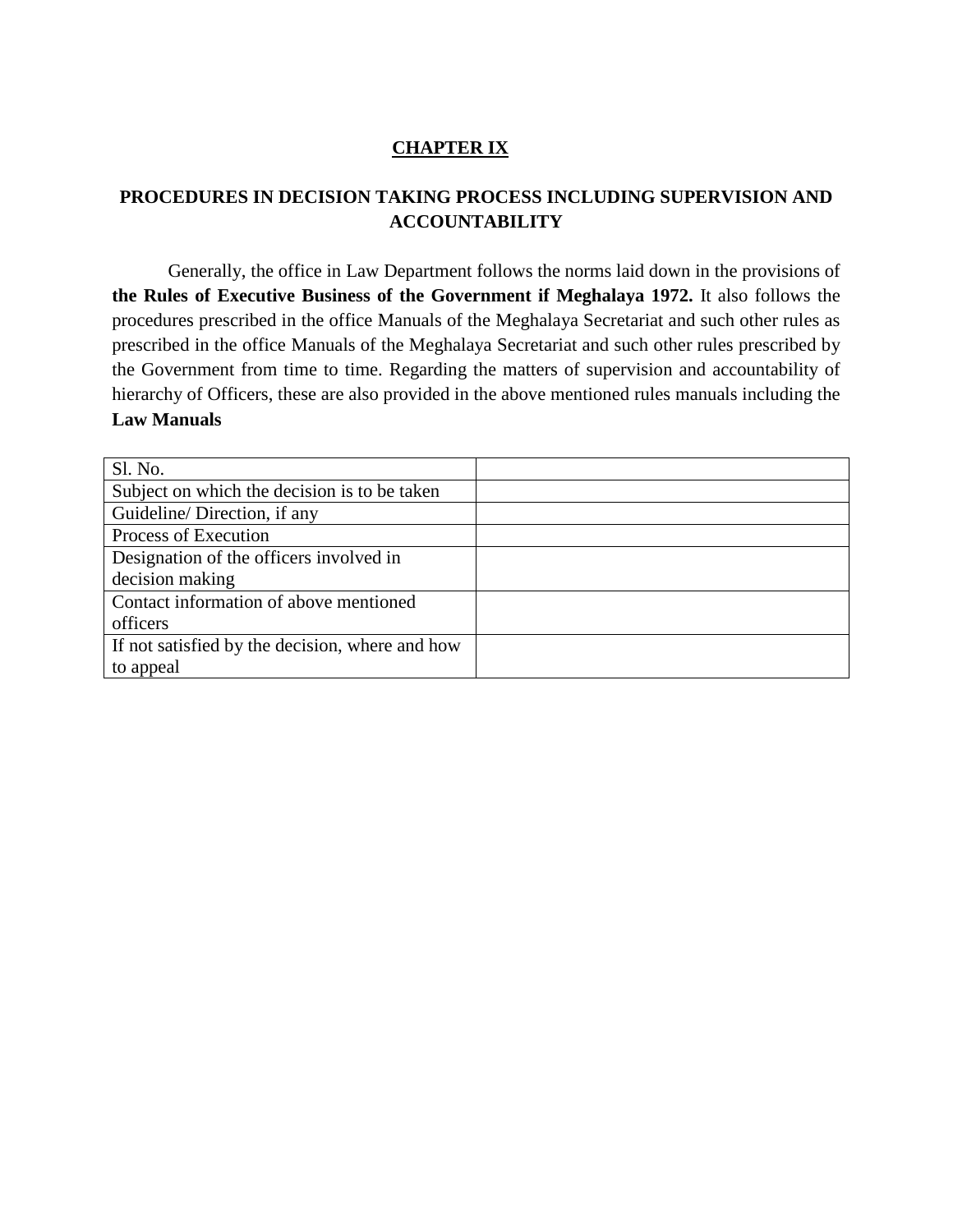# **CHAPTER X**

## **1. DIRECTORY OF OFFICERS IN LAW DEPARTMENT**

| SI.            | <b>Name</b>               | <b>Designation</b>      | <b>Office Address</b> | <b>Office</b> |
|----------------|---------------------------|-------------------------|-----------------------|---------------|
| No.            |                           |                         |                       | Telephone No. |
| 1.             | Shri C.V.D. Diengdoh, IAS | Legal                   | Room No. $\_\_\_\$    |               |
|                |                           | Remembrancerand         | Meghalaya $(C)$       |               |
|                |                           | Secretary to the        | Secretariat, Main     |               |
|                |                           | Govt. of                | <b>Building</b>       |               |
|                |                           | Meghalaya, Law          | $Shillong -$          |               |
|                |                           | Department              | 793001                |               |
| 2.             | Shri A.K. Sangma          | Senior Additional       | Room No. _____,       |               |
|                |                           | Legal                   | Meghalaya $(C)$       |               |
|                |                           | Remembrancerand         | Secretariat, Main     |               |
|                |                           | Additional              | <b>Building</b>       |               |
|                |                           | Secretary to the        | Shillong $-$          |               |
|                |                           | Govt. of                | 793001                |               |
|                |                           | Meghalaya, Law          |                       |               |
|                |                           | Department              |                       |               |
| 3              | Smti L.L. Shangpliang     | <b>Additional Legal</b> | Room No. _____,       |               |
|                |                           | Remembrancer            | Meghalaya (C)         |               |
|                |                           | and Draftsman           | Secretariat, Main     |               |
|                |                           | cumJoint                | <b>Building</b>       |               |
|                |                           | Secretary to the        | $Shillong -$          |               |
|                |                           | Govt. of                | 793001                |               |
|                |                           | Meghalaya, Law          |                       |               |
|                |                           | Department              |                       |               |
| $\overline{4}$ | Smti M.M. Sangma          | <b>Additional Legal</b> | Room No. _____,       |               |
|                |                           | Remembrancer            | Meghalaya $(C)$       |               |
|                |                           | and Draftsman           | Secretariat, Main     |               |
|                |                           | cum Joint               | <b>Building</b>       |               |
|                |                           | Secretary to the        | Shillong $-$          |               |
|                |                           | Govt. of                | 793001                |               |
|                |                           | Meghalaya, Law          |                       |               |
|                |                           | Department              |                       |               |
| 5              | Shri D. Lyngdoh           | Joint Legal             | Room No. _____,       |               |
|                |                           | Remembrancer            | Meghalaya (C)         |               |
|                |                           | cumDeputy               | Secretariat, Main     |               |
|                |                           | Secretary to the        | <b>Building</b>       |               |
|                |                           | Govt. of                | $Shillong -$          |               |
|                |                           | Meghalaya, Law          | 793001                |               |
|                |                           | Department              |                       |               |
| 6              | Smti. S.K. Sangma         | Joint Legal             | Room No. _____,       |               |
|                |                           | Remembrancer            | Meghalaya $(C)$       |               |
|                |                           | cum Deputy              | Secretariat, Main     |               |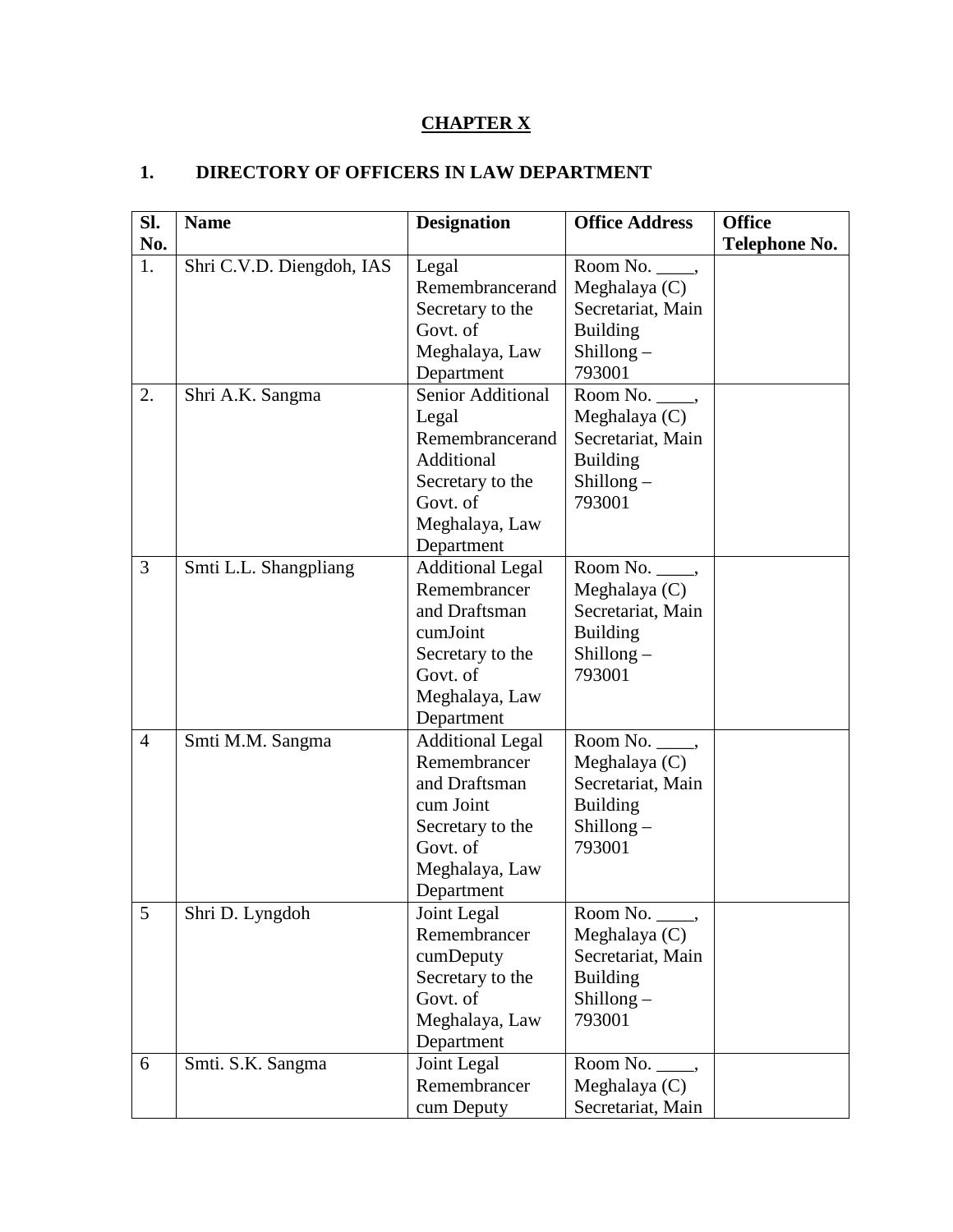|                |                   | Secretary to the   | <b>Building</b>    |  |
|----------------|-------------------|--------------------|--------------------|--|
|                |                   | Govt. of           | $Shillong -$       |  |
|                |                   | Meghalaya, Law     | 793001             |  |
|                |                   | Department         |                    |  |
| $\overline{7}$ | Smti. L.A. Lyndem | Joint Legal        | Room No. _____,    |  |
|                |                   | Remembrancer       | Meghalaya $(C)$    |  |
|                |                   | cum Deputy         | Secretariat, Main  |  |
|                |                   | Secretary to the   | <b>Building</b>    |  |
|                |                   | Govt. of           | $Shillong -$       |  |
|                |                   | Meghalaya, Law     | 793001             |  |
|                |                   | Department         |                    |  |
| 8              | Shri L.K. Swett   | Deputy Legal       | Room No. _____,    |  |
|                |                   | Remembrancer       | Meghalaya (C)      |  |
|                |                   | cum Under          | Secretariat, Main  |  |
|                |                   | Secretary to the   | <b>Building</b>    |  |
|                |                   | Government, Law    | $Shillong -$       |  |
|                |                   | Department         | 793001             |  |
| 9              | Smti. S.N. Sangma | Deputy Legal       | Room No. $\_\_\_\$ |  |
|                |                   | Remembrancer       | Meghalaya (C)      |  |
|                |                   | cum Under          | Secretariat, Main  |  |
|                |                   | Secretary to the   | <b>Building</b>    |  |
|                |                   | Govertment, Law    | $Shillong -$       |  |
|                |                   | Department         | 793001             |  |
| 10             | Shri S.K. Latam   | Law Officer to the | Room No. _____,    |  |
|                |                   | Govt. of           | Meghalaya (C)      |  |
|                |                   | Meghalaya          | Secretariat, Main  |  |
|                |                   |                    | <b>Building</b>    |  |
|                |                   |                    | Shillong $-$       |  |
|                |                   |                    | 793001             |  |
| 11             | Smti. M.K. Marak  | Law Officer to the | Room No. $\_\_\_\$ |  |
|                |                   | Govt. of           | Meghalaya (C)      |  |
|                |                   | Meghalaya          | Secretariat, Main  |  |
|                |                   |                    | <b>Building</b>    |  |
|                |                   |                    | $Shillong -$       |  |
|                |                   |                    | 793001             |  |
| 12             | Shri. H.A. Arengh | Superintendent,    | Room No. ____,     |  |
|                |                   | Law Department     | Meghalaya (C)      |  |
|                |                   |                    | Secretariat, Main  |  |
|                |                   |                    | <b>Building</b>    |  |
|                |                   |                    | Shillong $-$       |  |
|                |                   |                    | 793001             |  |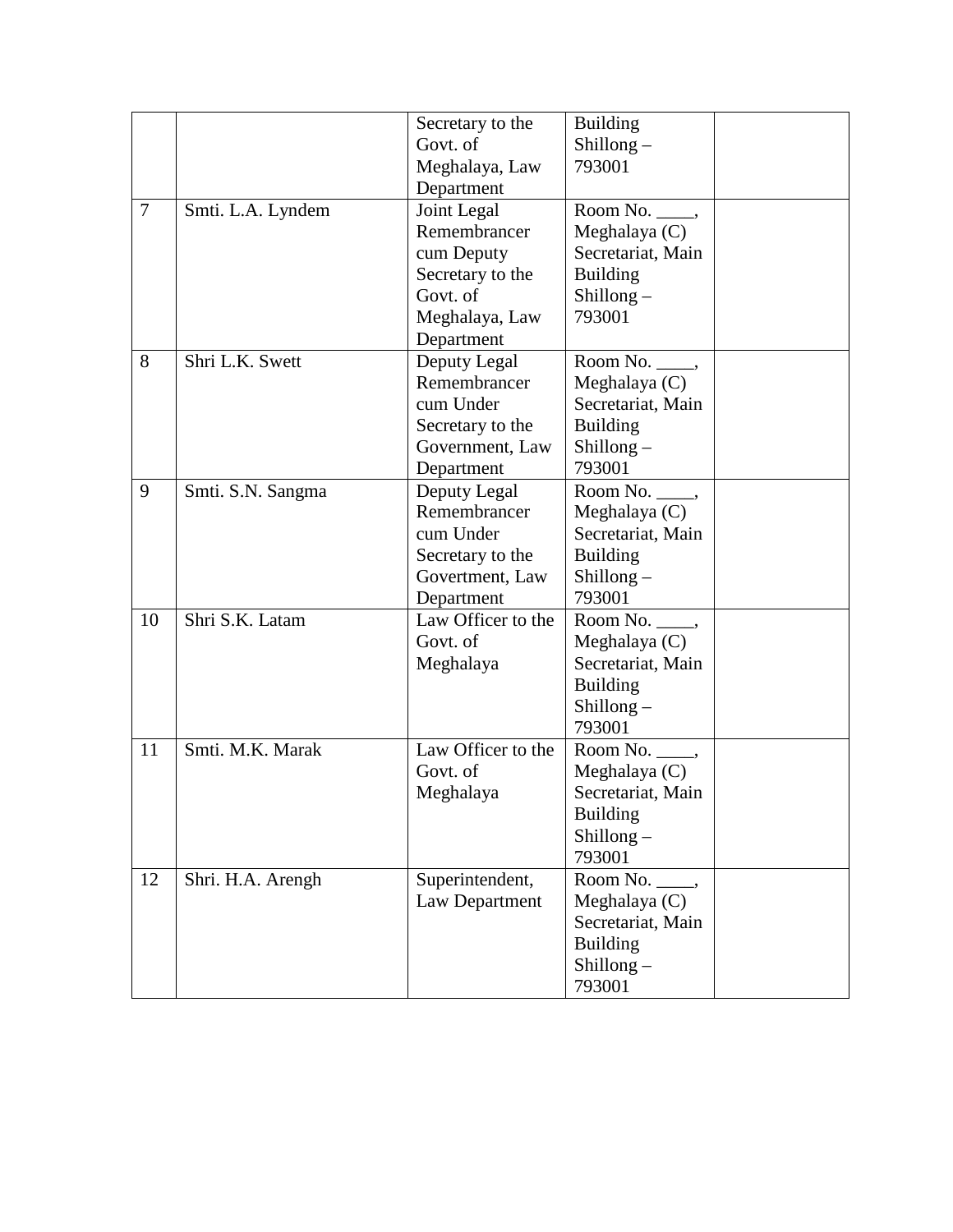| SI.            | <b>Name</b>            | <b>Designation</b> | <b>Office Address</b> | <b>Office</b>        |
|----------------|------------------------|--------------------|-----------------------|----------------------|
| No.            |                        |                    |                       | <b>Telephone No.</b> |
| 1              | Smti. E. Kynjing       | Librarian          | Room No. 330,         | 2224-PABX            |
|                |                        |                    | Megh. (C)Sectt.       |                      |
| $\overline{2}$ | Smti. N. Nongbri       | Library            | Room No. 330,         | 2224-PABX            |
|                |                        | Assistant          | Megh. (C) Sectt.      |                      |
| 3              | Smti. V.A. Warjri      | Library            | Room No. 330,         | 2224-PABX            |
|                |                        | Attendant          | Megh. (C) Sectt.      |                      |
| $\overline{4}$ | Shri. M. Marwein       | Driver             | Room No. 330,         | 2224-PABX            |
|                |                        |                    | Megh. (C) Sectt.      |                      |
| 5              | Shri. H. Chyne         | Drive              | Room No. 330,         | $2224$ -PABX         |
|                |                        |                    | Megh. (C) Sectt.      |                      |
| 6              | Shri. H. Langstang     | Duftry             | Room No. 330,         | $2224$ -PABX         |
|                |                        |                    | Megh. (C) Sectt.      |                      |
| $\overline{7}$ | Smti. D.B. Shangpliang | Peon               | Room No. 330,         | 2224-PABX            |
|                |                        |                    | Megh. (C) Sectt.      |                      |
| 8              | Smti. W. S. Sangma     | Peon               | Room No. 330,         | 2224-PABX            |
|                |                        |                    | Megh. (C) Sectt.      |                      |

# **2. DIRECTORY OF STAFFS OF THE OFFICE OF THE LEGAL REMEMBRANCER.**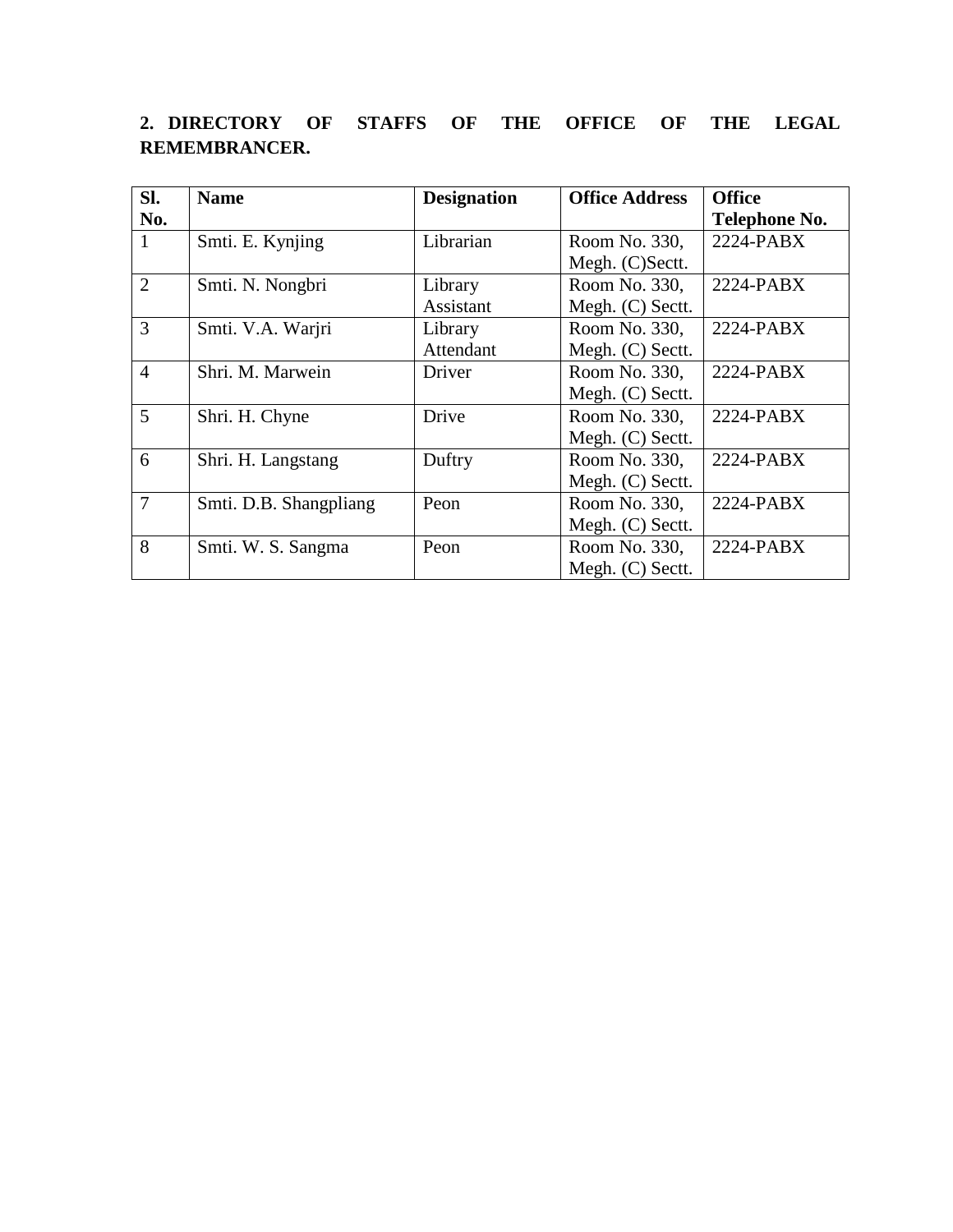## **3. DIRECTORY OF STAFFS OF LAW (A) DEPARTMENT**

| Sl.            | <b>Name</b>        | <b>Designation</b> | <b>Office Address</b> | <b>Office</b>    |
|----------------|--------------------|--------------------|-----------------------|------------------|
| No.            |                    |                    |                       | Telephone No.    |
| $\mathbf{1}$   | Smti. S. Khyriem   | <b>Assistant</b>   | Room No.              | <b>PABX-2224</b> |
|                |                    | Superintendent     | 222A, Megh.           |                  |
|                |                    |                    | $(C)$ Sectt.          |                  |
| $\overline{2}$ | Smti. B. Kharir    | U.D.A              | Room No.              | <b>PABX-2224</b> |
|                |                    |                    | 222A, Megh.           |                  |
|                |                    |                    | $(C)$ Sectt.          |                  |
| $\overline{3}$ | Smti. K. Nongbri   | U.D.A              | Room No.              | <b>PABX-2224</b> |
|                |                    |                    | 222A, Megh.           |                  |
|                |                    |                    | (C) Sectt.            |                  |
| $\overline{4}$ | Shri. B. Iawphniaw | L.D.A.             | Room No.              | <b>PABX-2224</b> |
|                |                    |                    | 222A, Megh.           |                  |
|                |                    |                    | $(C)$ Sectt.          |                  |
| $\overline{5}$ | Shri. B. S. Khanda | L.D.A.             | Room No.              | <b>PABX-2224</b> |
|                |                    |                    | 222A, Megh.           |                  |
|                |                    |                    | $(C)$ Sectt.          |                  |
| 6              | Smti. S. Najiar    | L.D.A.             | Room No.              | PABX-2224        |
|                |                    |                    | 222A, Megh.           |                  |
|                |                    |                    | $(C)$ Sectt.          |                  |
| $\overline{7}$ | Smti. B. Lyngdoh   | L.D.A.             | Room No.              | <b>PABX-2224</b> |
|                |                    |                    | 222A, Megh.           |                  |
|                |                    |                    | $(C)$ Sectt.          |                  |
| 8              | Vacant             | L.D.A.             | Room No.              | <b>PABX-2224</b> |
|                |                    |                    | 222A, Megh.           |                  |
|                |                    |                    | $(C)$ Sectt.          |                  |
| 9.             | Shri. S. Lyngdoh   | Peon               | Room No.              | PABX-2224        |
|                |                    |                    | 222A, Megh.           |                  |
|                |                    |                    | $(C)$ Sectt.          |                  |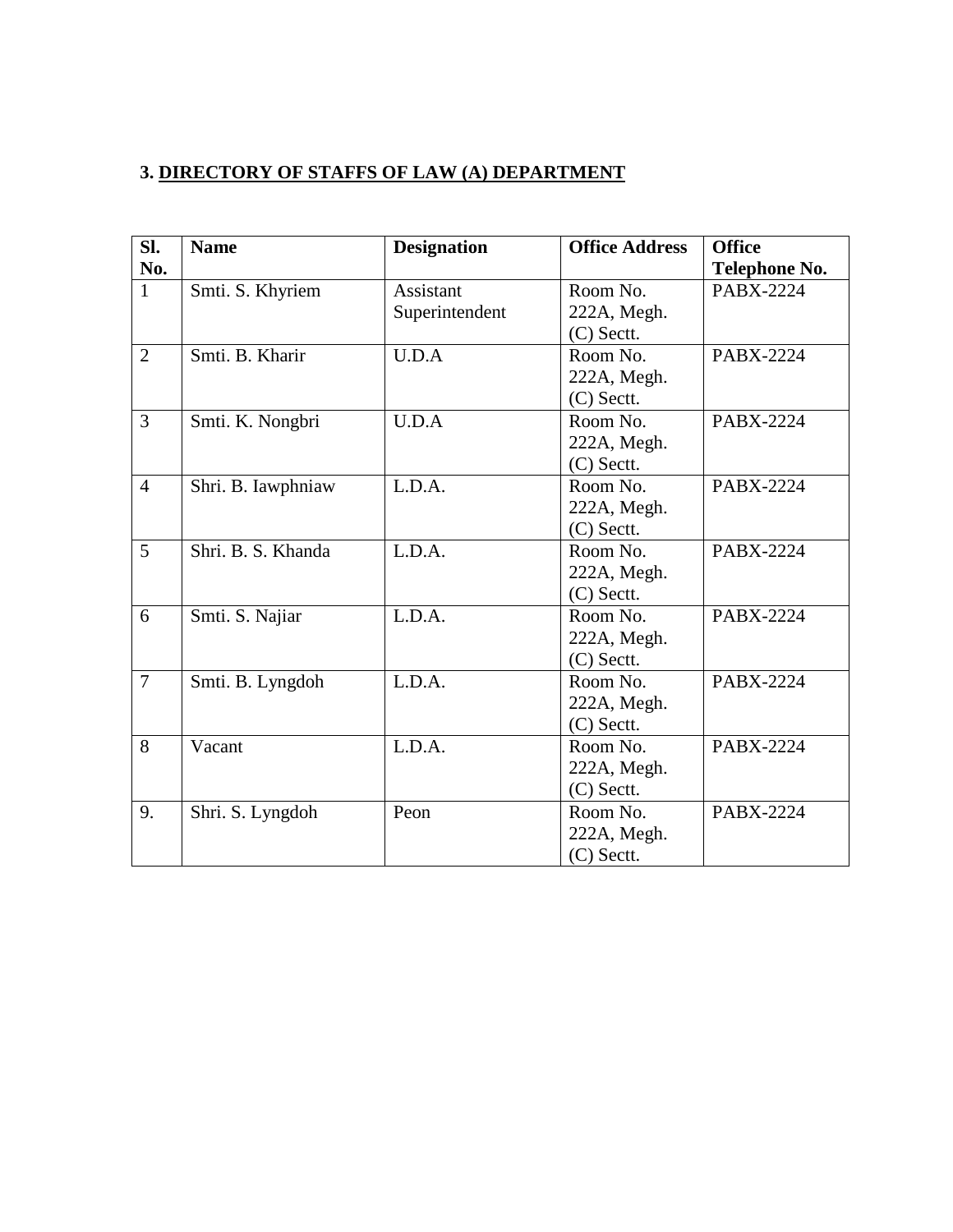#### **CHAPTER XI**

## **THE MONTHLY REMUNERATION RECEIVED BY EACH OF ITS OFFICERS AND EMPLOYEES, INCLUDING THE SYSTEM OF COMPENSATION AS PROVIDED IN REGULATIONS**

## **1. OFFICERS OF LAW DEPARTMENT**

| SI.              | <b>Name</b>           | <b>Designation</b>        | <b>Monthly remuneration (Scale of</b> |
|------------------|-----------------------|---------------------------|---------------------------------------|
| No.              |                       |                           | Pay)                                  |
| 1.               | Shri. C.V.D. Diengdoh | Legal Remembrancer and    |                                       |
|                  |                       | Secretary to the Govt. of |                                       |
|                  |                       | Meghalaya.                |                                       |
| 2.               | Shri A.K. Sangma      | Senior Addl. Legal        | Level - $21$                          |
|                  |                       | Remembrancer and          |                                       |
|                  |                       | Additional Secretary.     |                                       |
| 3.               | Smti L.L. Shangpliang | AdditionalLegal           | Level - 20                            |
|                  |                       | Remembrancer and Joint    |                                       |
|                  |                       | Secretary.                |                                       |
| $\overline{4}$ . | Smti M.M. Sangma      | <b>Additional Legal</b>   | Level - $20$                          |
|                  |                       | Remembrancer and Joint    |                                       |
|                  |                       | Secretary.                |                                       |
| 5.               | Shri D. Lyngdoh       | JointLegal Remembrancer   | Level - 19                            |
|                  |                       | and Deputy Secretary      |                                       |
| 6.               | Smti S.K. Sangma      | Joint Legal Remembrancer  | Level - 19                            |
|                  |                       | and Deputy Secretary      |                                       |
| 7.               | Smti L. Lyndem        | Joint Legal Remembrancer  | Level - 19                            |
|                  |                       | and Deputy Secretary      |                                       |
| 8.               | Shri L.K. Swett       | Deputy Legal              | Level -18                             |
|                  |                       | Remembrancer and Under    |                                       |
|                  |                       | Secretary                 |                                       |
| 9.               | Smti S.N. Sangma      | Deputy Legal              | Level -18                             |
|                  |                       | Remembrancer and Under    |                                       |
|                  |                       | Secretary                 |                                       |
| 10.              | Shri S. Latam         | Law Officer               | Level -15                             |
|                  |                       |                           |                                       |
| 11.              | Smti M.K. Marak       | Law Officer               | Level -15                             |
|                  |                       |                           |                                       |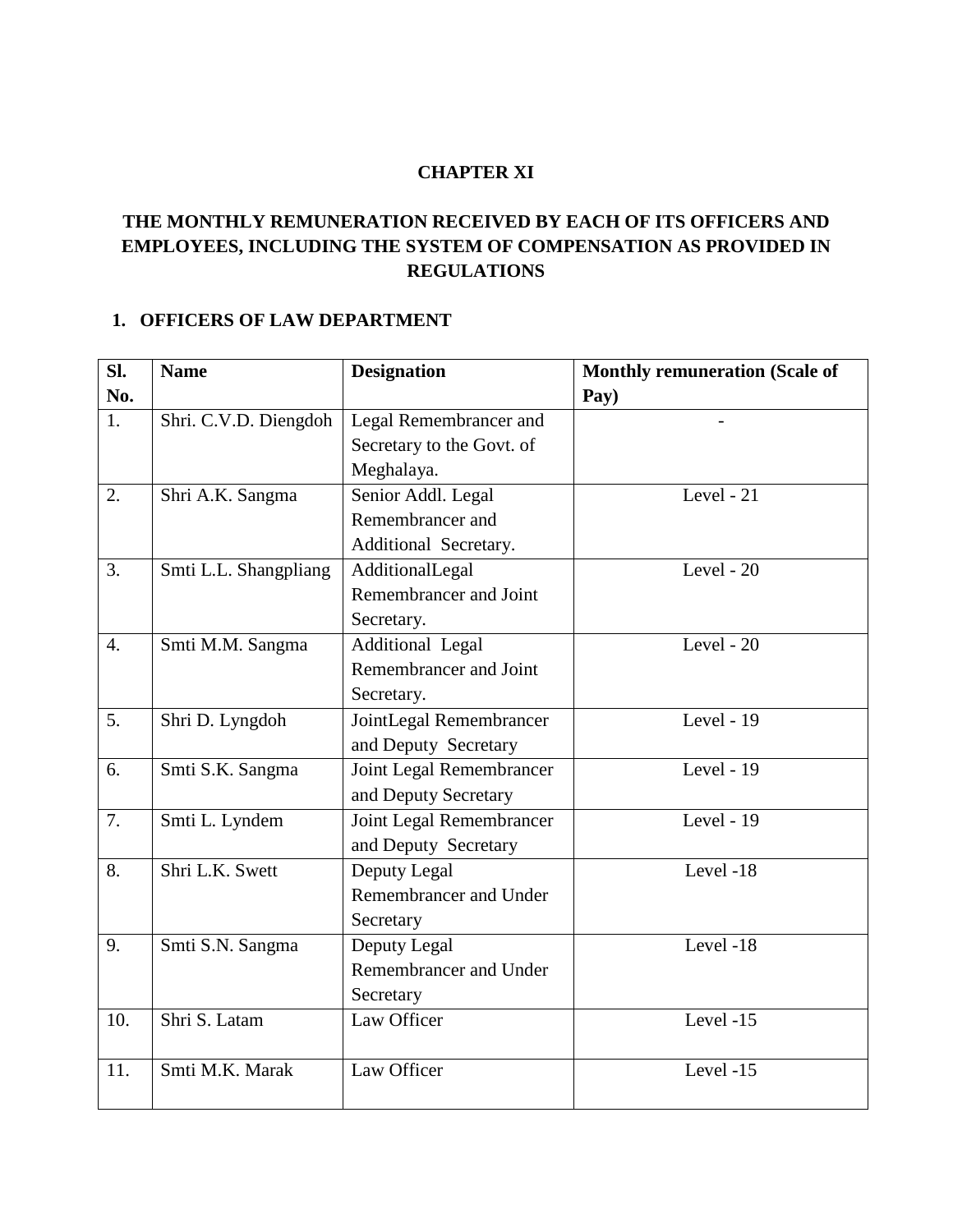## **2. EMPLOYEES UNDER LAW (A) DEPARTMENT**

| Sl.              | <b>Name</b>       | <b>Designation</b>    | <b>Monthly remuneration Level</b> |
|------------------|-------------------|-----------------------|-----------------------------------|
| N <sub>0</sub>   |                   |                       | in pay matrix of ROP 2017         |
| 1.               | Shri. H.Areng     | Superintendent        | Level - 16                        |
| 2.               | Smti. S. Khyriem  | Asstt. Superintendent | Level - $13$                      |
| 3.               | Smti. B. Kharir   | U.D. Asstt.           | Level - 11                        |
| $\overline{4}$ . | Shri. K. Nongbri  | U.D. Asstt.           | Level - 11                        |
| 5.               | Shri. B.S.Khanda  | L.D. Asstt.           | Level - 8                         |
| 6.               | Shri. B.Iawphniaw | L.D. Asstt.           | Level - 8                         |
| 7.               | Smti. S.Najiar    | L.D. Asstt.           | Level - 8                         |
| 8.               | Smti. B.Lyngdoh   | L.D. Asstt.           | Level - 8                         |
| 9.               | Vacant            | L.D. Asstt.           | Level - 8                         |
| 10.              | Smti.R.Papiah     | Typist                | Level - 6                         |
| 11.              | Shri.S.Lyngdoh    | $Grade - IV$          | Level - 1                         |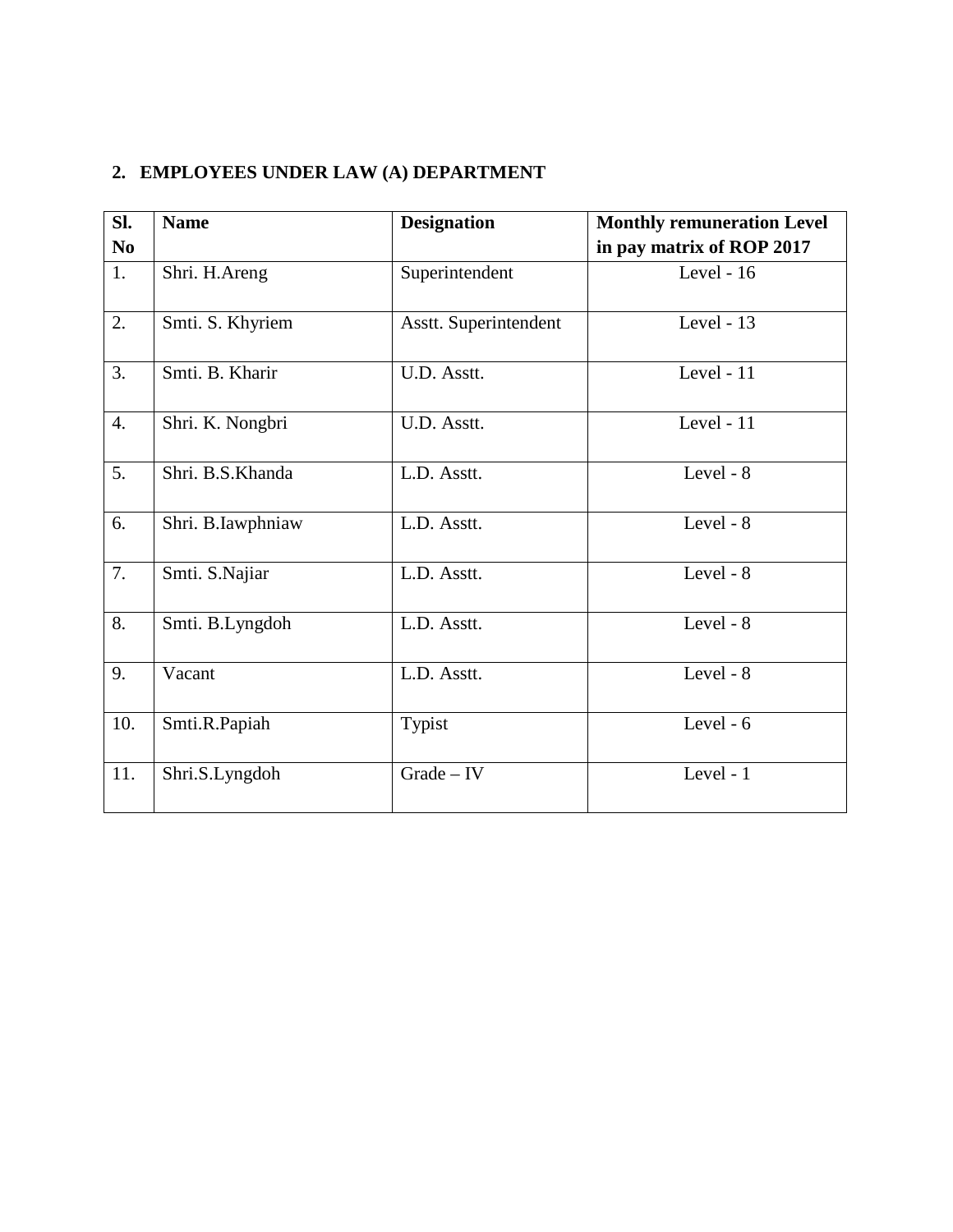## **3. EMPLOYEES UNDER LAW (A) DEPARTMENT IN THE OFFICE OF LEGAL REMEMBRANCER.**

| SI.<br>N <sub>0</sub> | <b>Name</b>            | <b>Designation</b> | <b>Monthly remuneration Level</b><br>in pay matrix of ROP 2017 |
|-----------------------|------------------------|--------------------|----------------------------------------------------------------|
|                       |                        |                    |                                                                |
| 1.                    | Smti. E. Kynjing       | Librarian          | Level -12                                                      |
| 2.                    | Smti. N. Nongbri       | Library Assistant  | Level -5                                                       |
| 3.                    | Smti. V.A. Warjri      | Library Attendant  | Level - 3                                                      |
| 4.                    | Shri. M. Marwein       | Driver             | Level - $3$                                                    |
| 5.                    | Shri. H. Chyne         | Driver             | Level - 3                                                      |
| 6.                    | Shri. H. Langstang     | Grade IV           | Level - $2$                                                    |
| 7.                    | Smti. D.B. Shangpliang | Grade IV           | Level - 1                                                      |
| 8.                    | Smti. W. S. Sangma     | Grade IV           | Level - 1                                                      |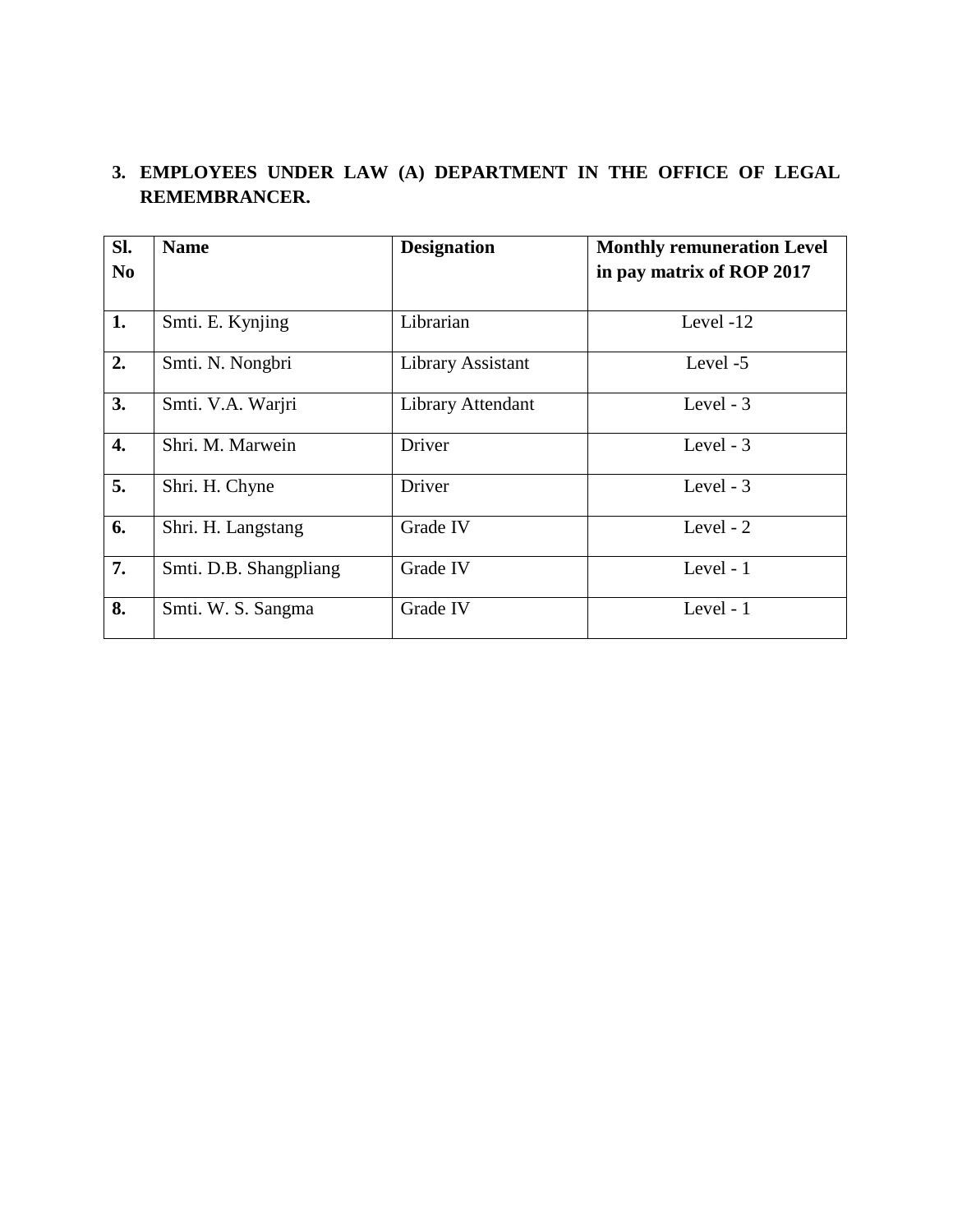## **CHAPTER XII**

### **BUDGETARY ALLOCATION UNDER THE HEAD OF ACCOUNTS FOR LAW DEPARTMENT**

| <b>HEAD OF ACCOUNT</b>                      | <b>BUDGET PROVISION FOR 2021-2022</b> |                       |  |  |  |  |  |  |
|---------------------------------------------|---------------------------------------|-----------------------|--|--|--|--|--|--|
| 2014-Admn. of Justice                       | <b>General</b>                        | <b>Sixth Schedule</b> |  |  |  |  |  |  |
| 102High Courts                              | ₹25,59,53,000(charge                  |                       |  |  |  |  |  |  |
|                                             | d)                                    |                       |  |  |  |  |  |  |
| 105 Civil & Session Courts                  |                                       |                       |  |  |  |  |  |  |
| (01) District & Session Judge               | ₹ 9,41,80,000 (voted)                 | ₹ 7,50,000 (voted)    |  |  |  |  |  |  |
| including Munsib Courts etc.                |                                       |                       |  |  |  |  |  |  |
| (02) Fast Track Courts                      | ₹5,50,000 (voted)                     |                       |  |  |  |  |  |  |
| <b>108 Criminal Courts</b>                  |                                       |                       |  |  |  |  |  |  |
| (01) Courts of DC and his Asstts.,          |                                       | ₹ 3,35,22,000 (voted) |  |  |  |  |  |  |
| etc.                                        |                                       |                       |  |  |  |  |  |  |
| (02) Courts of Asstts. toDCs in             |                                       | ₹ 83,00,000 (voted)   |  |  |  |  |  |  |
| Sub-Div. including NazaratEstts.            |                                       |                       |  |  |  |  |  |  |
| (03) Estt. Of CJM and other JM              | ₹ 7,73,39,000 (voted)                 | ₹4,18,22,000          |  |  |  |  |  |  |
| <b>114 Legal Advisers and Counsels</b>      |                                       |                       |  |  |  |  |  |  |
| (01) Adv. Gen&Addl. Adv. Gen.               | ₹ 1,94,50,000 (voted)                 |                       |  |  |  |  |  |  |
| and their offices                           |                                       |                       |  |  |  |  |  |  |
| (02) Legal Remembrancer & His               | ₹ 1,58,00,000 (voted)                 | ₹ 2,70,50,000 (voted) |  |  |  |  |  |  |
| Office                                      |                                       |                       |  |  |  |  |  |  |
| (03) Public Prosecutor/ Govt.               | ₹ 80,00,000 (voted)                   |                       |  |  |  |  |  |  |
| Advocates etc.,                             |                                       |                       |  |  |  |  |  |  |
| (04) Public Prosecutor/Govt.                |                                       | ₹ 2,57,20,000         |  |  |  |  |  |  |
| Pleader                                     |                                       |                       |  |  |  |  |  |  |
| (05) Senior Govt. Advocate and              | ₹ 4,58,95,000                         | ₹ 5,27,70,000         |  |  |  |  |  |  |
| their offices                               |                                       |                       |  |  |  |  |  |  |
| <b>800 Other Expenses</b>                   |                                       |                       |  |  |  |  |  |  |
| (01) Legal Aid to the poor and Ex-          | ₹ 1,00,000                            |                       |  |  |  |  |  |  |
| Servicemen Rs. 100                          |                                       |                       |  |  |  |  |  |  |
| (03) Grants to Bar                          | ₹ 62,000                              |                       |  |  |  |  |  |  |
| Association/Library/Law etc.                |                                       |                       |  |  |  |  |  |  |
| (04) State Law Commission                   | ₹96,65,000                            |                       |  |  |  |  |  |  |
| (06) Meghalaya State                        | ₹ 1,57,36,000                         |                       |  |  |  |  |  |  |
| LegalServices Authority                     |                                       |                       |  |  |  |  |  |  |
| (09) Permanent Lok Adalat                   | ₹ 12,23,000                           |                       |  |  |  |  |  |  |
| (12) District Legal Services                | ₹ 7,43,000                            |                       |  |  |  |  |  |  |
| Authority                                   |                                       |                       |  |  |  |  |  |  |
| (14) Upgradation of Standard of             | ₹ 6,00,00,000                         |                       |  |  |  |  |  |  |
| Administration of Justice as                |                                       |                       |  |  |  |  |  |  |
| recommended by the 15 <sup>th</sup> Finance |                                       |                       |  |  |  |  |  |  |
| Commission                                  |                                       |                       |  |  |  |  |  |  |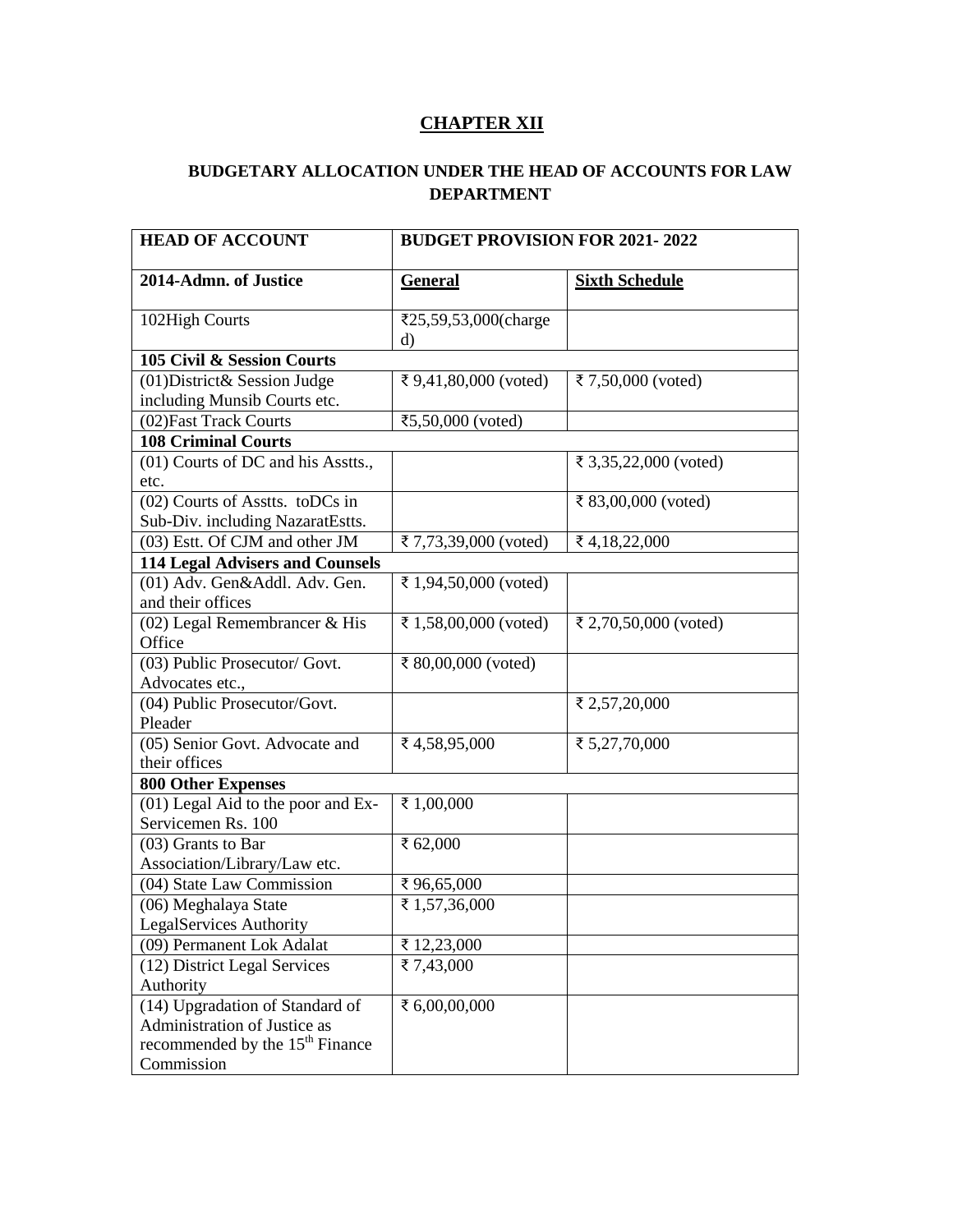## **CHAPTER XIII**

## **MANNER OF EXECUTION OF SUBSIDY PROGRAMMES.**

In so far as Law (A) Department is concerned there is no provision for execution of subsidy programme.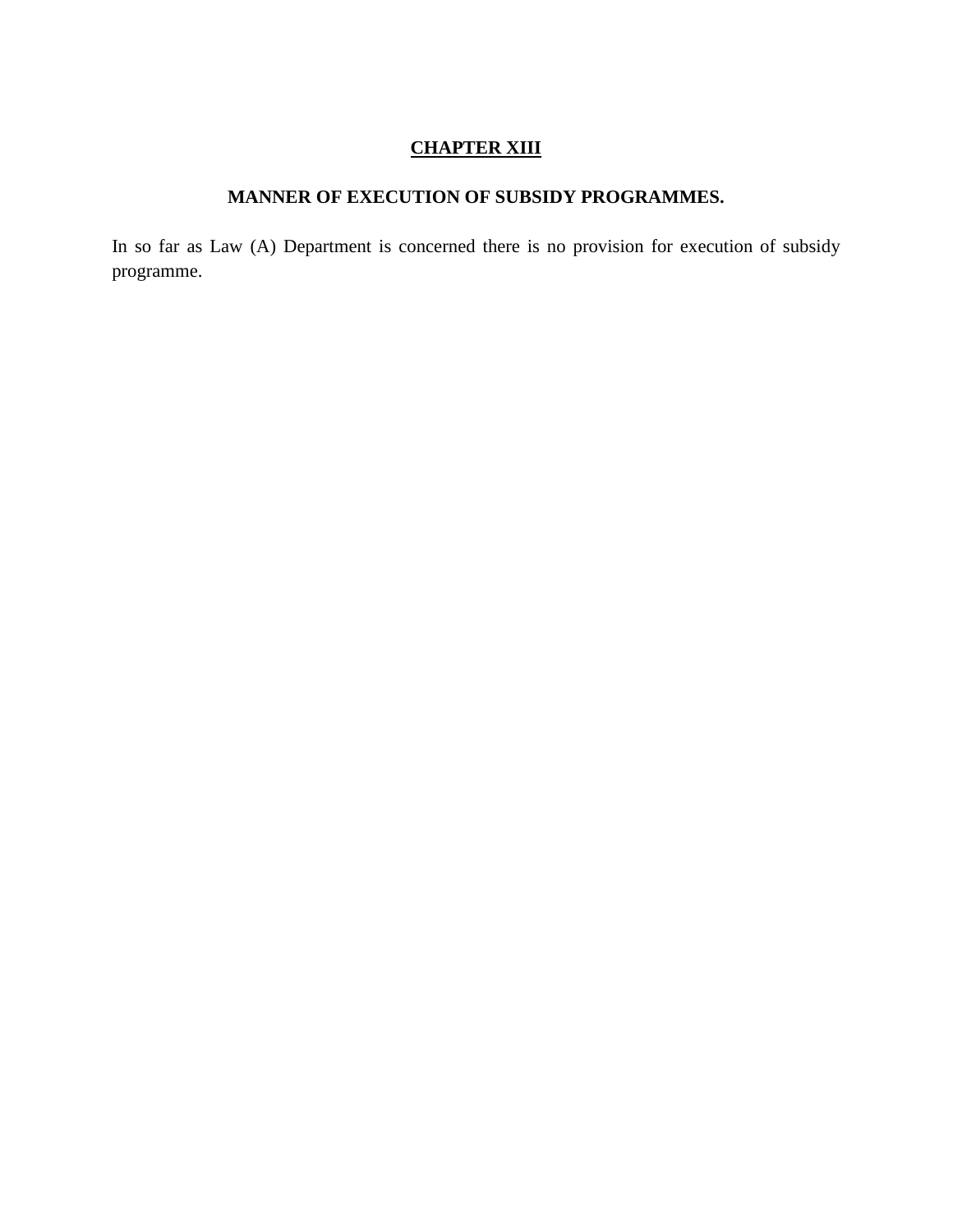### **CHAPTER XIV**

# **PARTICULARS OF RECIPIENTS OF CONCESSIONS, PERMITS OR AUTHORIZATION GRANTED BY IT.**

There are no Recipients of Concessions, permits or authorization granted by this Department.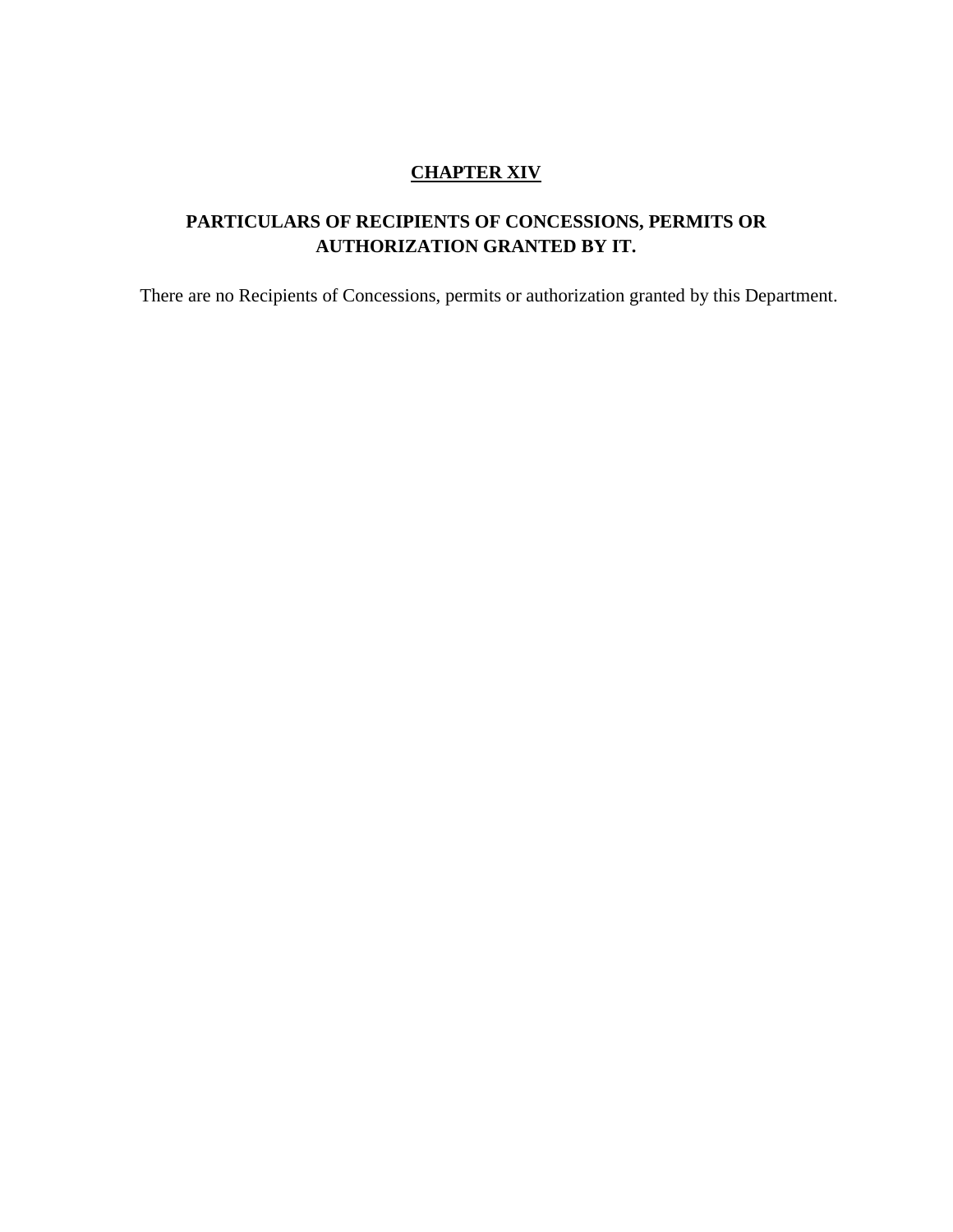### **CHAPTER XV**

## **NORMS SET BY IT FOR THE DISCHARGE OF ITS FUNCTIONS**

General the office in Law Department follows the norms laid down in the provisions of **the Rules of Executive Business of the Government of Meghalaya 1972.** It also follows the procedures prescribed in the office Manual of the Meghalaya Secretariat and such other rules/ circulars as prescribed/ issued by the Government from time to time.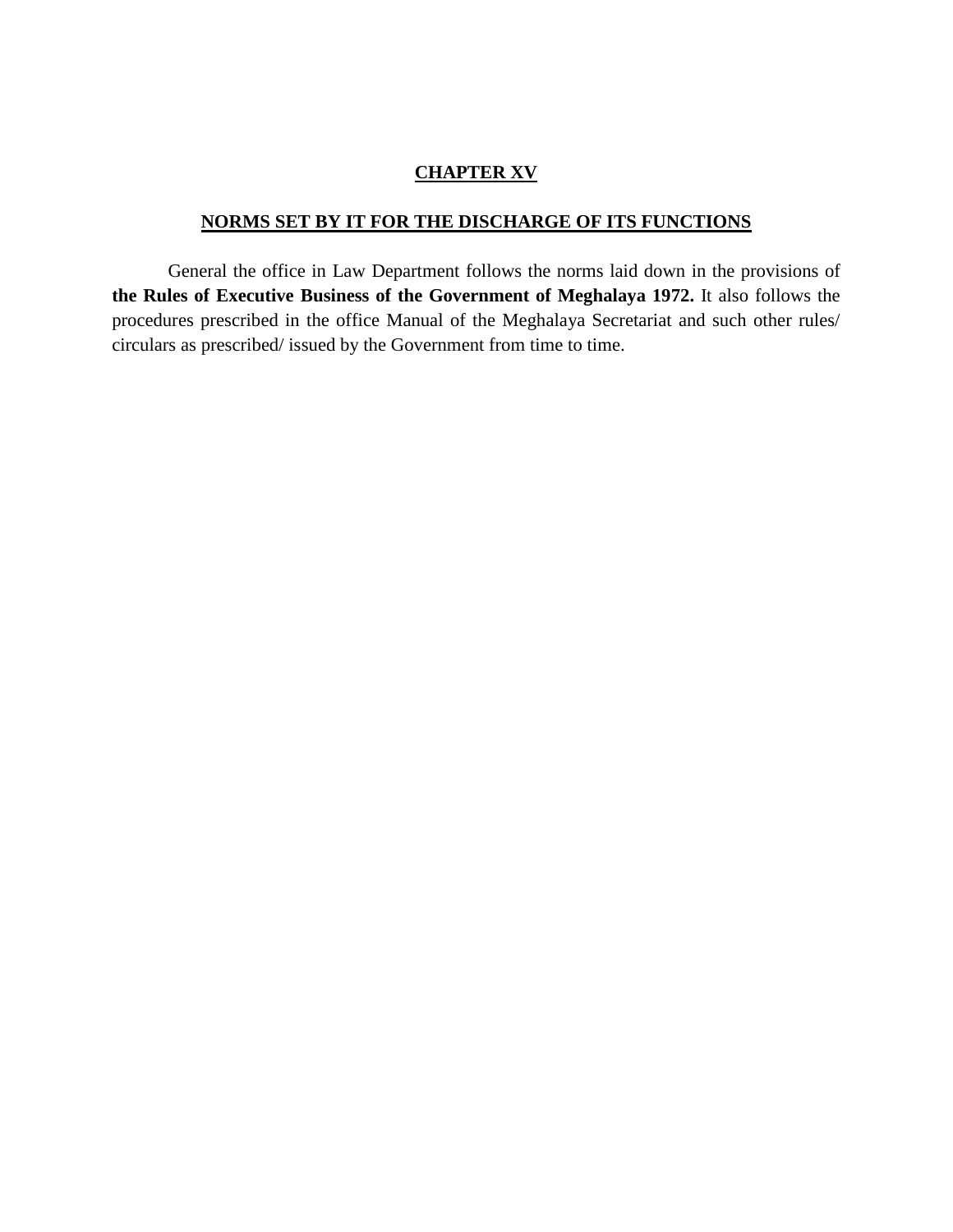## **CHAPTER XVI**

## **LAW DEPARTMENT ANNUALLY PROVIDES GRANT-IN-AID TO THE FOLLOWING INSTITUTIONS**

| <b>Head</b>   | <b>Actuals for the year</b> |      | Recipients                                          | Amount receipt during the year for |                    |          | Total  |           |  |  |
|---------------|-----------------------------|------|-----------------------------------------------------|------------------------------------|--------------------|----------|--------|-----------|--|--|
| <sub>of</sub> | 2021-2022                   |      | Agency                                              |                                    |                    |          | Detail |           |  |  |
| <b>Accou</b>  |                             |      |                                                     | (Municipal                         |                    |          |        | ${\bf S}$ |  |  |
| nt and        | Plan                        | Non- | Total                                               | Councils/                          | Revenue            | Capital  | Amount |           |  |  |
| descrip       | (includ                     | Plan |                                                     | Corporation                        | Expenditur         | expendit |        |           |  |  |
| tion          | ing                         |      |                                                     | and Panchayat                      | e                  | ure      |        |           |  |  |
|               | CSS)                        |      |                                                     | as applicable                      |                    |          |        |           |  |  |
| $2014-$       | Nil                         | ₹    | $\overline{\overline{\overline{\xi}}}$ <sub>—</sub> | 1. Shillong Law                    |                    |          |        |           |  |  |
| Admn.         |                             |      |                                                     | College, Shillong.                 |                    |          |        |           |  |  |
| of            |                             |      |                                                     |                                    | 2. Khadar Doloi    |          |        |           |  |  |
| Justice       |                             |      |                                                     | Law College.                       |                    |          |        |           |  |  |
| 800           |                             |      |                                                     | 3. Tura Law                        |                    |          |        |           |  |  |
| other         |                             |      |                                                     | College, Tura.                     |                    |          |        |           |  |  |
| Expend        |                             |      |                                                     | 4. Shillong Bar                    |                    |          |        |           |  |  |
| itures        |                             |      |                                                     | Association, Shillong.             |                    |          |        |           |  |  |
| (03)          |                             |      |                                                     | 5.                                 | Jowai Bar          |          |        |           |  |  |
| Grants        |                             |      |                                                     |                                    | Association, Jowai |          |        |           |  |  |
| in aid        |                             |      |                                                     | Tura Bar<br>6.                     |                    |          |        |           |  |  |
| General       |                             |      |                                                     | Association, Tura.₹                |                    |          |        |           |  |  |
|               |                             |      |                                                     | 7. Guwahati High                   |                    |          |        |           |  |  |
|               |                             |      |                                                     | Court, Shillong.                   |                    |          |        |           |  |  |
|               |                             |      |                                                     | 8. Law Research                    |                    |          |        |           |  |  |
|               |                             |      |                                                     | Institute, Guwahati.               |                    |          |        |           |  |  |
|               |                             |      |                                                     | 9. North Eastern                   |                    |          |        |           |  |  |
|               |                             |      |                                                     | Judicial Officers                  |                    |          |        |           |  |  |
|               |                             |      |                                                     | Training Institute,                |                    |          |        |           |  |  |
|               |                             |      |                                                     | Guwahati.                          |                    |          |        |           |  |  |
| 800-O         | <b>Nil</b>                  |      |                                                     |                                    |                    |          |        |           |  |  |
| E Legal       |                             |      |                                                     |                                    |                    |          |        |           |  |  |
| Aid to        |                             |      |                                                     |                                    |                    |          |        |           |  |  |
| poor &        |                             |      |                                                     |                                    |                    |          |        |           |  |  |
| Ex-           |                             |      |                                                     |                                    |                    |          |        |           |  |  |
| service       |                             |      |                                                     |                                    |                    |          |        |           |  |  |
| $men-31$      |                             |      |                                                     |                                    |                    |          |        |           |  |  |
| Grant         |                             |      |                                                     |                                    |                    |          |        |           |  |  |
| in aid        |                             |      |                                                     |                                    |                    |          |        |           |  |  |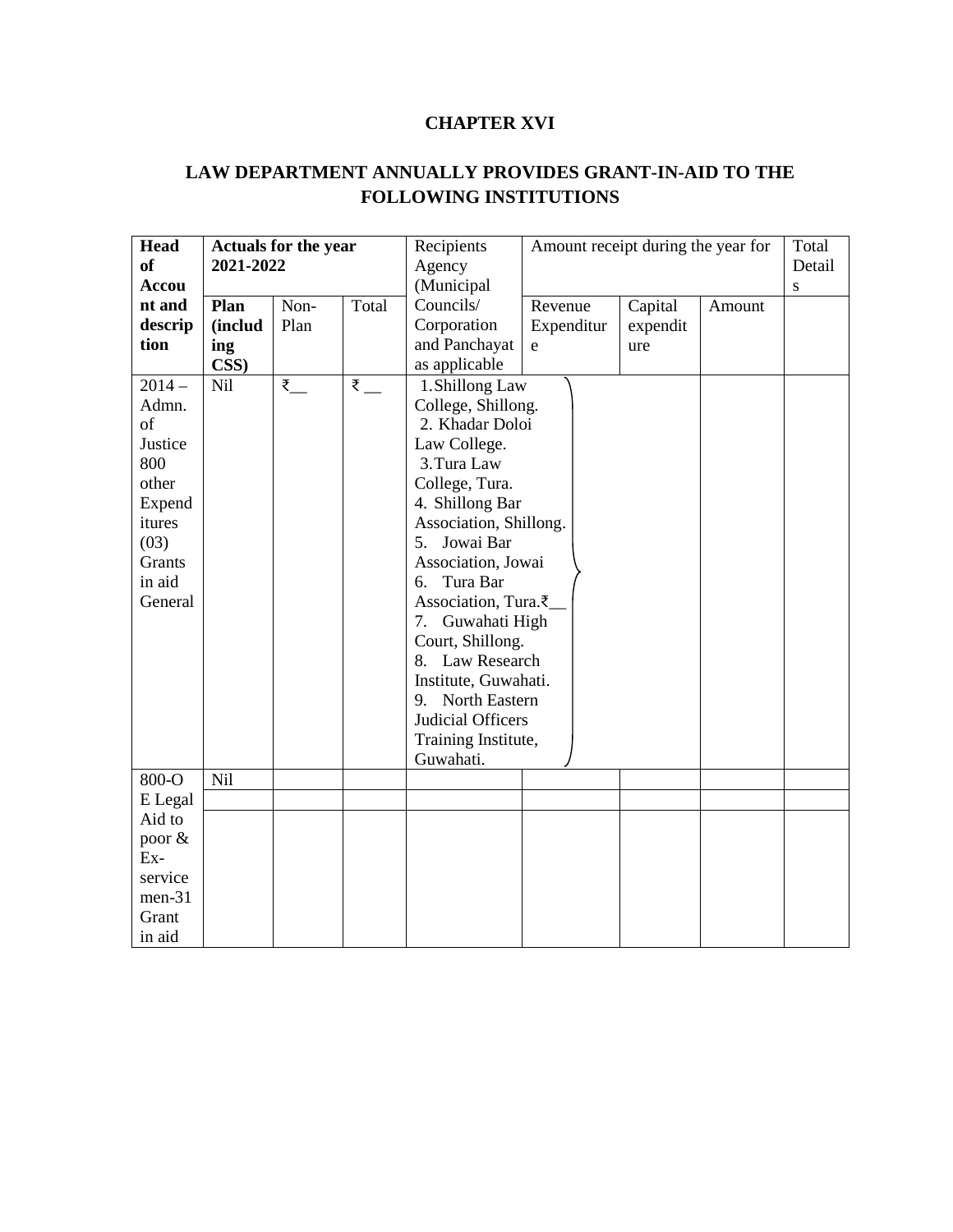### **CHAPTER XVII**

#### **INFORMATION IN AN ELECTRONIC FORM**

Information is being uploaded from time to time on the website of the Law Department, Shillong – [http://meglaw.gov.in](http://meglaw.gov.in/)

At present the works and maintenance of files in the Law Department are being done in conventional way, manually by the staffs, hence information such as copies of office letters, documents, etc. are not being made available through an electronic form.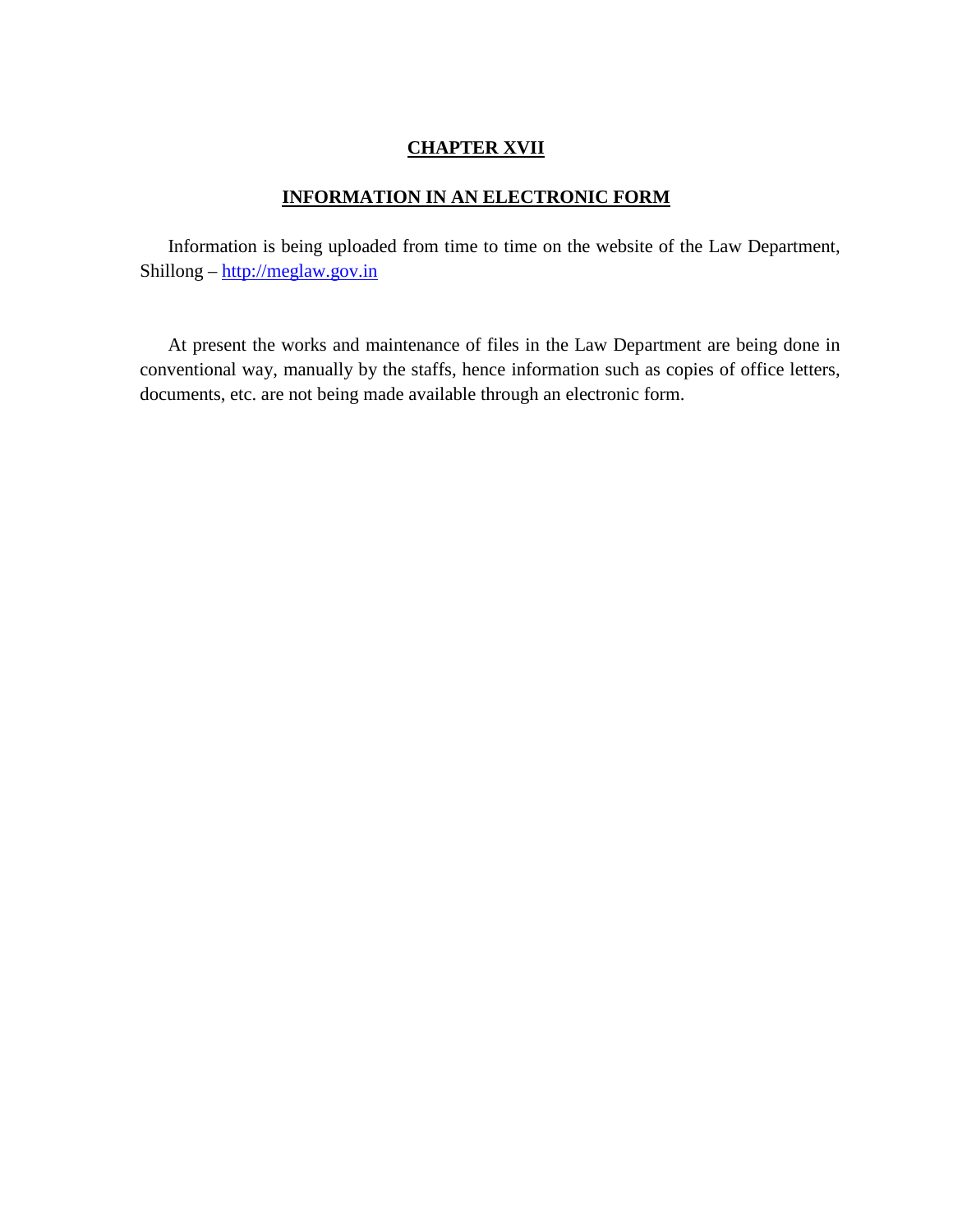### **CHAPTER XVIII**

## **PARTICULARS OF THE FACILITIES AVAILABLE TO CITIZENS FOR OBTAINING INFORMATION**

At present this Department does not have the facilities or provide to general public or other persons or non-organization, library rooms for reading of office files, law books, or any records, documents or papers that belong to this Department.